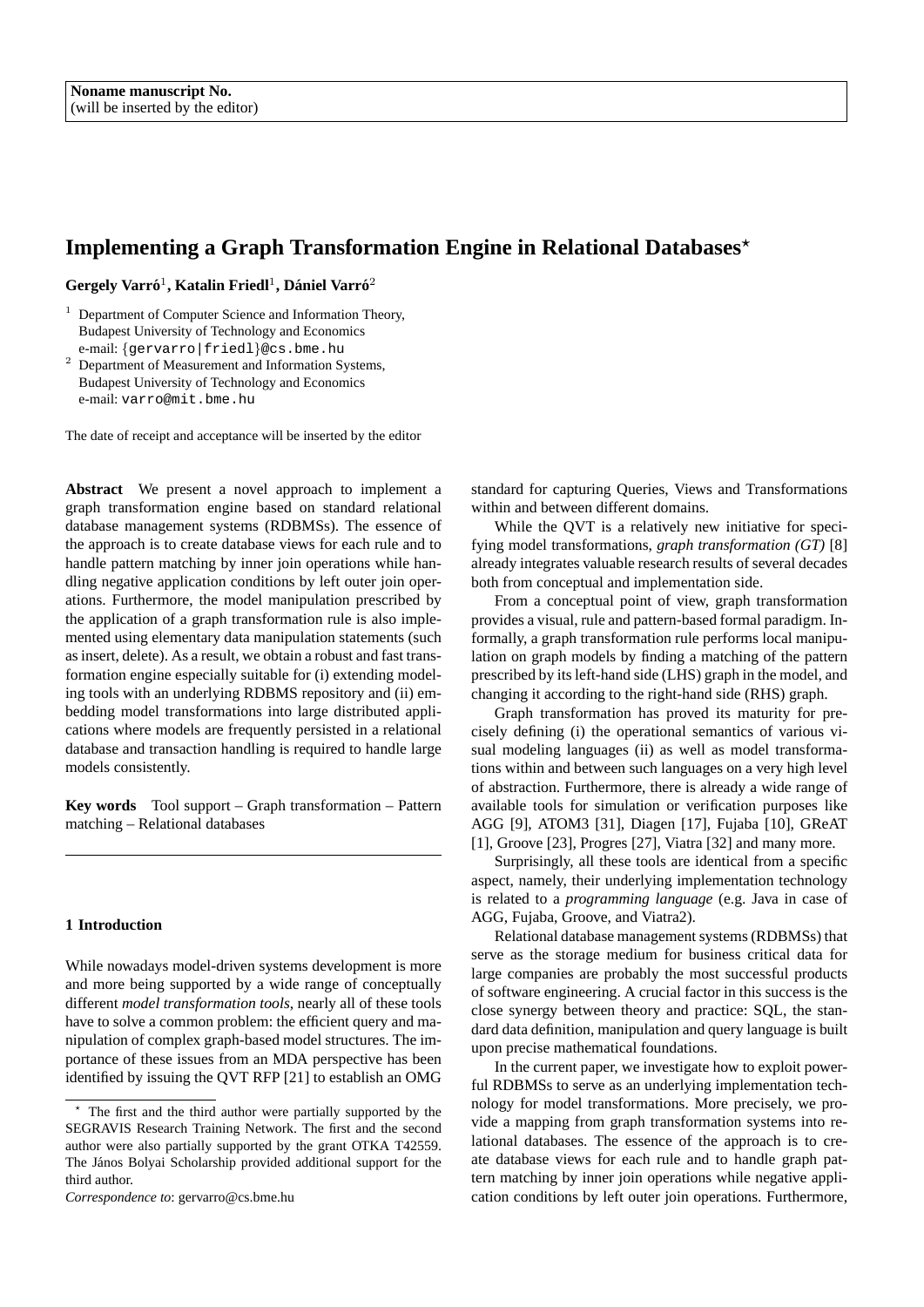the model manipulation prescribed by the application of a graph transformation rule is also implemented using elementary data manipulation statements (such as INSERT, DELETE). We extend previous results in [33] by the full formalization of this mapping with proofs of correctness.

Furthermore, we implemented a prototype graph transformation engine, which uses open, off-the-shelf relational databases (namely, PostgreSQL [18] or MySQL [28]) as a backend to demonstrate the practical feasibility of our approach. For a detailed experimental evaluation, we assess how the performance of a graph transformation engine based upon a relational database is influenced by (i) parallel rule applications (ii) RDBMS-specific query optimization techniques and (iii) the choice of the underlying RDBMS.

*Structure of the paper.* Our main intention in Sec. 2 is to briefly and informally summarize the essence of our approach on an example prior to going into deep mathematical details. For that purpose, we assume the reader's familiarity with the basics of relational databases.<sup>1</sup>

Readers also interested in the precise mathematical treatment of our approach should continue with Sec. 3, which provides formal definitions for modeling languages and graph transformation to capture model transformations between these languages. In Sec. 4, an overview is provided to the main concepts of relational databases together with formal definitions. Sec. 5 presents the formalization of our approach to encode graph transformation rules into relational databases (with formal proofs of correctness listed in Appendix A).

Then Sec. 6 discusses implementation issues of our experimental graph transformation engine built upon an off-theshelf RDBMS. We also investigate how the performance of graph transformation over a RDBMS is dependent on different design decisions, and tool or graph transformationspecific heuristics. Finally, an overview of related work is presented in Sec. 7, while Sec. 8 concludes our paper.

### **2 Overview of the approach**

We first demonstrate how model transformations between modeling languages (metamodels) can be specified by graph transformation. An informal overview is provided on how graph transformation rules can be implemented by using traditional relational database techniques. Our concepts are presented on a widely used benchmark model transformation problem: the object-relational mapping [30], which serves as a running example for the paper.

# *2.1 Metamodels, models and graph transformation: An informal overview*

**Metamodels and models.** The *metamodel* describes the abstract syntax of a modeling language (or domain). The metamodels of UML class diagrams and relational database schemas (following the CWM standard [20]) are depicted in Fig. 1. In order to avoid complex figures, only the relevant parts of the metamodel is presented.



**Fig. 1** Metamodel of the problem domain

Nodes (e.g. Schema, Table) of the metamodel are called *classes*. A class may have *attributes* (e.g. the edge labelled by name) that define some kind of properties of the specific class. *Inheritance* may be defined between classes, which means that the inherited class has all the properties its parent has, but it may further contain some extra attributes. Note that the CWM standard derives database notions like tables, columns, etc. from UML notions by inheritance (see Fig. 1).

*Associations* like EO, CF, SFT, CE, PE, KRF and UF define connections between classes. Both ends of an association may have a *multiplicity* constraint attached to them, which declares the number of objects that, at run-time, may participate in an association. We consider the most typical multiplicity constraints, which are (i) the at most one (denoted by arrows or diamonds), and (ii) the arbitrary (denoted by line ends without arrows and diamonds). Furthermore, we use reference edges (denoted by dashed lines in instance models) connecting source and target model nodes.

The *instance model* describes concrete systems defined in a modeling language and it is a well-formed instance of the metamodel. Nodes and edges are called *objects* and *links*, respectively. Objects and links are the instances of metamodel level classes and associations, respectively. Attributes in the metamodel appear as *slots* in the instance model. Inheritance in the instance model imposes that instances of the subclass can be used in every situation where instances of the superclass are required.

*Example 1* A well-formed instance model of this domain (shown in Fig. 2(a)) has a UML package animal,  $2$  which contains a UML class cat named as 'cat'. A UML class cat has a UML attribute color. We assume for the paper that UML package animal and UML class cat have already been transformed by the object-relational mapping algorithm, which means that schema s and table t\_cat with a name 'cat' are attached to UML package animal and UML class cat, respec-

<sup>1</sup> If this is not the case, we recommend to read Sec. 4 for an overview on relational database concepts

<sup>&</sup>lt;sup>2</sup> To prevent confusion between metamodeling terms and class diagram notions we use the UML prefix for the latter.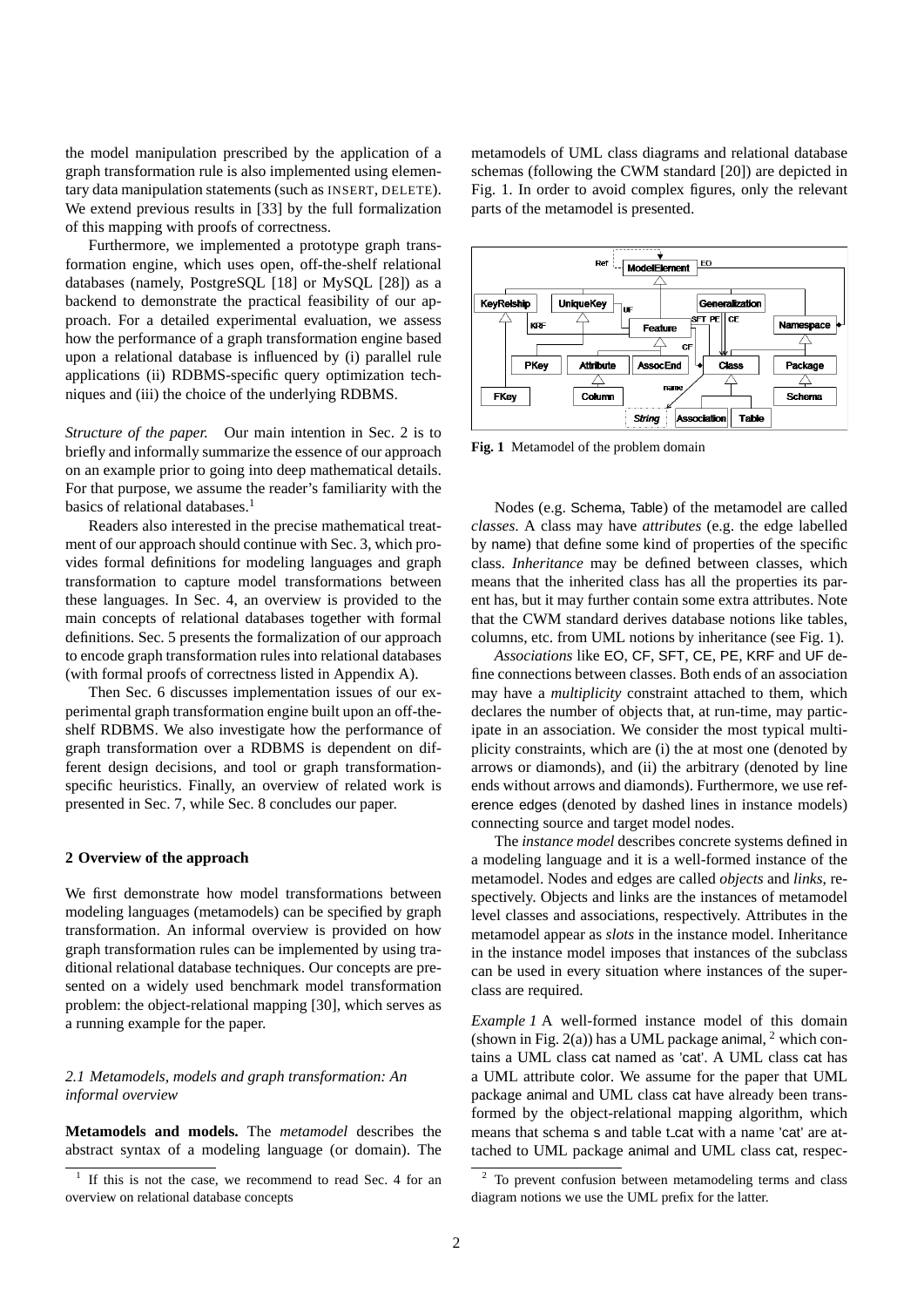tively, via edges of type Ref. Table t\_cat has a single column cat id and a primary key constraint cat pk referring to the column cat id.



**Fig. 2** Sample instance models

Since our technique is applicable for models appearing on any MOF metamodel layer, we use terms *model* and *metamodel* in a generalized sense by not restricting them only to M1 and M2 layer, respectively. According to the terminology of this paper, the *metamodel* is always one MOF level above the *model* independently of the position of *model* in the MOF metamodel hierarchy.

**Graph transformation.** Graph transformation [8, 24] provides a pattern and rule based manipulation of graph models. Each rule application transforms a graph by replacing a part of it by another graph.

A *graph transformation rule* contains a left–hand side graph  $LHS$ , a right–hand side graph  $RHS$ , and negative application condition graphs  $NAC$  (depicted by crosses). The  $LHS$  and the  $NAC$  graphs are together called the precondition of the rule.

**Rule application.** The application of a rule to an instance model replaces a matching of the LHS in the model by an image of the RHS. Informally, this is performed by (i) finding a matching of  $LHS$  in the model, (ii) checking the negative application conditions (which prohibit the presence of certain objects and links) (iii) removing a part of the model that can be mapped to  $LHS$  but not to  $RHS$  yielding the context model, and (iv) gluing the context model with an image of the RHS by adding new objects and links (that can be mapped to the  $RHS$  but not to the  $LHS$ ) obtaining the derived model.

*Example 2* The object relational mapping can be described by 6 graph transformation rules as presented in Fig. 3.

- (a) SchemaRule (Fig. 3(a)) simply generates a database schema for a UML package.
- (b) ClassRule (Fig. 3(b)) searches for a UML class in the UML package, for which there does not exist a corresponding table in the database schema, and creates the corresponding table that has a single column tid, for which a primary key tp is defined.
- (c) The inheritance relation in the UML model is handled by appropriate foreign key constraints in the database schema. This is expressed by the GeneralizationRule (Fig. 3(c)), which creates a foreign key constraint on the identifier column cb of the subclass table tb for any unhandled generalization node. The constraint will refer to the column cp of the superclass table tp that has a primary key pp.
- (d) A new column is created in the table assigned to the UML class that includes the unhandled UML attribute. This is performed by the AttributeRule (Fig. 3(d)). The application of this rule is restricted to tables not having a name table. A further negative application condition prohibits the attribute to have a UML class as its type.
- (e) AssociationRule (Fig. 3(e)) creates a new table in the database, if there has not been any table assigned yet. This new table has again a single column crel with a primary key prel.
- (f) The AssocEndRule (Fig. 3(f)) selects an unhandled UML association end, and generates an additional column crel and a corresponding primary key prel in the table trel that has been created for the UML association itself. Moreover, a foreign key constraint is added to the trel table, which refers to the column cc of the table tc that is associated with the UML class c.

To continue our previous example, one can notice that the attributeRule (Fig. 3(d)) is applicable if there is a UML class in the model that has been transformed to a table with a name not equal to 'table' and this UML class has an untransformed UML attribute of a type not being a UML class. Model 1 of Fig. 2(a) presents a situation where this rule is applicable, since UML class cat, table t\_cat and UML attribute color fulfil all the necessary criteria.

In this specific case, rule application means that a new column is added to the selected table and a reference edge is set from the UML attribute to the new column. The derived instance model Model 2 is presented in Fig. 2(b).

# *2.2 Graph transformation in relational databases: An informal overview*

**Mapping metamodels to database tables.** We use a standard mapping (for more details see [22, 30]) to generate the schema of the database from the metamodel.

**–** Each class with k outgoing many-to-one associations and attributes is mapped to a table with  $k + 1$  columns. Col-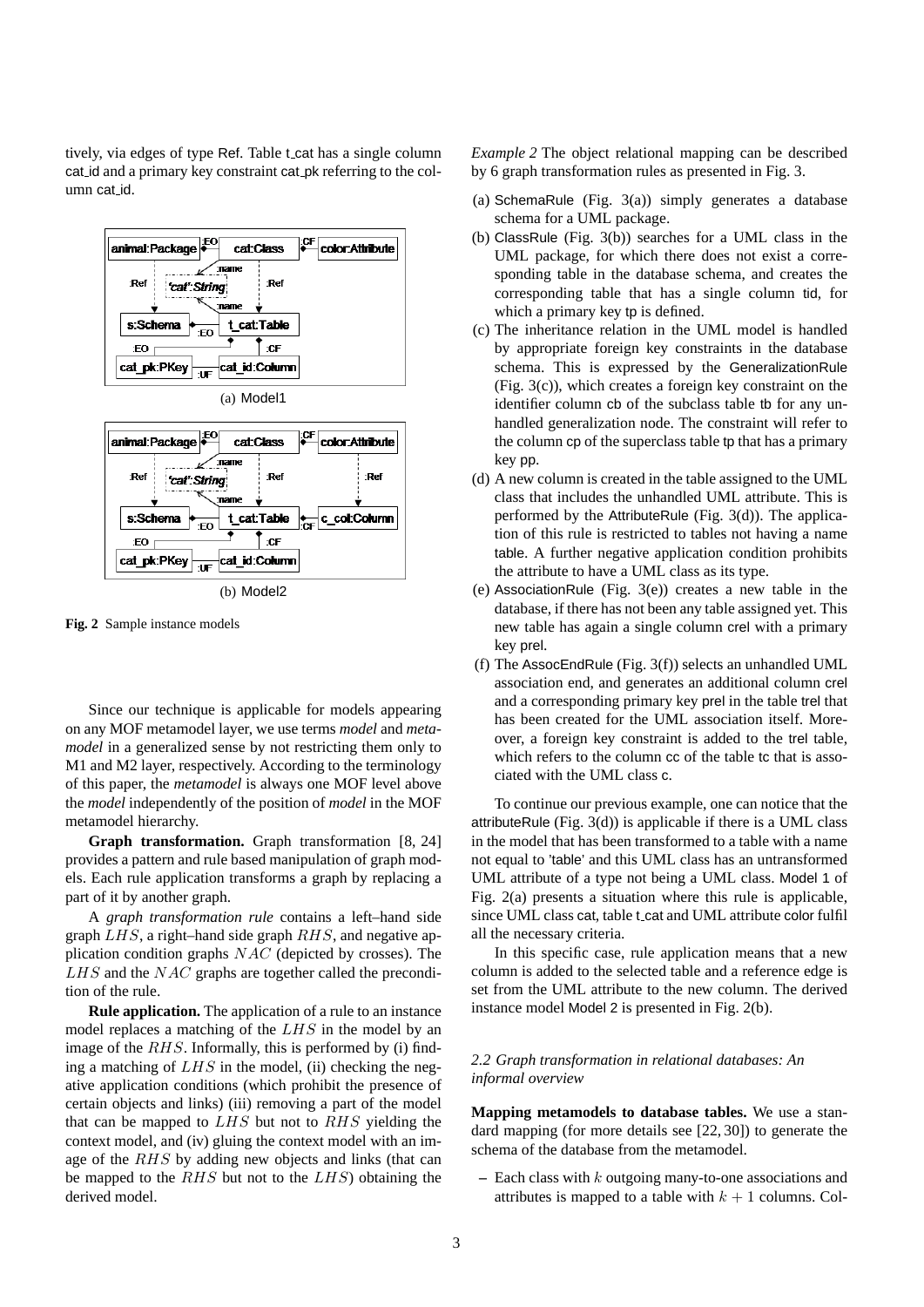

**Fig. 3** Rules describing the object relational mapping

umn *id* will store the identifiers of objects of the specific class. All other columns will contain the identifiers of target objects of such outgoing many-to-one links that have the corresponding association as their direct type. If no such outgoing link exists in the model, the undefined (NULL) value is used in the corresponding column. Additional foreign key constraints, whose role is to guarantee the consistency of the database have to be defined for columns representing many-to-many associations referring to the table assigned to the corresponding target class.

- **–** A table with 2 columns storing the identifiers of source and target objects is assigned to each many-to-many association.
- **–** Inheritance is handled by a foreign key constraint defined for the identifier column  $id$  of the table assigned to the subclass. This foreign key constraint maintains reference to the identifier column  $id$  of the superclass table.

**Database representation of instance models.** Instance models representing the system under design are stored in these database tables.

- **–** A unique identifier is assigned to each object of the instance model.
- **–** The identifier of each object has to appear in the column id of all tables that correspond to ancestors of the object's direct type.
- **–** The database representation of a many-to-one link is a row in the table that corresponds to the source class of the link's type. This row should contain the identifiers of source and target objects in the identifier column id and the column representing the many-to-one association, respectively.
- **–** Each many-to-many link is represented in the database by a pair of source and target object identifiers appearing in the table that corresponds to the direct type of the link.

*Example 3* The database representation of the instance model Model 1 is depicted in Fig. 4.



**Fig. 4** Database representation of the instance model

(i) Model 1 contains a UML class cat, which is identified by the key cat in the database. As ModelElement, Namespace and Class are ancestors of Class, all their corresponding tables should have the key cat in their identifier column  $id.$  (ii) UML class cat is contained by UML package animal. This containment is a many-to-one link of type EO going from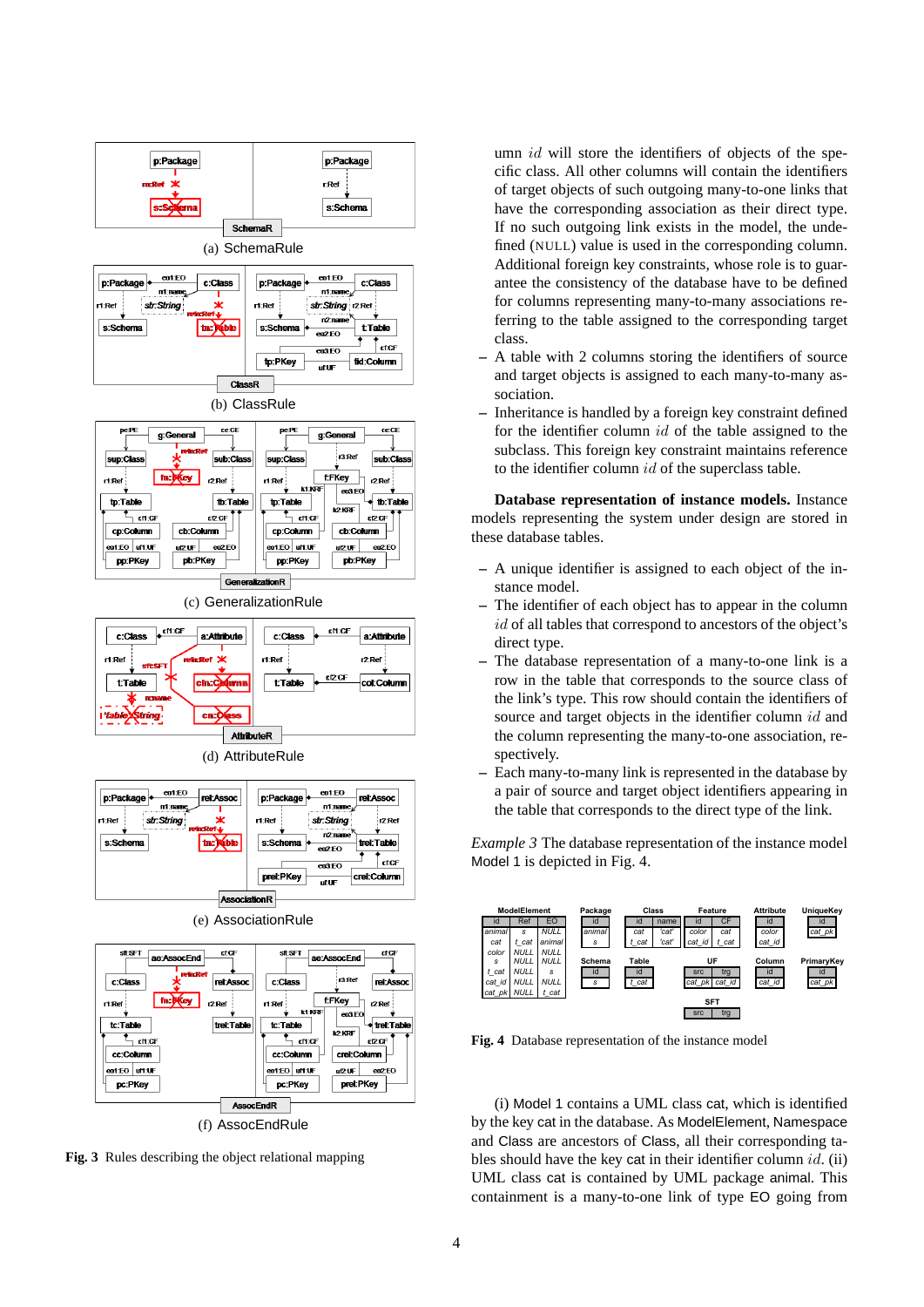UML class cat to UML package animal. The database representation of this link is a row in the ModelElement table, which has values cat and animal in columns id and  $EO$ , respectively. (iii) Model 1 has a single many-to-many link of type UF connecting objects cat pk and cat id, which is represented by a corresponding row in table UF.

**Views for** LHS **and** NAC**.** The matching patterns of a graph transformation rule are calculated by using views, which contain all matchings of the rule. More specifically, we introduce a separate view for each LHS and NAC graph.

- 1. The view generated for rule graphs  $(LHS \text{ and } NAC)$  executes an *inner join operation* on tables that represent either a node or an edge of the rule graph.
- 2. The joined table is *filtered by injectivity and edge constraints*. Injectivity constraints express the injective mapping of rule graph nodes and edges on the database level. Edge constraints define restrictions imposed by the graph structure, which means that the source (target) node identifier of the given edge should be found in tables representing the type of the edge and the type of the source (target) node.
- 3. Finally, a *projection* selects only those columns of the filtered joined table that represent node identifiers. Information about the source and target nodes of edges is discarded during projection. This information is unnecessary in the sequel, since requirements imposed by the graph structure have already been checked and fulfilled.

*Example 4* We introduce the essence of this approach by an example listing the view generated for the LHS and NAC graph of the rule AttributeR (see Fig. 3(d)).

```
CREATE VIEW AttributeR_lhs AS -- an LHS view
SELECT a.id AS a, t.id AS t, c.id AS c -- with 3 columns
FROM Attribute AS a, Feature AS a_anc, Class AS c,
     ModelElement AS c_anc, Table AS t
WHERE a.id = a_anc.id AND a_anc.CF = c.id -- CF edge cf1
  AND c.id = c_anc.id AND c_anc.Ref = t.id -- Ref edge r1
  AND c.id <> t.id -- injectivity constraint
-- for nodes c and t
CREATE VIEW AttributeR_nac1_AS
SELECT a.id AS a, cln.id AS cln
FROM Attribute AS a, ModelElement AS a_anc2, Column AS cln
WHERE a.id = a_anc2.id AND a_anc2.net = cln.id-- Ref edge refn
  AND a.id <> cln.id -- injectivity constraint
                        -- for nodes a and cln
CREATE VIEW AttributeR_nac2 AS
SELECT a.id AS a, cn.id AS cn
FROM Attribute AS a, SFT as sft, Class AS cn
WHERE a.id = sft.src AND sft.trg = cn.id -- SFT edge sft
CREATE VIEW AttributeR_nac3 AS
SELECT t.id AS t
FROM Table AS t, Class AS t_anc
WHERE t.id = t_anc.id AND t_anc.name = 'table'
                        -- for name edge n
```
The LHS of rule AttributeR requires the presence of a CF edge that connects a UML attribute to a UML class. Since CF edges are stored in the Feature table, it must also be included in the inner join operation in addition to tables Attribute and Class. Since the source node of cf1 has to be a UML attribute, only such source object identifiers of the column id of table Feature can participate in a matching that can also be found in table Attribute as expressed by the edge constraint a.id=a anc.id. A similar edge constraint a anc.CF=c.id requires possible target object identifiers of column CF in table Feature to be equal to a value from the identifier column of table Class. A similar pair of equalities express the edge constraints for the reference edge r1. Due to inheritance relations defined in the metamodel, every table is a UML class at the same time. Thus, mappings of t and c to the same object has to be avoided. On the database level, this (injectivity) constraint is expressed by the inequality  $c$ . id <> t.id.



**Fig. 5** Database representation of matchings

The upper part of Fig. 5 shows the contents of views that have been defined for the LHS and the NAC parts of rule AttributeR.

As color is a UML attribute of the UML class cat and this UML class is connected to table t\_cat by a reference edge in Model 1, a matching for the  $LHS$  of rule AttributeR is found, which is represented by a row in the corresponding (i.e., the leftmost) view of Fig. 5. The view generated for the first  $NAC$  is empty, since there is no matching for this  $NAC$ as no reference edges leave any UML attributes of Model 1. Since table SFT is empty, the view representing the second NAC has no rows. The last view is again empty, since there are no UML classes with name 'table'.

**Left joins for preconditions of rules.** When the view for the precondition graph is calculated, views of all its positive and negative application conditions are available. If the precondition has no negative application conditions then the view defined for the LHS contains the database representation of all matchings of the precondition graph.

- 1. Each NAC view is *left outer joined* to the LHS view one by one. The *join condition* of this operation expresses that columns representing the same shared node in the LHS and the  $NAC$  graphs should be equal.
- 2. For a matching of the precondition graph, we require (in the *null condition*) that columns of NAC(s), which are shared with the LHS part, are filled with undefined values. This means that there are no possible extensions of a matching of the  $LHS$  that is also a matching of (any) NAC graph.
- 3. Then a *projection* is performed, which displays only those columns that originate from LHS.

*Example 5* To continue our running example, we present the view definition for the precondition graph of rule AttributeR.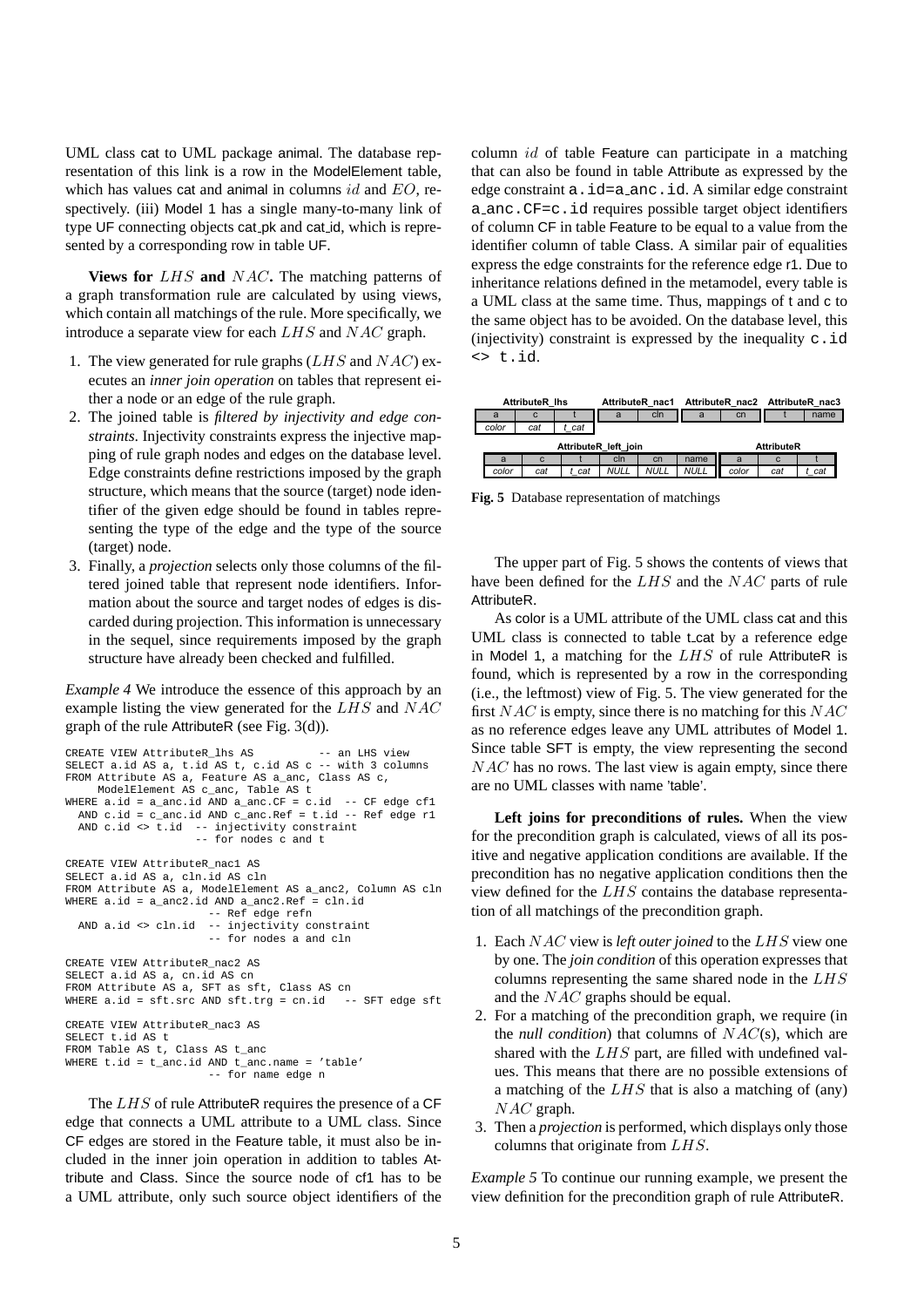| CREATE VIEW AttributeR AS |                                                            |  |  |  |  |
|---------------------------|------------------------------------------------------------|--|--|--|--|
| SELECT lhs.*              |                                                            |  |  |  |  |
|                           | FROM AttributeR lhs AS lhs                                 |  |  |  |  |
|                           | LEFT JOIN AttributeR nacl AS nacl ON lhs.a = nacl.a        |  |  |  |  |
|                           | LEFT JOIN AttributeR nac2 AS nac2 ON lhs.a = nac2.a        |  |  |  |  |
|                           | LEFT JOIN AttributeR nac3 AS nac3 ON $lhs.t = nac3.t$      |  |  |  |  |
|                           | WHERE nac1.a IS NULL AND nac2.a IS NULL AND nac3.t IS NULL |  |  |  |  |

The upper part of Fig. 5 shows the contents of views that have been defined for the  $LHS$ , the  $NACS$  of rule AttributeR. respectively. The first table in the bottom of Fig. 5 presents the result of the left outer join operation, while the last table corresponds to the precondition of rule AttributeR. Note that columns representing UML attribute a are shared between  $LHS$ ,  $NAC_1$  and  $NAC_2$  graphs, and columns showing table t are shared between  $LHS$  and  $NAC_3$ , so these columns appear both in the join and in the filtering condition.

Since views generated for  $NAC$  graphs are empty, such column sets of the left outer joined table that originate from the NAC views are filled with NULL values (meaning unsuccessful matchings for the  $NAC$  graphs), while column sets from the LHS view contain the database representation of the single matching of the  $LHS$ . As this row is not filtered out by the null conditions, it can also be found in the view generated for the whole precondition graph, which means that a matching has been found for the rule AttributeR, and as a consequence the rule is applicable on that matching.

**Model manipulation in relational databases.** Operations in the graph manipulation phase can be implemented by issuing several data manipulation commands (INSERT, DELETE, and UPDATE) in a single transaction block. The transaction block is needed to ensure that a graph transformation step is atomic, i.e., either all commands or none of them are executed to result in a consistent model after rule application.

In the graph manipulation phase, deletions are followed by insertions.

- **–** We further restrict the order of delete operations in such a way that edge deletions precede node deletions.
	- **–** If a many-to-one link has to be deleted from the model, then the table that represents the source class of the direct type association of the given link has to be updated. Specifically, the value of the column corresponding to the many-to-one association has to be set to NULL in the row that contains the source node identifier of the link in its column *id*.
	- **–** In case of a deletion of a many-to-many link, the row consisting of the source and the target node identifiers of the link has to be removed from the table that corresponds to the direct type of the given link.
- **–** As the node identifier to be deleted can be found in tables representing the ancestors of the object's direct type, the deletion should proceed in a bottom-up order (to respect foreign key constraints) by starting at the class, which is the direct type of the object.

During this iteration, additional attention is needed to consistently handle the removal of dangling edges from the database. As a first step, all associations have to be

determined, whose source or target is the class, which is just being traversed by the iteration. Then we should perform the above mentioned edge deletion procedure on all links that (i) have the object to be deleted as their source or target node and that (ii) are instances of associations collected in the previous step. The final step of the iteration is the deletion of the object itself from the table that corresponds to the class being traversed. This is performed by deleting the row of this table, which contains the identifier of the given object in its column  $id$ .

For handling node and edge insertions on the database level in the graph manipulation phase, we can use exactly the same procedures as for the initial table filling phase.

We state that the new content of database tables always corresponds to the derived model, thus it can be proven that our approach performs graph transformation over an underlying relational database.

*Example 6* We continue our sample graph transformation rule AttributeR with the model manipulation parts. This rule prescribes the insertion of a new column, which is contained by the table being selected in the pattern matching phase. Moreover, the origin of this column has to be marked by inserting a new reference link.

On the database level, the same effect can be achieved by generating a new identifier c\_col for this new column and by inserting this identifier into all tables that represent the ancestors of Column. In order to respect foreign key constraints, insertions are executed in a top-down order starting at the table corresponding to the most general ancestor. Insertion of the 2 new many-to-one links appears as the 2 update operations presented in the listing below.

```
INSERT INTO ModelElement (id) VALUES (c_col);
INSERT INTO Feature (id) VALUES (c_col);
INSERT INTO Attribute (id) VALUES (c_col);
INSERT INTO Column (id) VALUES (c_col);
UPDATE ModelElement SET Ref = c_col WHERE id = color;
UPDATE Feature SET CF = t cat WHERE id = c col;
```
When the execution of these graph manipulation commands terminates, the new content of database tables corresponds to the derived model Model 2.

#### **3 Metamodels, models and graph transformation**

Now the formalization of concepts related to metamodels, models and graph transformation is presented.

# *3.1 Metamodels and models*

The *metamodel* describes the abstract syntax of a modeling language.

**Definition 1** *A* **directed graph** (denoted by G  $(V_G, E_G, src_G, trg_G)$ *)* is a 4-tuple, where  $V_G$  and  $E_G$ *denote nodes and edges of the graph, respectively. Functions*  $src_G : E_G \rightarrow V_G$  and  $trg_G : E_G \rightarrow V_G$  map edges to *their source and target node, respectively.*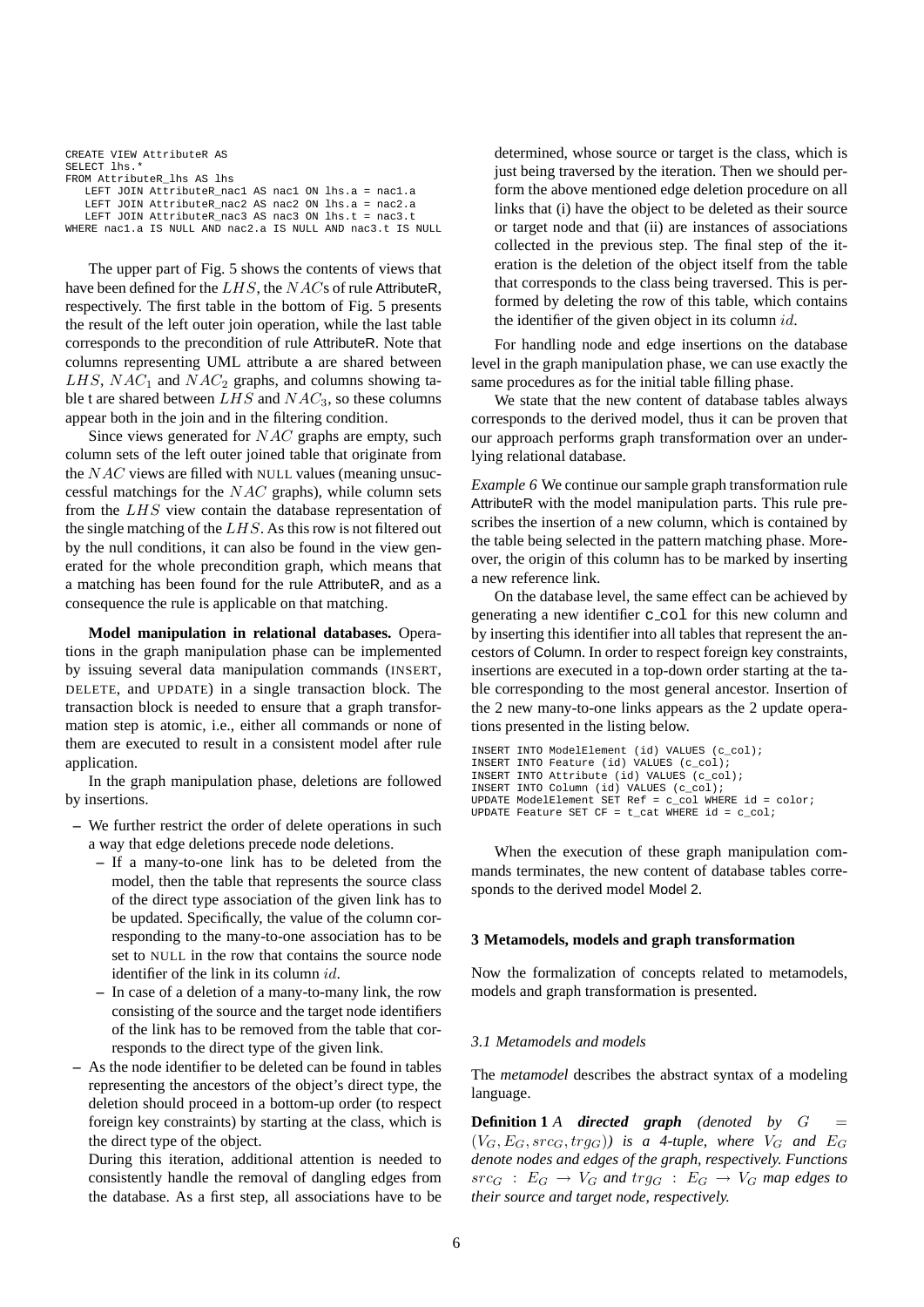**Definition 2** *A metamodel (denoted by* MM*) is a directed graph, where*

- $-V_{MM}$  and  $E_{MM}$  denote nodes and edges of the meta*model;*
- **–** *classes (*Cls*) and datatypes (*DT ypes*) form a (distinct* and complete) partition of nodes, formally,  $V_{MM}$  =  $Cls \cup DTypes, Cls \cap DTypes = \emptyset;$ 
	- **–** *a class* C *is a node of the type graph that represents a user-defined and domain-specific type, formally,*  $C \in$ Cls*;*
	- **–** *a datatype* D *is a node of the type graph that represents a built-in type of a programming language (e.g.* int, String), formally,  $D \in DTypes$ ;
- **–** *associations (*Assoc*) and generalization (inheritance) edges (*Inher*) constitute a partition of edges, formally,*  $E_{MM} = Assoc \cup Inner, Assoc \cap Inner = \emptyset;$
- **–** *associations can be further partitioned into at* $tributes$   $Attr, 'many-to-many'$   $(Assoc_{M2M})$  and *'many-to-one'*  $(Assoc_{M2O})$  associations, formally,  $Assoc = Assoc_{M2M} \cup Assoc_{M2O} \cup Attr, Assoc_{M2M} \cap$  $\text{Assoc}_{M2O}$  = Ø, Attr ∩ Assoc<sub>M2M</sub> = Ø, Attr ∩  $\Lambda ssc_{M2O} = \emptyset$ ;
	- $-$  *a* many-to-many association A from source class  $C_s$ **to target class**  $C_t$  (denoted by  $C_s \stackrel{A}{\rightharpoonup} C_t$ ) is an edge *from the set Assoc<sub>M2M</sub>*, where  $src_{MM}(A) = C_s \in$  $Cls, trg_{MM}(A) = C_t \in Cls;$
	- **–** *a many-to-one association* A *from source class* C<sup>s</sup> *to*  $\bm{target}$  class  $C_t$  (denoted by  $C_s \stackrel{A}{\mapsto} C_t$ ) is an edge from *the set* Assoc<sub>M2O</sub>, where  $src_{MM}(A) = C_s \in Cls$ ,  $trg_{MM}(A) = C_t \in Cls;$
	- **–** *an attribute* A *in a class* C *of a datatype* D *(de*noted by  $C \stackrel{A}{\mapsto} D$ ) is an edge from the set Attr, for*mally,*  $src_{MM}(A) = C \in Cls$ ,  $trg_{MM}(A) = D \in$  $DTypes, and C \overset{A}{\mapsto} D \in Attr;$
- **–** *a generalization (inheritance) edge* I *leading from class*  $C_t$  **to class**  $C_s$  (denoted as in UML by  $C_s \leftarrow C_t$ ) is an *edge from the set Inher, formally,*  $src_{MM}(I) = C_t \in$  $Cls, trg_{MM}(I) = C_s \in Cls$ , and  $C_s \leftarrow C_t \in Inher.$

In the above definition, associations define binary relations between classes. In the current paper, we do not handle association classes. Note that we use the same notation for many-to-one associations and attributes as they differ only in the categorization of their target nodes. In the following, the notation  $C_s \stackrel{A}{\rightarrow} C_t$  is used for a general association of any kind that is  $A \in (Assoc_{M2M} \cup Assoc_{M2O} \cup Attr)$ .

**Inheritance graph.** The inheritance hierarchy forms a lattice, which implies that the inheritance graph is a directed acyclic graph (DAG), and there is a common root ancestor class for all classes.

**Definition 3** *The inheritance* **graph**  $MM_{Inher}$  $(Cls, Inher, src<sub>MM</sub>, trg<sub>MM</sub>)$  *is the type graph restricted to generalization (inheritance) edges, which forms a lattice.*

**Definition 4** *Given a metamodel MM*, *class*  $C_1$  *is a (direct) superclass of class*  $C_2$  *(or, equivalently, class*  $C_2$  *is a (direct) subclass of class*  $C_1$ *) as denoted by*  $C_1 \leftarrow C_2$ *, if and only if* 

- $-$  *there is a generalization edge*  $C_1 \leftarrow C_2 \in Inher;$
- **–** *there are no other classes in the inheritance hierarchy between*  $C_1$  *and*  $C_2$ *, formally,*  $\sharp C \in V_{MM}$  *such that*  $C_1 \leftarrow C \leftarrow C_2$ .

Note that this definition does not imply that a class  $C_2$  has a single superclass  $C_1$ , as multiple inheritance is allowed in the inheritance graph. Since the superclass of a class may also have its own superclass, it is useful to define the transitive closure of the superclass relation.

Definition 5 *Given a metamodel MM*, class  $C_1$  *is an ancestor (class) of class*  $C_2$  *(or, equivalently, class*  $C_2$  *is a descendant of class*  $C_1$ *)* (denoted by  $C_1 \stackrel{*}{\leftarrow} C_2$ *), if either*  $C_1 = C_2$ , *or*  $\exists C \in V_{MM}$  *such that*  $C_1 \leftarrow C \stackrel{*}{\leftarrow} C_2$ *.* 

Capital letters from the beginning of the alphabet (e.g.,  $C, D_s \stackrel{A}{\rightarrow} D_t$ ) will be used for meta-level graph elements (classes, associations).

The instance model describes concrete systems defined in a modeling language and it is always a well-formed instance of the metamodel, which means that typing morphisms for nodes and edges of the model can be defined. Type functions map model nodes and edges to metamodel level classes and associations, respectively.

**Definition 6** *Given a metamodel* MM*, a well-formed instance model (graph)* M *of the metamodel* MM *is a directed graph together with a direct type function (graph morphism*)  $t : M \to MM$ , which maps model M to meta*model* MM *according to the following rules*

- **–** *Unambiguous mapping of objects and values: model nodes are mapped to metamodel nodes, formally,*  $\forall c \in \mathbb{R}$  $V_M : t(c) \in V_{MM}$ ;
	- **–** *a model node is called as an object, if its direct type is a class;*
	- **–** *a model node is called as a value, if its direct type is a datatype;*
- **–** *Unambiguous mapping of links: model edges (called as links*) are mapped to associations, formally,  $\forall e \in E_M$ :  $t(e) \in E_{MM}$ ;
- **–** *Type conformance of source objects: the direct type of the source object of a link is a descendant of the source of the direct type of the same link, formally,*  $\forall e \in E_M$ :  $src_{MM}(t(e)) \overset{*}{\leftarrow} t(src_M(e));$
- **–** *Type conformance of target objects: the direct type of the target object of a link is a descendant of the target of the direct type of the same link, formally,*  $\forall e \in E_M$ :  $trg_{MM}(t(e)) \stackrel{*}{\leftarrow} t(trg_{M}(e));$
- **–** *Multiplicity criterion for many-to-one associations and attributes: each object can have at most one link of a given direct type originating from the same many-toone association. Formally,*  $\forall A \in Assoc_{M2O}, \forall e_1, e_2 \in$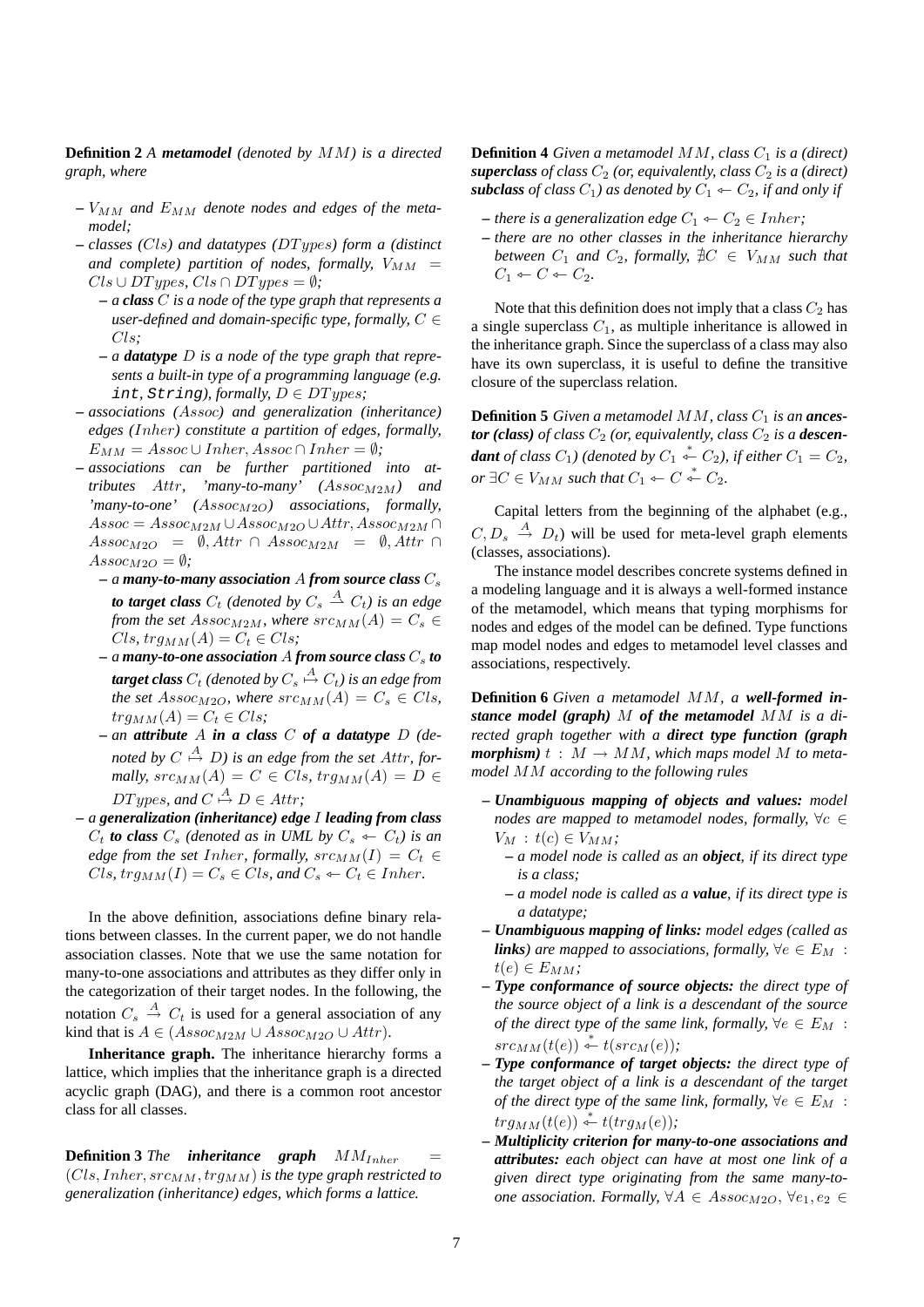$E_M$ :  $src_M(e_1) = a \wedge trg_M(e_1) = b \wedge src_M(e_2)$  $a \wedge trg_M(e_2) = c \wedge A = t(e_1) = t(e_2) \Longrightarrow e_1 = e_2;$ *and*

**–** *Non-existence of parallel edges: No parallel edges are allowed, which means that there cannot be any pair of links of the same type leading between the same pair of objects in a given direction. Formally,*  $\forall e_1, e_2 \in E_M$ :  $src_M(e_1) = src_M(e_2) \wedge trg_M(e_1) = src_M(e_2) \wedge$  $t(e_1) = t(e_2) \Longrightarrow e_1 = e_2.$ 

Small letters from the beginning of the alphabet (e.g.  $c, a \stackrel{e}{\rightarrow} b$ ) will be used for objects and links of the instance model.

In the following, we use terms **many-to-many link** (denoted by  $a \stackrel{e}{\rightharpoonup} b$ ), **many-to-one link** (denoted by  $a \stackrel{e}{\rightharpoonup} b$ ) and **slot** (denoted again by  $a \stackrel{e}{\mapsto} b$ ), if the direct type of the given link is a many-to-many association, a many-to-one association and an attribute, respectively.

Type definition can be generalized in such way that all ancestors of a direct type are also implied.

**Definition 7** *Given a metamodel* MM*, a well-formed instance model* M *with a direct type function* t*, the type of an object* c (denoted by  $t^*(c)$ ) consists of all ancestors of  $t(c)$ . *Formally,*  $t^*(c) = \left\{ C \mid C \in V_{MM} \wedge C \stackrel{*}{\leftarrow} t(c) \right\}.$ 

Alternatives for handling inheritance in graph-based models can be found in [15] (graph schema) and in [29] (typed graphs).

### *3.2 Graph transformation*

Graph transformation [8] provides a pattern and rule based manipulation of graph models. Each rule application transforms a graph by replacing a part of it by another graph.

**Definition 8** *Given a metamodel MM*, *a basic rule*  $r<sub>b</sub>$  *consists of a left–hand side graph* LHS *and a right–hand side graph* RHS *and an injective partial morphism* p : LHS → RHS *where* LHS *and* RHS *are well-formed instances of the metamodel* MM*. One further criteria has to be fulfilled, namely,*

**–** *Preservation of values: If a value appears on one side of a basic rule, then it must also exist on the other side. Formally,*  $\forall x \in V_{LHS} : t(x) = D \Longrightarrow D \in DTypes \Longrightarrow$  $x \in V_{RHS} \wedge p(x) = x$ , and  $\forall x \in V_{RHS} : t(x) = D \Longrightarrow$  $D \in DTypes \Longrightarrow x \in V_{LHS} \wedge p(x) = x.$ 

**Definition 9** *Given a metamodel MM and a basic rule*  $r_b$ , *a negative application condition [13] consists of the* LHS *graph of* rb*, a directed graph* NAC *(depicted by crosses in figures) and an injective partial morphism*  $p_{NAC}$  : LHS  $\rightarrow$ NAC*. The* NAC *graph also has to be a well-formed instance of the metamodel* MM*.*

In the following, we use the term **attribute constraint** for a slot appearing in an  $LHS$  or a  $NAC$  graph, and we restrict ourselves to equalities in case of attribute constraints. A slot in an RHS graph is called an **attribute assignment** in the sequel.

**Definition 10** *Given a metamodel* MM*, a graph transformation rule r consists of a basic rule*  $r_b$ *, and a set of negative application conditions*  $\{NAC_i\}$ *.* 

**Definition 11** *The precondition of rule*  $r$  *(denoted by*  $r_{PRE}$ ) *is the* LHS *graph together with the set of negative application conditions.*

The LHS graph and the *i*th negative application condition graph  $NAC_i$  of a rule r are denoted by  $r_{LHS}$  and  $r_{NAC_i}$ , respectively. For the graph objects (nodes and edges) of rules we always use small letters from the end of the alphabet (e.g.  $x, u \stackrel{z}{\rightarrow} v$ ).

In this paper we use notation  $V_{LHS} \setminus V_{RHS}$  for the nodes of LHS that do not have images in RHS according to morphism p. The notational shorthand  $V_{LHS} \cap V_{RHS}$  will denote those nodes of  $LHS$  that are mapped by the morphism  $p$ . Finally,  $V_{RHS} \setminus V_{LHS}$  marks those nodes of  $RHS$  that do not have an origin in LHS. We will use the same notation for negative application conditions (e.g.  $V_{LHS} \setminus V_{NAC_i}$ ) and edges (e.g.  $E_{LHS} \setminus E_{RHS}$ ).

For the application of a rule we follow the single pushout approach [24] with injective morphisms. However, the definitions are slightly adapted to our proof technique.

**Definition 12** *A matching* m *for a graph* G *in a model* M *(denoted by*  $m_G$ *) is a type conformant total morphism*  $m_G$  :  $G \rightarrow M$ , which means that

**–**  $\forall x \in V_G, \exists c \in V_M : t(x) \stackrel{*}{\leftarrow} t(c) \land m_G(x) = c$ , and  $-\forall u \stackrel{z}{\rightarrow} v \in E_G$ ,  $\exists a \stackrel{e}{\rightarrow} b \in E_M$  :  $t(u) \stackrel{*}{\leftarrow} t(a) \wedge t(v) \stackrel{*}{\leftarrow} t(a)$  $t(b) \wedge t(z) = t(e) \wedge m_G(u \stackrel{z}{\rightarrow} v) = a \stackrel{e}{\rightarrow} b.$ 

**Definition 13** *A matching* m *for a rule* r *in a model* M *(denoted by*  $m_r$ *)* is

- **–** *a matching* m *for the* LHS *in model* M*, provided that*
- **–** *no matching exists for any NAC graph, formally,*  $\forall NAC_i \, \nexists m' \; : \; NAC_i \rightarrow M$ , for which  $\forall x \in V_{LHS} \cap$  $V_{NAC_i}$ :  $m'(x) = m(x)$  *and*  $\forall u \stackrel{z}{\rightarrow} v \in E_{LHS}$  $E_{NAC_i}$  :  $m'(u \stackrel{z}{\rightarrow} v) = m(u \stackrel{z}{\rightarrow} v).$

**Definition 14** *Given a matching* m *for a rule* r *in model* M*, the deletion phase of a rule application of the rule* r *is executed on a matching* m *in the model* M *yielding the context model*  $M_c$ *, when* 

- **–** *we delete all objects, to which nodes appearing only in the LHS are mapped by m, formally,*  $V_{M_c} = V_M \setminus$  $\{c \mid \exists x \in V_{LHS} \setminus V_{RHS} \land m(x) = c\};$  and
- **–** *we delete all links, to which edges appearing only in the* LHS *are mapped by* m*, formally,*

$$
E_{M_1} = E_M \setminus \left\{ a \stackrel{e}{\rightarrow} b \mid \exists u \stackrel{z}{\rightarrow} v \in E_{LHS} \setminus E_{RHS} \wedge
$$

$$
m(u \stackrel{z}{\rightarrow} v) = a \stackrel{e}{\rightarrow} b \right\};
$$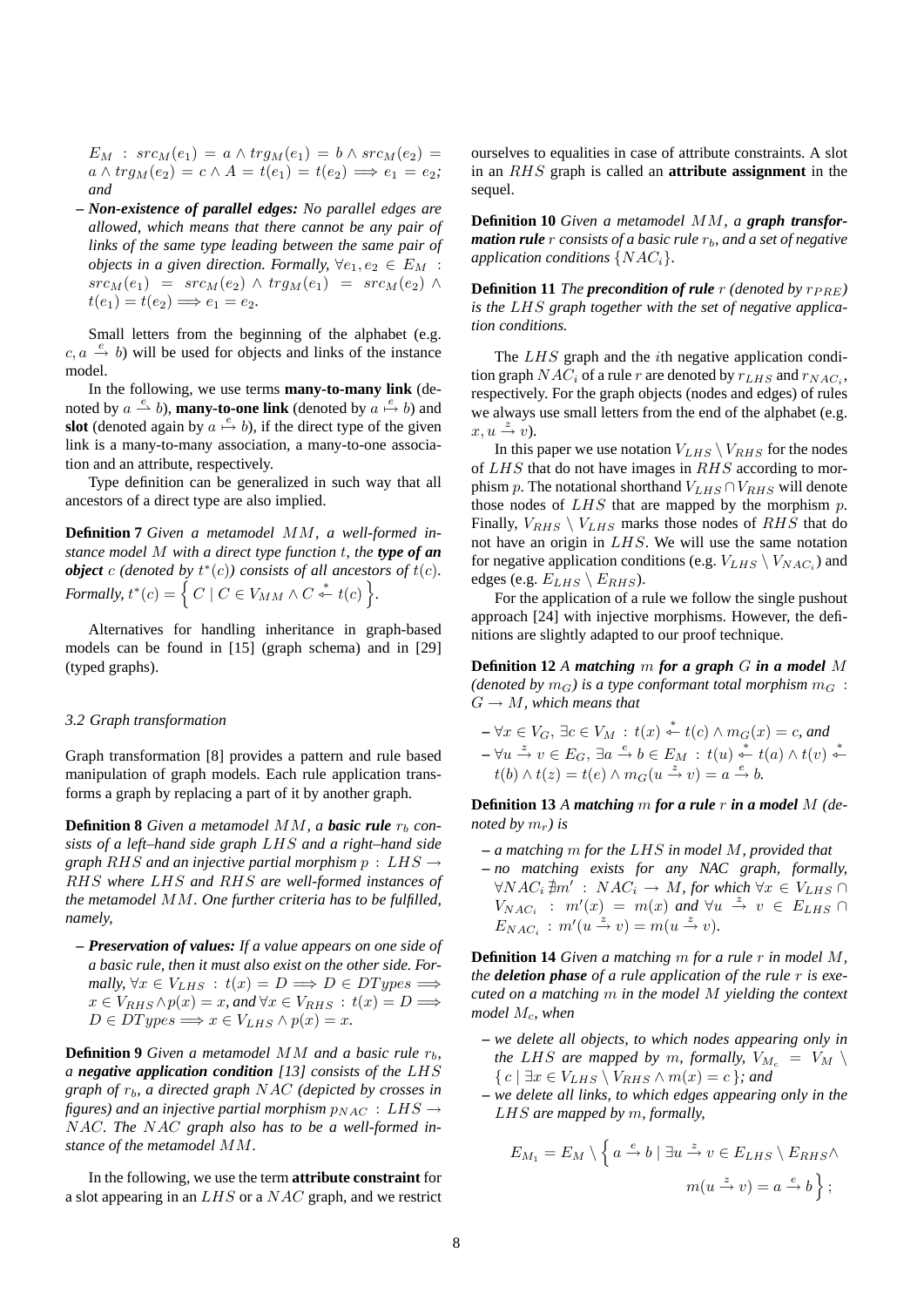**–** *all dangling (i.e., incident) edges are deleted as well, formally,*

$$
E_{M_c} = E_{M_1} \setminus \left\{ a \xrightarrow{e} b \mid \exists x \in V_{LHS} \setminus V_{RHS} \wedge
$$

$$
(m(x) = a \vee m(x) = b) \right\}
$$

**Definition 15** *Given a matching* m *for a rule* r *in model* M*, the insertion phase of a rule application of the rule* r *is executed on a matching* m *in the context model*  $M_c$  *yielding the* model  $M'$ , if

- **–** *a new object* m(x) *is added to model* M *for each node of* RHS that is not contained by LHS, formally,  $V_{M'} =$  $V_{M_c} \cup \{ m(x) \mid x \in V_{RHS} \setminus V_{LHS} \}$ *, and*
- $-$  *a* new link  $m(u \stackrel{z}{\rightarrow} v)$  is added to model M for each *edge of* RHS *that cannot be found in the* LHS *graph. Note that in this case source and target objects* m(u) *and*  $m(v)$  already exist in the model M. Formally,  $E_{M'} =$  $E_{M_c} \cup \left\{ m(u \stackrel{z}{\rightarrow} v) \mid u \stackrel{z}{\rightarrow} v \in E_{RHS} \setminus E_{LHS} \right\}$

**Definition 16** *Given a matching* m *for a rule* r *in model* M*, rule* r *is applied to the matching* m *in the model* M *yielding the derived model M', (denoted by*  $M \stackrel{r,m}{\Longrightarrow} M'$ *) if deletion and insertion phases are executed in this order.*

When modeling complex systems, naturally, more than a single graph transformation rule is required. A graph transformation system encapsulates a set of rules, which can be applied during the evolution of the system model.

**Definition 17** *A* graph transformation system  $\mathfrak{S}_{GT}$  = (MM, R) *is a tuple that consists of the metamodel* MM*, and the set of graph transformation rules* R*.*

**Definition 18** *Given a graph transformation system*  $\mathfrak{S}_{GT}$  = (MM, R)*, a graph transformation run is a sequence of rule*  $a$ pplications (denoted as  $M_I \stackrel{*}{\Longrightarrow} M_n$ ), which starts from an *initial model*  $M_I$  *and which applies rules from the set*  $R$ *.* 

# **4 Database operations**

In our graph transformation engine a relational DBMS is used to represent metamodels as database schemas, to store instance models and to perform modifications on such models. Now we summarize the database terminology used throughout this paper.

#### *4.1 Tables and views*

The most basic entities of a database are tables that may have several columns and their role is to store data in its rows.

**Definition 19** *A database table with* n *columns (denoted by*  $\mathfrak{T}^{(n)}(A_1,\ldots,A_n)$ *)* is an *n*-ary relation over sets  $(C_1 \cup \{\varepsilon\}), \ldots, (C_n \cup \{\varepsilon\})$ . T *and*  $A_i$  *denote names of the table and of the* i*th column, respectively. Column names definitely have to be unique in the scope of a single table, thus*

*a table cannot have columns sharing the same name. The* i*th*  $column of the table may contain values from the set  $C_i$ . Unde$ *fined (or null) values (denoted by* ε*) are also allowed in any columns. Formally,*  $\mathfrak{T}(A_1, \ldots, A_n) \subseteq (C_1 \cup \{\varepsilon\}) \times \ldots \times$  $(C_n \cup \{\varepsilon\})$ .

**Definition 20** *Since database tables are n-ary relations, their elements are n-tuples*  $\mathbf{x} = (x_1, \ldots, x_n)$ *, which are called rows in database terminology.*

While the traditional relational DBMSs use multi-set semantics, we can simplify to set semantics in the paper, since uniqueness of rows can be guaranteed by the algorithm that will be presented in Sec. 5.

**Definition 21** *A direct column reference for a table* T *(denoted by* T.A<sup>i</sup> *or simply by* A<sup>i</sup> *(if the table to which it refers can unambiguously be determined)) identifies the column of*  $\mathfrak I$  *that has a name*  $A_i$ .

**Definition 22** *Given a table*  $\mathcal T$  *with a column called*  $A_i$ , *a direct column reference for a row*  $\mathbf{t} \in \mathcal{T}$  *(denoted by*  $\mathbf{t}[A_i]$ *) identifies the element of* t *that can be found in the column*  $\mathfrak{T}.A_i$ .

**Definition 23** *A primary key constraint for columns*  $A_1, \ldots, A_j$  of table  $\mathfrak{T}(A_1, \ldots, A_n)$  guarantees the unique*ness of values in the selected set of columns. Formally,* ∀r, s ∈  $\mathfrak{T}: (\mathbf{r} = \mathbf{s} \iff \forall i, 1 \leq i \leq j : \mathbf{r}[A_i] = \mathbf{s}[A_i]).$ 

Foreign key constraints are integrity constraints provided by the most RDBMSs. Their role is to ensure that columns in different tables never contain inconsistent data. In our approach, these constraints are (mainly) used to guarantee that the database representation of an edge can never appear in the database without its source and target nodes being already present.

**Definition 24** *A foreign key constraint for column* R.A *referring to column* S.B *(denoted by*  $\mathcal{R} \times A \overset{FK}{\rightarrow} S.B$ *) declares that all values of column* R.A *should also be found in column* S.B, or formally  $\mathcal{R} \subset \mathcal{S} \times \mathcal{B}$ .

**Definition 25** *A view* V *is a derived (calculated) table with a separate name.*

**Definition 26** *The database schema (denoted by*  $\mathfrak{S}_{DB}$ ) *consists of the set of tables and views appearing in the database.*

#### *4.2 Query operations*

After introducing the basic entities (i.e., tables), query operations are discussed, which can be used to define derived tables (i.e., views).

**Definition 27** *Given an ordered sequence of column references*  $T.A_1, \ldots, T.A_k$  *for*  $T$ *, the projection of a table*  $T$  *to columns*  $A_1, \ldots, A_k$  (denoted by  $\pi_{A_1, \ldots, A_k}(\mathcal{T})$ ) is a k-ary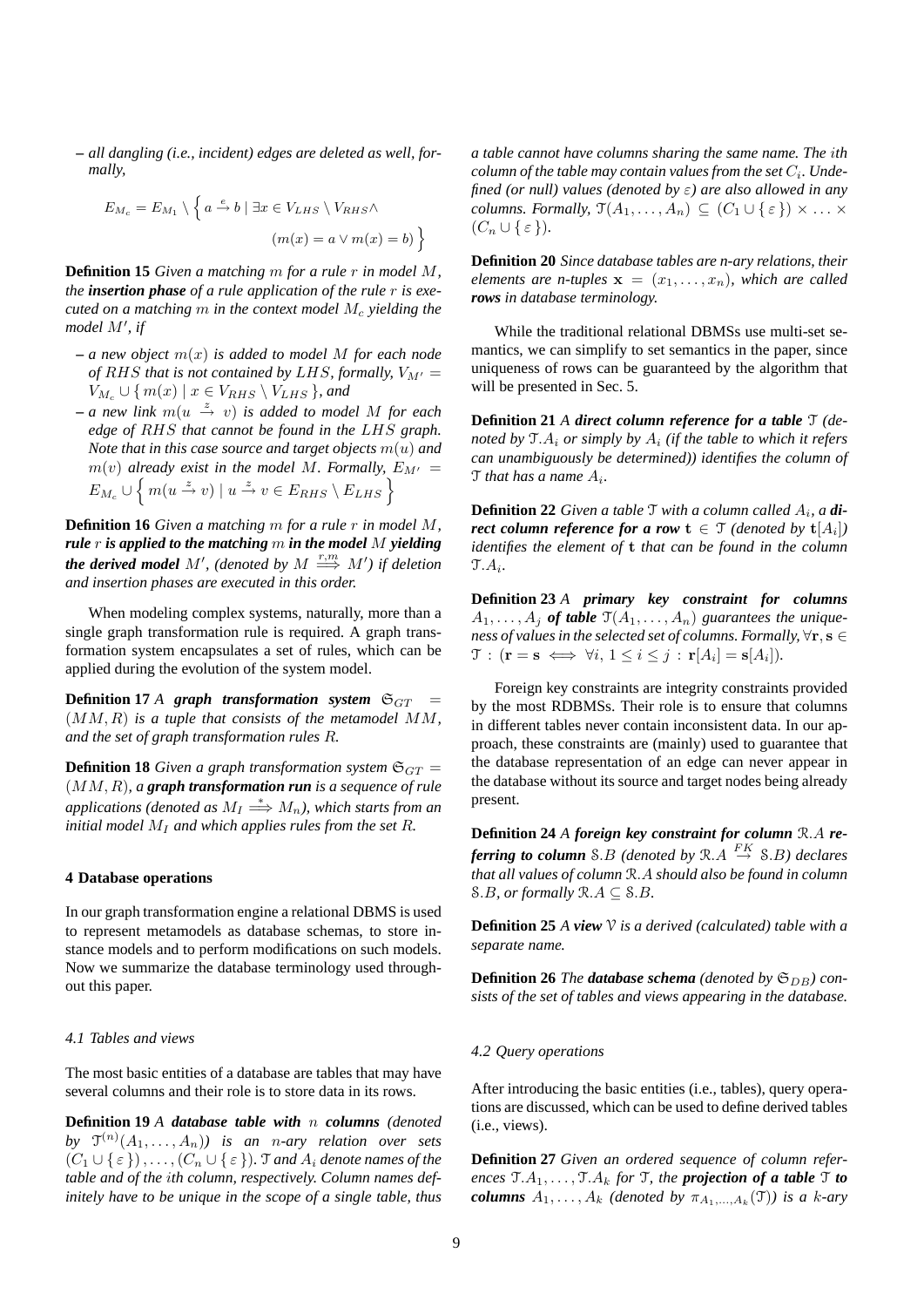*relation, which consists of only the enumerated columns of* T*. Its formal definition is as follows*

$$
(x_1, \ldots, x_k) \in \pi_{A_1, \ldots, A_k}(\mathfrak{T}) \iff
$$

$$
\exists (y_1, \ldots, y_n) \in \mathfrak{T} : \bigwedge_{i=1}^k x_i = y_{A_i},
$$

where  $\bigwedge_{i=1}^k x_i = y_{A_i}$  denotes the conjunction (logical AND) *of equalities.*

In SQL terms projection is implemented in the select statement as follows:

SELECT  $A_1, \ldots, A_k$  FROM R;

**Definition 28** *An atomic expression has a form* αθβ*, where* α *and* β *can be either a column of* T *or a constant* c*.* θ *is a comparison operator, so*  $\theta \in \{ =, <, >, \leq, \geq, \neq \}$ *. A formula* F *is either an atom or it is constructed from atoms using the logical and*  $(\wedge)$ *, logical or*  $(\vee)$ *, and negation*  $(\neg)$  *operators.* 

**Definition 29** *Given a formula* F*, selection (denoted by*  $\sigma_F(\mathfrak{T})$ *)* operates on a single table  $\mathfrak{T}$  and collects the rows of  $\mathcal T$  *where*  $F(y_1, \ldots, y_n)$  *holds. The formal definition of selection is*

$$
\sigma_F(\mathfrak{T}) = \{ (y_1, \ldots, y_n) \mid (y_1, \ldots, y_n) \in \mathfrak{T} \wedge
$$
  

$$
F(y_1, \ldots, y_n) = \text{true } \}.
$$

*An obvious corollary is that*  $\sigma_F(\mathcal{T}) \subseteq \mathcal{T}$ .

Selection operation can also be expressed in SQL, using a WHERE condition with  $F$  as its parameter.

**Definition 30** *The cross join of tables*  $\mathbb{R}^{(m)}$  *and*  $\mathbb{S}^{(n)}$  *(denoted by*  $\mathbb{R} \times \mathbb{S}$ *) is a table with*  $m + n$  *columns and it is the Cartesian product of the two tables. A row is in the result table, if its first* m *values correspond to a row in* R *and its last* n *values corresponds to a row in* S*. Its formal definition is:*

$$
\mathcal{R} \times \mathcal{S} = \{ (x_1, \dots, x_m, y_1, \dots, y_n) \mid (x_1, \dots, x_m) \in \mathcal{R} \land (y_1, \dots, y_n) \in \mathcal{S} \}.
$$

Cross join operation also exists in SQL, which can be formulated as:

SELECT \* FROM R, S;

Column name uniqueness has only a table scope, so name clashes may occur in joint tables. In order to avoid this uncomfortable consequence caused by join operations, we should be able to differentiate between columns that originate from different base tables.

In RDBMSs name clashes are resolved by some renaming mechanisms. The SQL notation for renaming depends on the actual RDBMS software that is being used. In this paper, we use the PostgreSQL notation, namely the AS keyword for this purpose in SQL queries (e.g. T.id AS T). In our mathematical formalism, column sets implement the table renaming functionality, while column renaming is performed implicitly by defining a new name for a column in the view definition.

**Definition 31** *Given two tables*  $\mathbb{R}^{(m)}$  *and*  $\mathbb{S}^{(n)}$ *, a column set of a joint table* R × S *referring to the base table* R *(denoted by*  $R^{cs}$ *)* is the largest possible set of columns that originate *from table*  $\Re$ , which is the first m columns of  $\Re \times \Im$  in this *case.*

**Definition 32** *Given two tables* R *and* S*, an indirect column reference for the joint table*  $\mathcal{T} = \mathbb{R} \times \mathbb{S}$  *(denoted by*  $\mathcal{T} . \mathbb{R}^{cs} . A_i$ *, or simply by* R cs.Ai*) identifies a column of* T *by selecting a column set first and then by using the direct column reference* A<sup>i</sup> *on the column set.*

An indirect column reference for a row of the joint table can be similarly defined.

**Definition 33** *Given a formula* F*, the inner join of tables* R **and** *S* (denoted by  $\mathcal{R} \overset{F}{\ltimes} S$ ) is a selection from the Cartesian *product filtered by formula* F*. Formally,*

$$
\mathcal{R} \stackrel{F}{\bowtie} \mathcal{S} = \sigma_F(\mathcal{R} \times \mathcal{S}).
$$

In this paper, only atoms of type  $A = B$  (two column names in equality relation) and the logical and operator will be used for basic atoms and for constructing formulae, respectively. Typically,  $A$  and  $B$  are taken from different tables. It is useful from a practical point of view, if column names on the different sides of the equality relation are from different tables. However, the general definition does not require any such restrictions. SQL notation of the inner join operation is as follows.

SELECT \* FROM R INNER JOIN S ON R.A=S.B;

**Definition 34** *Given a formula* F*, the left outer join of tables*  $\mathcal{R}$  and  $\mathcal{S}$  *(denoted by*  $\mathcal{R} \ltimes \mathcal{S}$ ) *(i) contains all the rows of*  $\mathcal{R} \overset{F}{\Join} \mathcal{S}$ , *(ii) additionally contains all such rows of* R*, for which there does not exist any row in* S*, where* F(x|y) *holds, and (iii) the latter rows are filled with undefined values in columns originating from* S*.*

*The formal definition of left outer join is*

$$
\mathcal{R} \overset{F}{\ltimes} \mathcal{S} = (\mathcal{R} \overset{F}{\rtimes} \mathcal{S}) \cup \{ (\mathbf{x}, \varepsilon, \dots, \varepsilon) \mid \mathbf{x} \in \mathcal{R} \land \nexists \mathbf{y} \in \mathcal{S} \text{ for which } F(\mathbf{x}|\mathbf{y}) = \text{true } \}.
$$

*where*  $F(\mathbf{x}|\mathbf{v})$  *denotes whether formula*  $F$  *is satisfiable if its unbound variables are replaced by the corresponding values of rows* x *and* y*.*

A sample query presenting the left outer join operation is

SELECT \* FROM R LEFT JOIN S ON R.A=S.B;

# *4.3 Data manipulation operations*

Finally, we define three data manipulation operations.  $J'$  will mark the content of table T, after the database operation has completed.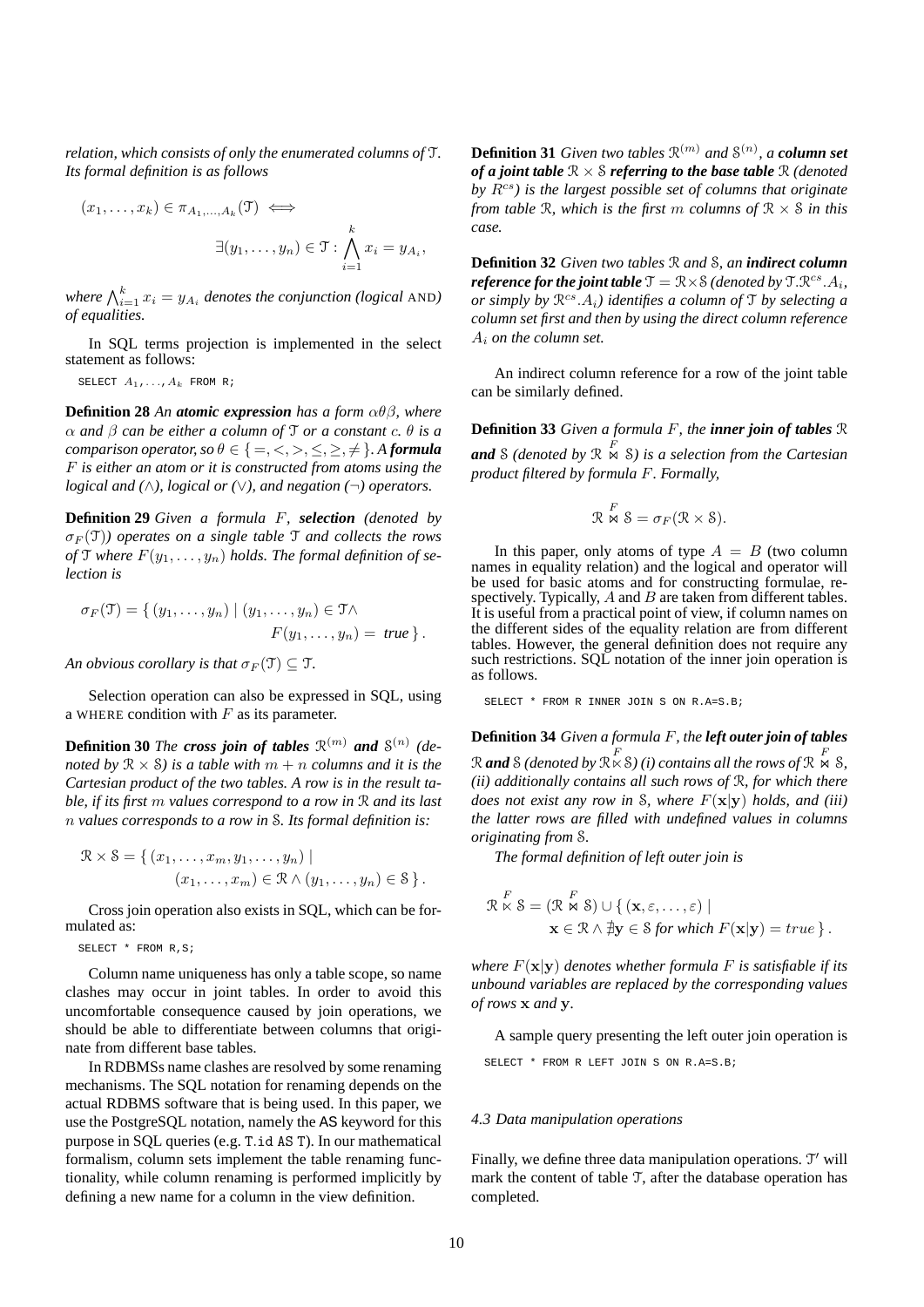# **Definition 35** *The delete operation*

DELETE FROM  $\mathcal T$  where  $A_1 = y_1$  and  $\ldots$  and  $A_k = y_k$ 

*removes those rows of table* T*, which contain values* y<sup>i</sup> in their column  $A_i$ , respectively. Formally,  $\mathfrak{T}' = \mathfrak{T} \setminus \mathfrak{S}$  $\Big\{ \mathbf{x} \in \mathcal{T} \mid \bigwedge_{i=1}^k \mathbf{x}[A_i] = y_i \Big\}$ , where  $\bigwedge_{i=1}^k \mathbf{x}[A_i] = y_i$  de*notes the conjunction (logical* AND*) of equalities.*

#### **Definition 36** *The update operation*

UPDATE T SET 
$$
A_j = y
$$
 WHERE  $A_i = x$ 

*sets the value of column* A<sup>j</sup> *to* y *in all rows of table*  $\mathfrak{T}(A_1,\ldots,A_n)$  where column  $A_i$  has value x. Formally,  $\mathfrak{T}' =$ (T \ M inus) ∪ Plus*, where*

$$
Minus = \{ \mathbf{z} \in \mathcal{T} \mid \mathbf{z}[A_i] = x \}
$$

*and*

$$
Plus = \left\{ \mathbf{z}' \mid \exists \mathbf{z} \in Minus, \forall k \in \mathbb{Z}_n^+ : \mathbf{z}'[A_j] = y \land \bigwedge_{j \neq k} \mathbf{z}'[A_k] = \mathbf{z}[A_k] \right\},
$$

where  $\mathbb{Z}_n^+$  denotes the set of positive integers up to  $n$  *(i.e.,*  $1 \leq k \leq n$ ).

#### **Definition 37** *The insert operation*

INSERT INTO  $\mathcal{T}(A_1, \ldots, A_k)$  VALUES  $(y_1, \ldots, y_k)$ 

*adds an n-tuple* y *to table* T*, if* y *is not yet contained. The tuple* y *has value* y<sup>i</sup> *in column* A<sup>i</sup> *, respectively, and it contains undefined values in all other columns. In other words,*  $\mathfrak{T}' = \mathfrak{T} \cup \{ \mathbf{y} \}$ , where  $\mathbf{y}[A_i] = y_i$ , if  $1 \leq i \leq k$ , and  $y[C] = \varepsilon$ , if  $C \notin \{A_1, \ldots, A_k\}.$ 

**Definition 38** *Given a sequence of database operations* T A*, a transaction is executed on a representation* M *resulting*  $\bm{i}$  **n** an other representation  $\mathfrak{M}'$  (denoted by  $\mathfrak{M} \stackrel{TA}{\Longrightarrow} \mathfrak{M}'$ ), if *either all operations of* T A *or none of them are executed.*

#### **5 Graph transformation in relational databases**

We present how a graph transformation engine (following the single pushout [24] approach with injective matchings) can be implemented using a relational database. First, we present how an appropriate database schema can be created based on the metamodel, and how the database representation of the model can be generated (Sec. 5.1). Afterwards, the pattern matching phase of rule application is implemented using database queries (Sec. 5.2–5.3), finally data manipulation is handled (in Sec. 5.4).

# *5.1 Mapping metamodels and models to database tables*

*Mapping of metamodels to database tables.* Instance models representing the system under design are stored in database tables. We use the standard bi-directional mapping (for more details see [22, 30]) to generate the schema of the database with BCNF property [6] from the metamodel.

- **–** Let us first introduce a set called *universe* (denoted by U), which denotes the set of all identifiers that are (or will be) ever stored in the database.
- **–** Each datatype D is mapped to a table with a single column  $D<sup>d</sup>(id)$ . Column id contains all the possible values of the datatype that can be ever used. Note that this table is introduced only for making definitions, notations and proofs simpler and more understandable. As relational databases support some built-in types (e.g. DECIMAL, VARCHAR), the implementation omits these tables as the same type restrictions can be achieved by defining appropriate built-in types for columns. Formally,  $D^d \subseteq \mathfrak{D}$ , where  $\mathcal D$  denotes the built-in database type that is assigned to datatype  $D$  of the metamodel.
- **–** Each class C with k outgoing many-to-one associations (and attributes)  $(C \stackrel{A_1}{\mapsto} C_1, \ldots, C \stackrel{A_k}{\mapsto} C_k)$  is mapped to a table with  $k + 1$  columns  $C^d(id, A_1^d, \ldots, A_k^d)$ . Column *id* will store the identifiers of objects of the specific class. Column  $A_i^d$  will contain the identifiers of target objects of such outgoing many-to-one links that have association  $C \stackrel{A_i}{\mapsto} C_i$  as their direct type. If no such outgoing link exists in the model, the undefined value  $\varepsilon$  is used in column  $A_i^d$ . Additionally, we should define foreign keys  $\forall i \in [1..k] : C^d.A_i^d \stackrel{FK}{\rightarrow} C_i^d.id$ to respect the graph structure in the database. Formally,  $C^d \subseteq \mathfrak{U} \times \left( C^d_1 \cup \varepsilon \right) \times \ldots \times \left( C^d_k \cup \varepsilon \right).$
- $-$  We assign a table  $A^d(src, trg)$  for each many-to-many association  $C_s \stackrel{A}{\rightharpoonup} C_t$  connecting classes  $C_s$  and  $C_t$  in the metamodel. Columns  $src$  and  $trq$  contain identifiers of source and target objects, respectively. Foreign keys  $A^d.src \stackrel{FK}{\rightarrow} C_s^d.id$  and  $A^d.trg \stackrel{FK}{\rightarrow} C_t^d.id$  should additionally be defined to respect the graph structure (preserve the source and the target of edges) in the database. In a more formal way,  $A^d \subseteq C_s^d \times C_t^d$ .
- **–** If a class C is inherited from a superclass D, then table  $C<sup>d</sup>$  should be extended by a foreign key constraint  $C^d$ .id  $\stackrel{FK}{\rightarrow} D^d$ .id.

We introduced the superscript  $d$  to uniformly denote database representations of all kinds of graph transformation related entities. For instance,  $C^d$ ,  $r_{LHS}^d$ , and  $c^d$  mark the entities that represent a class C, a rule graph  $r_{LHS}$ , and an object  $c$  in the database, respectively. This notation is always used as a bi-directional mapping meaning that, e.g.  $C<sup>d</sup>$  unambiguously identifies the database table that was assigned to class C, and vice versa.

*Mapping of instance models into rows.* Now we define a bijective mapping, which assigns an identifier to each object of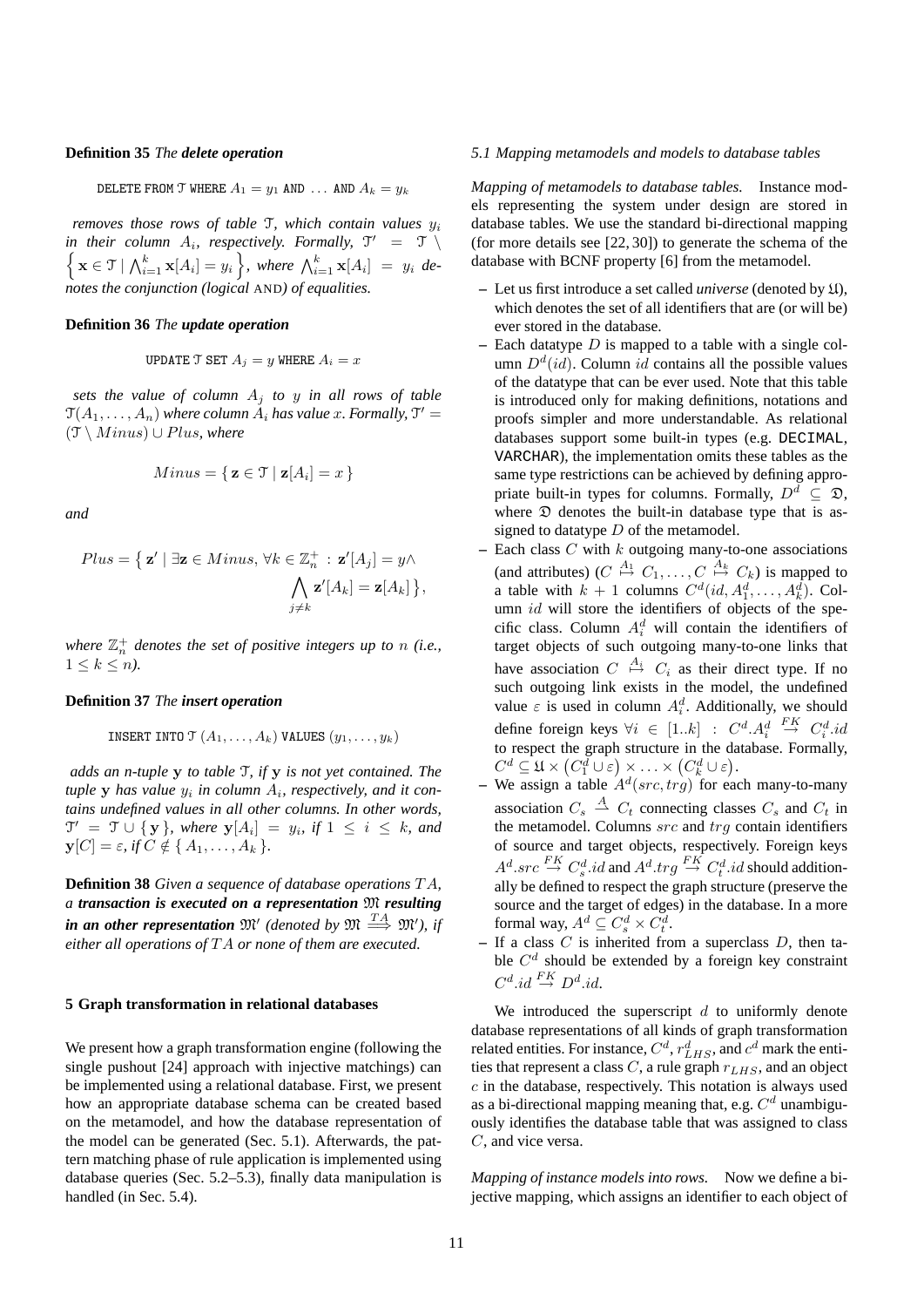the instance model. The image of the mapping  $c^d$  will be used as a primary key that identifies an object  $c$  in the database.

In order to appropriately represent an object in the database, its key has to be contained by all tables that are assigned to an ancestor of the object's type. Since inheritance relation in the metamodel (i.e., the type hierarchy) poses restriction (in the form of foreign key constraints) on exactly the same set of tables, additional care has to be taken when inserting (or deleting) even a single key (identifier). The order that handles insertion correctly is being defined now.

**Definition 39** *Given a metamodel* MM *with inheritance relations that are acyclic, a topological order of a type* t *(denoted by*  $TopologicalOrder(t)$ *) is such a sequence of the ancestors of* t *in which a class* D *cannot appear before an ancestor C in the order, if*  $C \stackrel{*}{\leftarrow} D$ *.* 

A natural consequence of the definition is that type  $t$  is the last element in its topological order.

**Definition 40** *Given a metamodel* MM *with inheritance relations that are acyclic, an inverse topological order of a type* t *(denoted by* InverseT opologicalOrder(t)*) is a topological order of* t *traversed in the opposite order.*

A natural consequence of the definition is that type  $t$  is the first element in its inverse topological order.

After fixing a certain topological and inverse topological order of a type to be used in the sequel, Algorithm 1 derives the database representation of the initial model as follows.

- **–** We suppose that all the tables are initially empty.
- $-$  A new identifier  $c^d$  is generated for each object c of the instance model M. Then ancestors of the type  $t(c)$  of the object  $c$  are determined and furthermore they are ordered topologically according to the inheritance relation. The ordering is done in a top-down manner, meaning that the "most general" class is enumerated first. (The role of topological ordering is to avoid the violation of foreign key constraints that have already been imposed on database tables.) The final step is to insert the new identifier to all the tables that have been assigned to the enumerated ancestor classes. (Note that this algorithm performs exactly the same steps in the cases, when  $t(c)$  is a class or a datatype.)
- $\overline{\phantom{a}}$  For each many-to-one link  $a \stackrel{e}{\mapsto} b$  of the instance model, the row in the table  $src(t(e))^d$ , which represents the source object  $a$ , is updated by replacing the value in column  $t(e)^d$  by the identifier  $b^d$  of the target object b.
- $\overline{\phantom{a}}$  For each many-to-many link  $a \stackrel{e}{\rightharpoonup} b$  of the instance model, the identifiers of the source and target nodes  $(a^d$  and  $b^d)$ are inserted to the table  $t(e)^d$  that has been assigned to the edge type (association)  $t(e)$  of the link.

We introduce a new term that formalizes the consistent database representation of an instance model.

**Definition 41** *Let a metamodel* MM*, and a database schema* SDB *be given together with the bidirectional mapping* d *from* MM *to the tables of*  $\mathfrak{S}_{DB}$ *.* 

# **Algorithm 1** From instance models to its database representation

- 1: **for all**  $c \in V_M$  {For all objects in model  $M$ } **do**
- $2:$  $e^d := \text{GenerateNewIdentity}$
- 3: **for all**  $C \in TopologicalOrder(t(c))$  **do**
- 4: INSERT INTO  $C<sup>d</sup>$  (*id*) VALUES  $(c<sup>d</sup>)$  {Inserts the new identifier to all ancestor tables}
- 5: **end for**
- 6: **end for**
- 7: **for all**  $a \stackrel{e}{\mapsto} b \in E_M$  {For all many-to-one links (and slots) in model M} **do**
- 8: UPDATE  $src(t(e))^d$  SET  $t(e)^d$  =  $b^d$  WHERE  $id$  =  $a^d$ {Updates the value in column  $t(e)^d$  to  $b^d$  in the row with identifier  $a^d$ }
- 9: **end for**
- 10: **for all**  $a \stackrel{e}{\rightarrow} b \in E_M$  {For all many-to-many links in model  $M$  **do**
- 11: INSERT INTO  $t(e)^d$  (src, trg) VALUES  $(a^d, b^d)$ ) {Inserts identifiers of end points  $a$  and  $b$  into the table that corresponds to many-to-many association  $t(e)$
- 12: **end for**

*A model* M *and a database representation* M *are consistent*  $(M \cong \mathfrak{M})$ *, if* 

- **–** *each object (and value) of the instance model is represented in the database by one row in all the tables that have been assigned to ancestors of the node type. Moreover, these rows must contain the identifier of the object in their identifier column id. Formally,*  $\forall C \in V_{MM}, \forall c \in$  $V_M$  :  $(C \stackrel{*}{\leftarrow} t(c) \iff \exists c \in C^d : c[i d] = c^d),$
- **–** *each many-to-one link (and slot) of the instance model is represented in the database by exactly one row in the table that corresponds to the source class of the type of the edge. This single row must contain identifiers of source objects in the identifier column* id *and target objects in the column corresponding to the direct type of the edge. Formally, a*  $\stackrel{\hat{e}}{\mapsto}$  *b*  $\in$   $\stackrel{\sim}{E}_M$   $\iff$  $(\exists \mathbf{a} \in \mathit{src}(t(e))^d : \mathbf{a}[id] = a^d \land \mathbf{a}[t(e)^d] = b^d)$ , and
- **–** *the identifiers of source and target nodes of each manyto-many link (edge) of the instance model can be found exactly in the table that corresponds to the type of the edge. Formally,*  $a \stackrel{e}{\longrightarrow} b \in E_M \iff (a^d, b^d) \in t(e)^d$ .

Finally, we formulate a theorem, which states that the database representation that has been created by the abovementioned initialization algorithm is consistent with the initial instance model.

**Theorem 1** *The initial instance model* M *and its database representation*  $\mathfrak{M}$  *are consistent. Formally,*  $M \cong \mathfrak{M}$ *.* 

*Proof* Proofs of all theorems can be found in Appendix A.

#### *5.2 Views for rule graphs (LHS and NAC).*

As it is described in Sec. 2.2, the view generated for rule graphs (LHS and NAC) executes an inner join operation on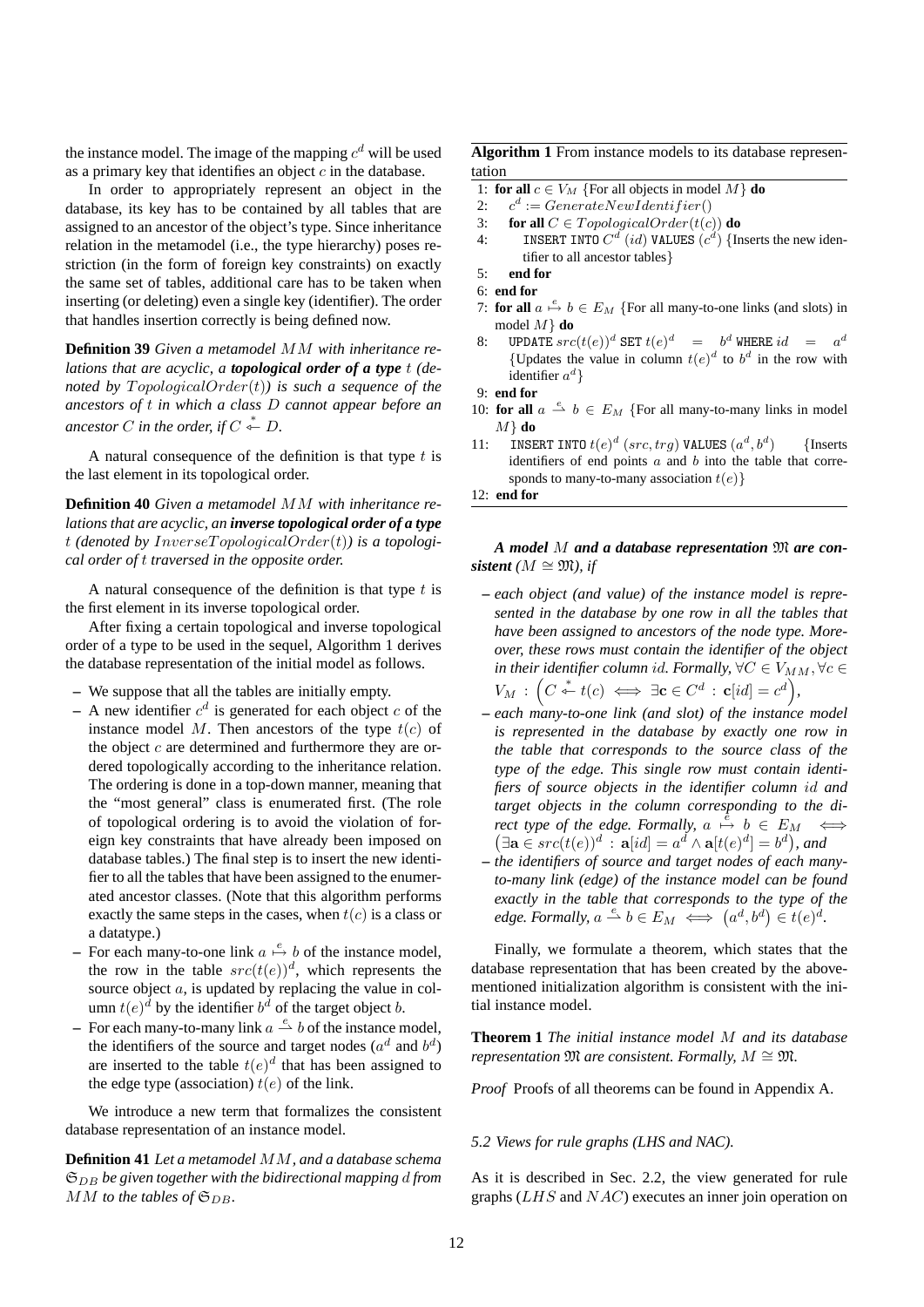tables that have been assigned to types of nodes and edges appearing in the rule graph. Then the joined table is filtered by injectivity and edge constraints. Finally, a projection selects only those columns of the filtered joined table that represent node identifiers.

*Formalization.* In order to define pattern matching calculation for an LHS precisely, let us suppose that  $n_V = |V_{LHS}|$ and  $n_E = |E_{LHS}|$ . Let us define a total order on the node and edge sets in which nodes precede edges, and let  $x_i$  and  $z_{n_V + j}$  be the *i*th node and the *j*th edge according to this order, respectively.

Now the view  $r_{LHS}^d$  $\binom{(n_V)}{n_H}$  for the *LHS* can be calculated as follows:

$$
r_{LHS}^{d}(ResCols) = \pi_{ProjColRefs}(\sigma_{Inj \wedge Edge}(\mathfrak{I}))
$$

 $-$  First the *Cartesian product of tables*  $\mathcal{T}_i$  is calculated.  $\mathcal{T}_i$ denotes the table that was assigned to the type of the ith graph object of  $r_{LHS}$ . Formally,  $\mathfrak{T} = \mathfrak{T}_1 \times \cdots \times \mathfrak{T}_{n_V + n_E}$ , where

$$
\mathfrak{T}_i = \begin{cases}\nt(x_i)^d, \text{ when } i \leq n_V \text{ and } x_i \in V_{LHS} \\
src(t(z_i))^d, \text{ when } n_V < i \leq n_V + n_E \\
\text{ and } u_i \stackrel{z_i}{\mapsto} v_i \in E_{LHS} \\
t(z_i)^d, \text{ when } n_V < i \leq n_V + n_E \\
\text{ and } u_i \stackrel{z_i}{\mapsto} v_i \in E_{LHS}\n\end{cases}
$$

**–** *Edge constraints* A pair of equations is defined for each edge of LHS. One such pair expresses that the edge is incident to its source and its target node, respectively. (As the database representation of many-to-many and manyto-one links differ from each other, the corresponding pairs of edge constraints have to be obviously different in their structure.) The conjunction of these equations constitute edge constraints Edge. Formally,

$$
Edge_{one} = \bigwedge \{ z^{cs}.id = u^{cs}.id \wedge z^{cs}.t(z)^d = v^{cs}.id \mid
$$

$$
u \stackrel{z}{\mapsto} v \in E_{LHS} \}
$$

$$
Edge_{many} = \bigwedge \{ z^{cs}.src = u^{cs}.id \wedge z^{cs}.trg = v^{cs}.id \mid
$$

$$
u \stackrel{z}{\rightarrow} v \in E_{LHS} \}
$$

The edge constraint of the view can be expressed as  $Edge = Edge_{one} \wedge Edge_{many}.$ 

**–** *Injectivity constraints* Inj are defined for all pairs of  $LHS$  nodes, for which the type of one node is an ancestor of the type of the other. The role of injectivity constraints is always to ensure the injective mapping of graph objects.

$$
Inj = \bigwedge \left\{ x_j^{cs}.id \neq x_k^{cs}.id \mid
$$
  

$$
x_j, x_k \in V_{LHS} \wedge t(x_j) \stackrel{*}{\leftarrow} t(x_k) \right\}
$$

**–** Projection selects all the node identifier columns. Formally,

$$
ProjColRefs = x_1^{cs}.id, \ldots, x_{n_V}^{cs}.id
$$

**–** Finally, a renaming is executed. In the result view, the name of each column corresponds to the node from which it originates. Moreover, it stores the identifiers of those objects that were assigned to the original rule graph node by matchings. Note that the result view has as many columns as many nodes its origin rule graph had.

$$
ResCols = x_1^d, \dots, x_{n_V}^d
$$

The view for the NACs can be calculated in exactly the same way, but using the NAC graphs in the process. Now we define when a matching is consistent with its database representation.

**Definition 42** *Given a model* M *together with a database representation*  $\mathfrak{M}$ , *a* matching m for a pattern  $r_G$  in model  $M$  *is consistent with a row*  $m^d$  *of a view*  $r_G^d$  *in database representation*  $\mathfrak{M}$  *— denoted by*  $(m|r_G) \cong \widetilde{(\textbf{m}^d|r_G^d)}$  *— (i) if the identifiers of all objects of instance model* M *that have been selected by matching*  $m$  *for pattern*  $r<sub>G</sub>$  *can be found as* an element in the corresponding position of row  $\mathbf{m}^d$ , and (ii) for each element of a row  $\mathbf{m}^d$  in  $r_G^d$  there is a node in pattern r<sup>G</sup> *that is mapped to the object that corresponds to the given element of the selected row by the matching* m*. Formally,*

**–** *there exists matching* m *for pattern* G *in model* M =⇒  $\exists \mathbf{m}^d \in r_G^d$ ,  $\forall x \in V_G : \mathbf{m}^d[x^d] = m(x)^d$  $-\exists \mathbf{m}^d \in r_G^d, \forall x \in V_G$  :  $\mathbf{m}^d[x^d] = m(x)^d \implies$  there *exists matching* m *for pattern* G *in model* M*.*

Note that the above definition is asymmetric as pattern matching requires matching model elements both for nodes and edges of the pattern, while the corresponding row in the view contains only the identifiers of matching objects.

**Definition 43** *Given a model* M *together with a database representation*  $\mathfrak{M}$ , a pattern  $r_G$  is consistent with a view  $r_G^d$  $(denoted by r_G \cong r_G^d)$  if (i) for each matching  $m$  of a pattern  $r_G$  *in instance model M there exists a row*  $\mathbf{m}^d$  *in*  $r_G^d$  *where matching m is consistent with row*  $\mathbf{m}^d$  *and (ii) for each row*  $\mathbf{m}^d$  *in*  $r_G^d$  *there exists a matching* m *of a pattern*  $r_G$  *where*  $m$ *atching*  $m$  *is consistent with row*  $m<sup>d</sup>$ *. Formally,* 

$$
\begin{array}{l} -\forall m: G\rightarrow M, \, \exists\mathbf{m}^d\in r_G^d\, :\, (m|r_G)\cong (\mathbf{m}^d|r_G^d)\\ -\forall\mathbf{m}^d\in r_G^d, \, \exists m: G\rightarrow M\, :\, (m|r_G)\cong (\mathbf{m}^d|r_G^d) \end{array}
$$

Finally, we formulate a theorem that states that each possible matching of a  $LHS$  (or  $NAC$ ) rule graph corresponds to exactly one row in the  $r_{LHS}^d$  (or  $r_{NAC}^d$ ) view. Furthermore, the row in the view contains the identifiers of objects and links that participate in the matching.

**Theorem 2** *Let d be a bidirectional mapping between*  $\mathfrak{S}_{GT}$ and  $\mathfrak{S}_{DB}$ . If model M is consistent with the database repre*sentation*  $\mathfrak{M}$ *, then a pattern*  $r_G$  (without *negative application condition)* in  $\mathfrak{S}_{GT}$  is consistent with view  $r_G^d$  in  $\mathfrak{S}_{DB}$ . For $mally, M \cong \mathfrak{M} \Longrightarrow r_G \cong r_G^d.$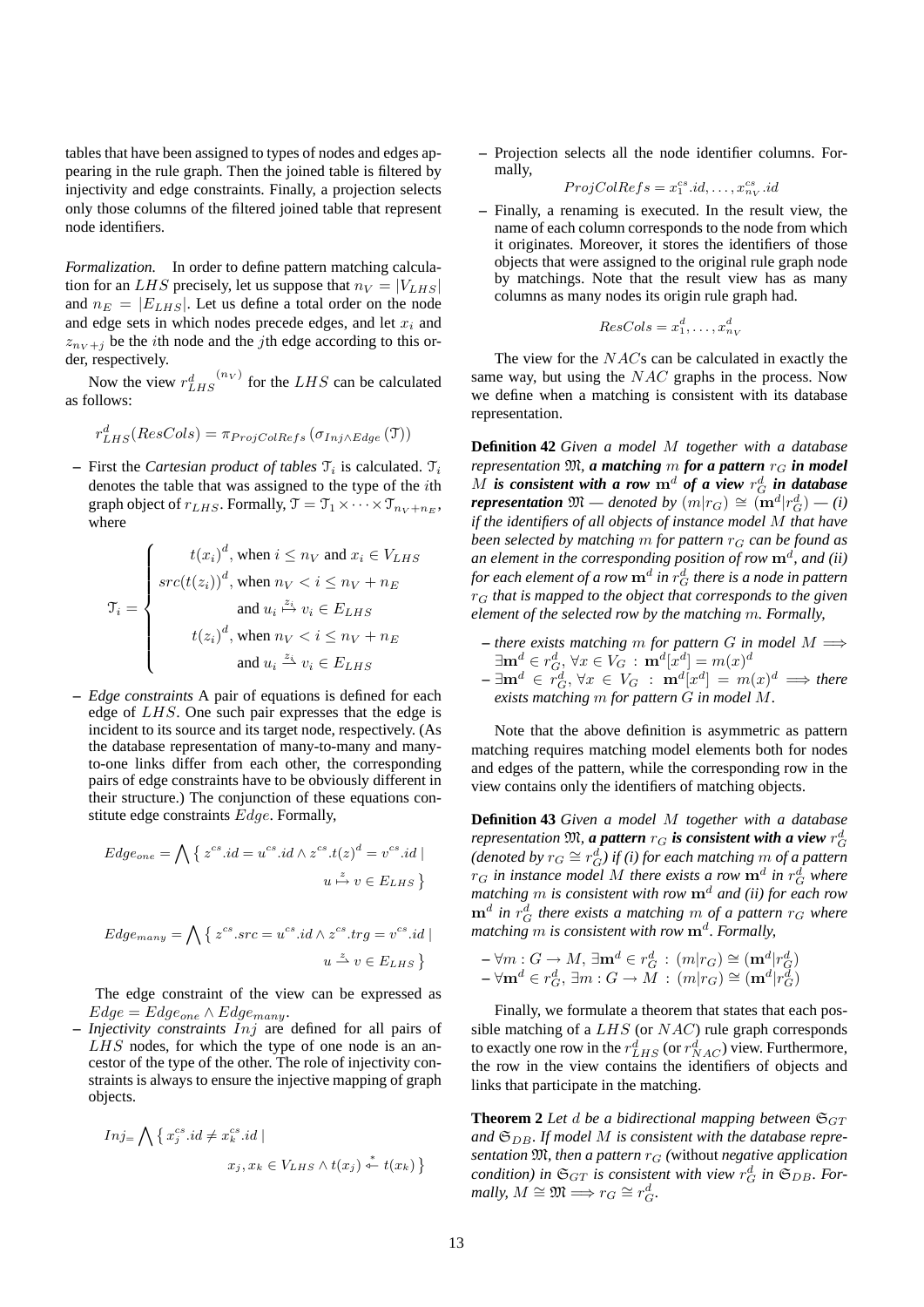# *5.3 Left joins for preconditions of rules.*

As it has been introduced in Sec. 2.2, the calculation of a view for the precondition of a rule proceeds as follows. Each  $NAC$  is left outer joined to the  $LHS$  graph one by one by using join conditions, which express that columns representing the same shared node in different rule graphs should be equal. Additional filtering conditions require that columns of  $NAC(s)$ , which are shared with the LHS part, have to be filled with undefined values. Then a *projection* displays only those columns that originate from LHS. Finally, a column renaming procedure performs an identical redefinition of column names.

*Formalization.* We suppose that the rule r consists of a  $LHS$  and  $k$  negative application conditions. Furthermore, the notational shorthand  $n_V$  is used for denoting the cardinality of  $V_{LHS}$ .

The view generated for the precondition  $r_{PRE}$  consists of  $n_V$  columns and it can be calculated as follows.

$$
r_{PRE}^d(ResCols) = \pi_{ProjColRefs}(\sigma_{Null}(\mathcal{S}_k)).
$$

- $-$  *Left outer join.* Each  $r_{NAC_i}$  is left outer joined to  $r_{LHS}$ one by one using a join condition  $F_i$ . Formally,  $S_k =$  $r^d_{LHS}$  $\stackrel{F_1}{\ltimes} r^d_{NAC_1}$  $r_{LHS}^d \times r_{NAC_1}^d \times \cdots \times r_{NAC_k}^t$ <br> *– Join conditions*  $F_i$  express that shared nodes cannot be
- mapped to different objects in the model  $M$  by matching functions m of  $r_{LHS}$  and m' of  $r_{NAC_i}$ . Formally,

$$
F_i = \bigwedge \left\{ r_{LHS}^{cs} . x^d = r_{NAC_i}^{cs} . x^d \mid \right. \\
 x \in V_{LHS} \cap V_{NAC_i} \right\}
$$

Note that the fact that column name  $x^d$  appearing in several tables only denotes that those columns represent the same (shared) node of the rule graph in tables  $r_{LHS}^d$  and  $r^d_{NAC_i}$ .

**–** *Null conditions* Null express that it is not allowed to have matchings for any  $r_{NAC_i}$  in order to have a matching for  $r_{PRE}$ . Formally,

$$
Null = \bigwedge \{ r_{NAC_i}^{cs} . x^d = \varepsilon \mid
$$
  

$$
i \in \mathbb{Z}_k^+ \land x \in V_{LHS} \cap V_{NAC_i} \}.
$$

In this expression,  $\mathbb{Z}_k^+$  denotes positive integers up to k. **–** *Projection* selects all columns that originate from view

 $r_{LHS}^d$ . Formally,

$$
ProjColRefs = r_{LHS}^{cs} \cdot x_1^d, \dots, r_{LHS}^{cs} \cdot x_{n_V}^d
$$

**–** Finally, *identical renaming* is implemented. In the result view, the name of each column is the same as the node of the LHS graph from which it originates. Moreover, it stores the identifiers of those objects that were assigned to the  $LHS$  graph node by matchings. Note that the result view has as many columns as many nodes  $r_{LHS}$  had. Formally,

$$
ResCols = x_1^d, \dots, x_{n_V}^d
$$

As a result, each matching for precondition graph  $r_{PRE}$ appears as exactly one row in the corresponding view  $r_{PRE}^d$ . A row consists of the identifiers of objects that are selected by the matching. In a more formal way, the following theorem can be formulated.

**Theorem 3** *Let us suppose that there exists a bijective mapping from*  $\mathfrak{S}_{GT}$  *to*  $\mathfrak{S}_{DB}$ *. If model M is consistent with the database representation*  $\mathfrak{M}$ *, then a pattern*  $r_{PRE}$  *in*  $\mathfrak{S}_{GT}$ *that* has *negative application condition is consistent with view*  $r_{PRE}^d$  in  $\mathfrak{S}_{DB}$ . Formally,  $M \cong \mathfrak{M} \Longrightarrow r_{PRE} \cong r_{PRE}^d$ .

# *5.4 Graph manipulation in relational databases*

Operations in the graph manipulation phase can be implemented by issuing several data manipulation commands in a single transaction block as it has been explained informally in Sec. 2.2. Note that the database updating algorithm parts should be executed in exactly the same order as it appears in the current section.

**Deletions.** For each  $u_{del} \stackrel{z_{del}}{\rightarrow} v_{del} \in E_{LHS} \setminus E_{RHS}$ , the matched edge  $m(u_{del}) \stackrel{m(z_{del})}{\rightarrow} m(v_{del})$  has to be deleted from the model  $M$ . In the database the corresponding edge deletion is performed as follows.

- $-$  For each many-to-one edge  $u_{del}$  $\stackrel{z_{del}}{\mapsto}$  $v_{del}$ of the  $E_{LHS}$   $\setminus$   $E_{RHS}$  set (line 1), an  $\mathtt{UPDATE}(src(t(m(z_{del})))^d, id, m(u_{del})^d, t(m(z_{del}))^d, \varepsilon)$ operation (line 2) is executed.
- $-$  For each many-to-many edge  $u_{del}$  $z_{\text{del}}$  $v_{del}$ of the  $E_{LHS}$   $\setminus$   $E_{RHS}$  set (line 4), a DELETE $(t(m(z_{del}))^d,src, m(u_{del})^d, trg, m(v_{del})^d)$ operation (line 5) is executed.

**Algorithm 2** Edge deletion **Require:**  $\exists \mathbf{r} \in r^d \land \exists m_r \land (m_r|r) \cong (\mathbf{r}|r^d)$ 1: **for all**  $u_{del} \stackrel{z_{del}}{\mapsto} v_{del} \in E_{LHS} \setminus E_{RHS}$  **do** 2: UPDATE  $src(t(m(z_{del})))^d$ SET  $t(m(z_{del}))^d = \varepsilon$  WHERE  $id = m(u_{del})^d$ 3: **end for** 4: **for all**  $u_{del} \stackrel{z_{del}}{\sim} v_{del} \in E_{LHS} \setminus E_{RHS}$  **do** 5: DELETE FROM  $t(m(z_{del}))^d$ WHERE  $src = m(u_{del})^d$  and  $trg = m(v_{del})^d$ 6: **end for**

If  $x_{del} \in V_{LHS} \backslash V_{RHS}$ , then its image  $m(x_{del})$  and all the dangling edges (i.e., all incident edges) should be removed from the model M. On the database level even the deletion of a single node is performed by issuing a sequence of DELETE operations. One reason why a single DELETE is insufficient is that a node identifier can appear in several node tables because of inheritance in the metamodel. Moreover, node identifiers may appear in tables that represent edges. These latter types of rows should also be deleted in order to ensure that the instance model still remains a graph.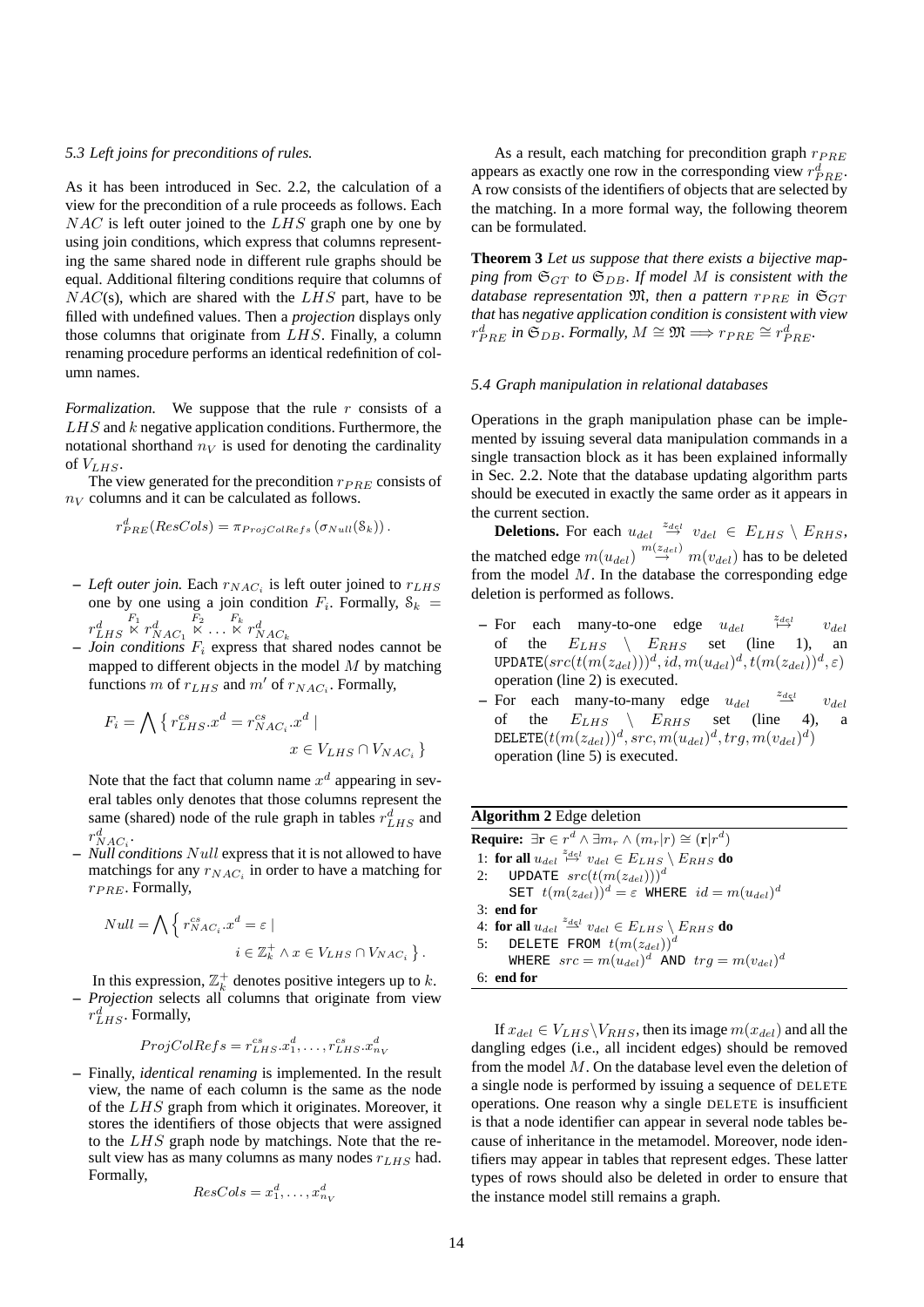The node deletion algorithm (see Alg. 3) proceeds as follows.

- **–** It iterates through all the nodes of  $V_{LHS} \setminus V_{RHS}$  (line 1).
- **–** All types of each node belonging to the difference set are determined, and they get ordered according to the inverse topological order (line 2) to prevent violating foreign key constraints during deletion. (The inverse topological order is a bottom-up style enumeration of the ancestors of a specific type.)
- $-$  All the outgoing many-to-many associations  $A_{out}$  that have class C as their source node have to be determined. (line 3–5)
	- The appropriate DELETE command can be executed on the tables that correspond to the above-mentioned association. (line 4)
- $-$  All the incoming many-to-many associations  $A_{in}$  that have class C as their target node have to be determined. (line 6–8)
	- A similar DELETE command has to be executed on the tables that correspond to the above-mentioned association. (line 7)
- $-$  All the incoming many-to-one associations  $A_{in}$  that have class  $C$  as their target node have to be determined. (line 9–11)
	- An UPDATE command has to be executed on the tables that correspond to the source nodes of the abovementioned associations. (line 10)
- **–** Finally, the node itself can be deleted from class C (line 12), and the iteration should be continued on the ancestors of C. Note that this step automatically deletes all outgoing many-to-one links, which have been stored in table  $C^d$ .

# **Algorithm 3** Node and dangling edge deletion

**Require:**  $\exists \mathbf{r} \in r^d \land \exists m_r \land (m_r|r) \cong (\mathbf{r}|r^d)$ 

1: **for all**  $x_{del} \in V_{LHS} \setminus V_{RHS}$  **do** 

- 2: **for all**  $C \in InverseTopologicalOrder(t(m(x_{del})))$ {List ancestors of  $t(m(x_{del}))$  in a bottom-up order} **do**
- 3: **for all**  $C \stackrel{A_{out}}{\longrightarrow} D_1 \in Assoc_{M2M}$  {For all outgoing manyto-many associations  $A_{out}$  having source class  $C$  **do**

```
4: DELETE FROM A^d_{out} where src = m(x_{del})^d
```
- 5: **end for**
- 6: **for all**  $D_2 \stackrel{A_{in}}{\rightharpoonup} C \in Assoc_{M2O}$  {For all incoming manyto-many associations  $A_{in}$  having target class  $C$  **do** 7: DELETE FROM  $A_{in}^d$  where  $trg = m(x_{del})^d$
- 8: **end for**

```
9: for all D_3 \stackrel{A_{in}}{\mapsto} C \in Assoc_{M2M} {For all incoming many-
         to-one associations A_{in} having target class C } do
```
10: **UPDATE**  $D_3^d$  **SET**  $A_{in}^d = \varepsilon$  **WHERE**  $A_{in}^d = m(x_{del})^d$ 

11: **end for**

12: DELETE FROM  $C^d$  WHERE  $id = m(x_{del})^d$  {Deletes the object itself from  $C<sup>d</sup>$  and all outgoing many-to-one links, which have been stored in  $C^d$ }

13: **end for** 14: **end for**

**Insertions.** If a node  $x_{ins}$  appears only in RHS, but not in LHS, then a new node (denoted by  $m(x_{ins})$ ) of type  $t(x_{ins})$  should be added to the model M.

- $-$  The algorithm iterates over each node  $x_{ins}$  that appears only in  $RHS$ , but not in  $LHS$  (line 1–6),
- $-$  A new identifier  $m(x_{ins})^d$  is generated. (line 2)
- **–** On each ancestor of  $t(x_{ins})$  (line 3–5) an INSERT operation is executed. (line 4)

# **Algorithm 4** Node insertion

**Require:**  $\exists \mathbf{r} \in r^d \land \exists m_r \land (m_r|r) \cong (\mathbf{r}|r^d)$ 

1: **for all**  $x_{ins} \in V_{RHS} \setminus V_{LHS}$  **do** 

- 2:  $m(x_{ins})^d$  := GenerateNewIdentifier(){Generates identifier for the new node}
- 3: **for all**  $C \in TopologicalOrder(t(x_{ins}))$  {Top-down traversal of class hierarchy ending in  $t(x_{ins})$  **do**
- 4: INSERT INTO  $C^d$  (id) VALUES  $(m(x_{ins})^d)$
- 5: **end for**
- 6: **end for**

If  $u_{ins} \stackrel{z_{ins}}{\rightarrow} v_{ins} \in E_{RHS} \setminus E_{LHS}$ , then a new edge  $(m(u_{ins}) \stackrel{m(z_{ins})}{\rightarrow} m(v_{ins}))$  of type  $t(z_{ins})$  should be added to the model M.

- $-$  For each many-to-one edge  $u_{ins} \stackrel{z_{ins}}{\mapsto} v_{ins}$  that can be found in  $E_{RHS} \backslash E_{LHS}$  (line 1–3), an UPDATE command should be executed on the table that corresponds to the source node  $src(t(z_{ins}))$  of the direct type of the edge.
- **–** For each many-to-many edge  $u_{ins} \stackrel{z_{ins}}{\longrightarrow} v_{ins}$  of  $E_{RHS} \setminus$  $E_{LHS}$  (line 4–6), an INSERT command should be executed on the table that corresponds to the type of the edge  $t(z_{ins})$ . (line 5)

| <b>Algorithm 5</b> Edge insertion                                                             |  |  |  |  |  |  |
|-----------------------------------------------------------------------------------------------|--|--|--|--|--|--|
| <b>Require:</b> $\exists \mathbf{r} \in r^d \land \exists m_r \land (m_r r) \cong (r r^d)$    |  |  |  |  |  |  |
| 1: for all $u_{ins} \stackrel{z_{ins}}{\mapsto} v_{ins} \in E_{RHS} \setminus E_{LHS}$ do     |  |  |  |  |  |  |
| 2: UPDATE $src(t(z_{ins}))^d$                                                                 |  |  |  |  |  |  |
| SET $t(z_{ins})^d = m(v_{ins})^d$ where $id = m(u_{ins})^d$                                   |  |  |  |  |  |  |
| $3:$ end for                                                                                  |  |  |  |  |  |  |
| 4: for all $u_{ins} \stackrel{z_{ins}}{\rightarrow} v_{ins} \in E_{RHS} \setminus E_{LHS}$ do |  |  |  |  |  |  |
| 5: INSERT INTO $t(z_{ins})^d$ (src, trq)                                                      |  |  |  |  |  |  |
| VALUES $(m(u_{ins})^d, m(v_{ins})^d)$                                                         |  |  |  |  |  |  |
| $6:$ end for                                                                                  |  |  |  |  |  |  |
|                                                                                               |  |  |  |  |  |  |

Now we can formulate the final statement that expresses the correct behaviour of our algorithm. This states that if a model M was consistent with its database representation  $\mathfrak{M}$ , and if we perform modifications on the model by a graph transformation rule and we execute the corresponding updating algorithm in the database, then the resulting model  $M'$  and the database representation  $\mathfrak{M}'$  will still be consistent, yielding that our algorithm built on top of a relational database correctly performs graph transformation.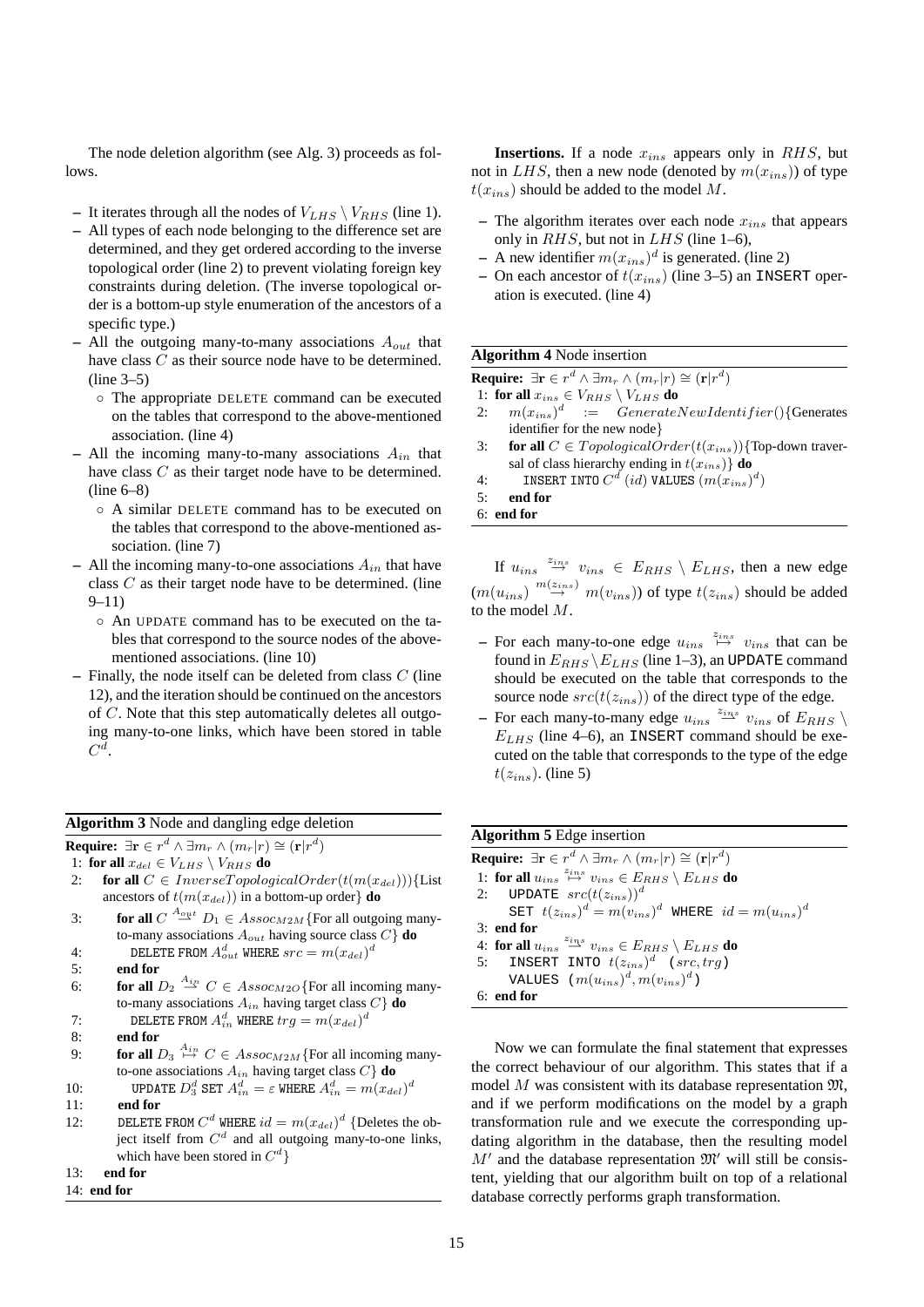**Theorem 4** *Let us suppose that there exists a bijective mapping* d from  $\mathfrak{S}_{GT}$  *to*  $\mathfrak{S}_{DB}$ *. If (i) model M is consistent with the database representation*  $\mathfrak{M}$ *, (ii) we have a matching*  $m_r$ for rule  $r$ , together with a corresponding row  $\mathbf{m}^d$  in view  $r^d$ , and  $m$  is consistent with  $\mathbf{m}^d$ , (iii) rule  $r$  is applied on match- $\log m_r$  *resulting in*  $M'$ *, and (iv) Algorithms 2–5 are executed* in the database for  $\mathbf{m}^d \in r^d$  resulting in a database repre*sentation*  $\mathfrak{M}'$ , then  $M' \cong \mathfrak{M}'$ .

*Formally, if*

$$
-(i) M \cong \mathfrak{M},
$$
  
\n
$$
-(ii) (m_r|r) \cong (\mathbf{m}^d|r^d) \text{ for a pair } (m_r, \mathbf{m}^d),
$$
  
\n
$$
-(iii) M \stackrel{r, m_r}{\Longrightarrow} M',
$$
  
\n
$$
-(iv) \mathfrak{M} \stackrel{Alg. 2-5}{\Longrightarrow} \mathfrak{M}',
$$

*then*  $M' \cong \mathfrak{M}'$ .

# **6 Implementation issues and experimental evaluation**

Now implementation issues of our experimental graph transformation engine are discussed.

*Implementation issues.* We have already implemented a prototype version of our graph transformation engine. The engine is written entirely in Java and it uses the standard JDBC interface to communicate with the underlying relational database, which was MySQL version 4.1.7. and PostgreSQL 8.0.3 in our case.

The initial phase of a standard application scenario is as follows.

- 1. Our engine connects to the database and automatically builds the database schema from the metamodel by issuing the appropriate data definition commands to create tables and foreign key constraints as discussed in Sec. 5.1.
- 2. Then for each rule, queries and data manipulation commands are automatically generated from the rule descriptions for representing graph transformation activities in the pattern matching and the updating phase, respectively. These SQL commands are stored as PreparedStatements as their structure does not change during their application.
- 3. Finally, during a traversal of the initial instance model, the tables are filled by using the data manipulation commands.

As the current version of the engine is a prototype, the decision on selecting a standard interface (e.g. JMI, MDR) for representing the input (i.e., metamodels, instance models,  $LHS$ ,  $RHS$  and  $NAC$  graphs) has been postponed to a later phase of development. As a consequence, their current representation uses an own graph structure implemented in Java.

The initialization phase is followed by the normal operation phase that performs graph transformation. During this phase, the user can call the following methods of the rule to be applied.

- 1. The match() method executes the prepared queries and it collects (and returns) the actual matching of LHS nodes to objects. (A repeated invocation of the match() method provides the next matching, if such exists.)
- 2. Method match(Map m) allows the user to define a partial matching m, which is extended by our engine to yield a complete matching as a result. In this case, the queries have to be constructed at run-time to be able to express the additional constraints posed by matching m. (Note that this specific operation is not discussed in details in Sec. 5, however, its handling is obvious by adding some equations to the WHERE clause of the SELECT query.)
- 3. The update(Map m) method gets the actual matching m as its parameter, and it executes the prepared data manipulation statements that reflect activities of the updating phase of graph transformation.
- 4. The apply() method performs a standard rule application step, which consists of a pattern matching phase (i.e., a call of method match()) followed by an updating phase (i.e., execution of update(m)) on the selected matching m.
- 5. The applyParallel() method applies the given rule in parallel, which means that model updates are performed in a transaction block in order to avoid reevaluation of matchings during the transaction. Parallel execution is implemented by iterative calls of match() and update $(m)$  methods which are placed inside a single database transaction.

The transaction handling subsystem of the underlying database engine makes a snapshot of the possible matchings before any modification is performed. The iterative calls of match() and update(m) methods always use this snapshot without recalculating the database content before the successive pattern matching, which means that modifications cannot influence the set of matchings. As a consequence, modifications can be applied in any order always yielding the same derived model, which means that the current implementation achieves real parallelism. As methods match() and update(m) are applied once on each matching, termination is guaranteed by the finiteness of the snapshot.

Note that parallel independence is not checked by our approach. If the method applyParallel() is executed in a conflicting situation, the parallel rule application may not have any serial equivalent sequential rule applications.

The implementation of the approach follows the example presented in Sec. 2 and not the mathematical descriptions as the set of possible values of an attribute can be constrained by simply defining an appropriate built-in type for the column that represents the given attribute.

*Experimental results.* Since graph transformation can be used for different scenarios in several fields, a detailed quantitative performance comparison of graph transformation tools requires extensive examinations to determine, in which situation a tool has a good performance. As our aim is to present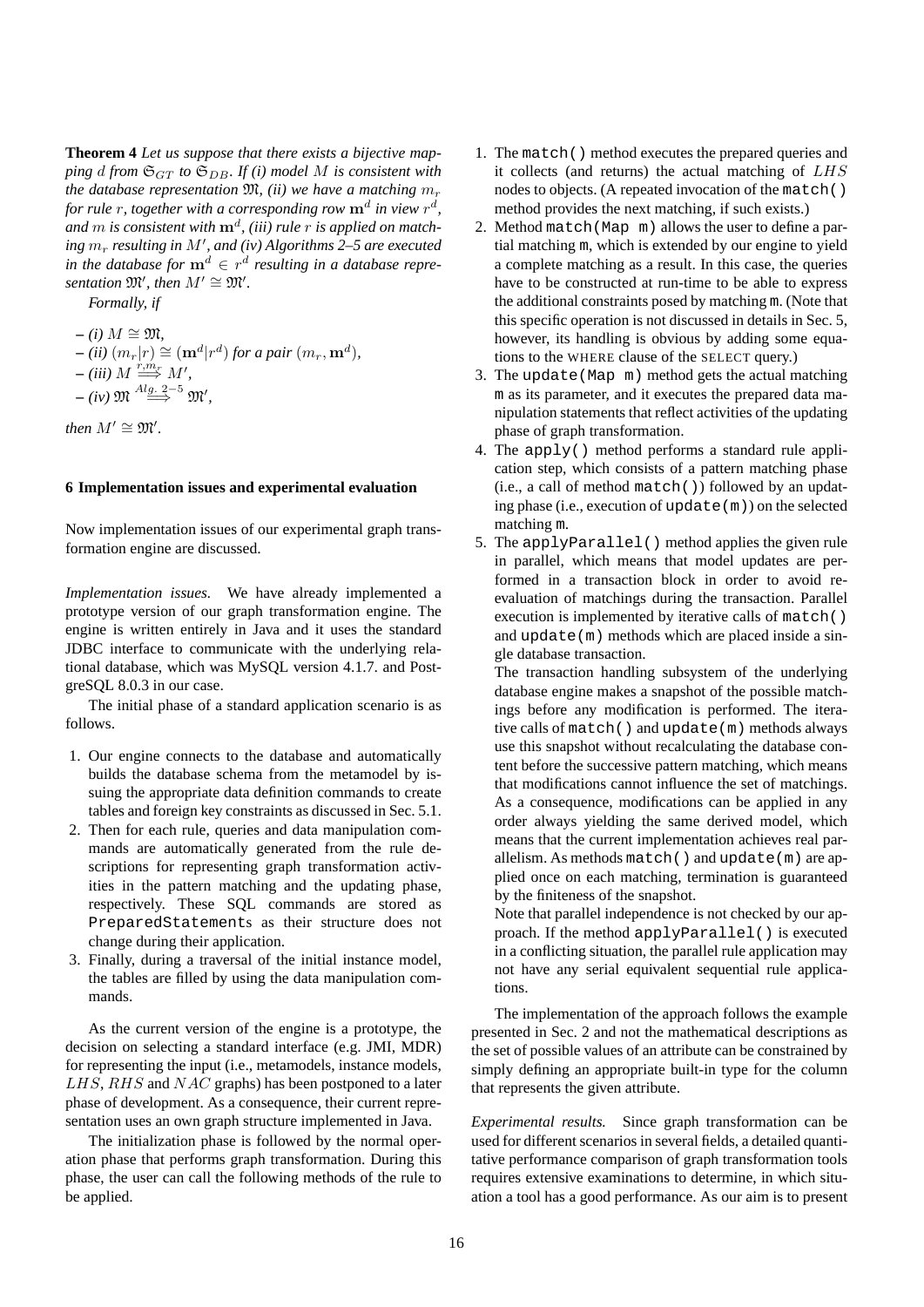a new technique to implement a graph transformation engine built on top of a relational database, the performance analysis of GT tools is out of scope of this paper. However, a comprehensive study on such performance analysis can be found in [34]. Instead of such a wide-range comparison of graph transformation tools, we focus on such properties of our approach that are expected to have a significant impact on runtime performance or that are specific to our database related solution.

By using the terminology defined in [34], we selected the object-relational mapping as a benchmark example for our current measurements, which can be considered as an incarnation of a typical model transformation scenario. In order to fix a test set, which is a complete, deterministic, but parametric specification, the structure of the initial model and the transformation sequence have to be fixed up to numerical parameters. In our case, the number of Classes in the initial instance model (denoted by  $N$ ) is selected as the single numerical parameter.



**Fig. 6** Initial model of the test case for the  $N = 3$  case

The structure of the initial model is presented in Fig. 6 for the  $N = 3$  case. The model has a single Package that contains N classes. An Association and 2 AssociationEnds are added to the model for each pair of Classes, thus initially, we have  $N(N-1)/2$  Associations and  $N(N-1)$  AssociationEnds. Associations are also contained by the single Package as expressed by the corresponding links of type EO. Each AssociationEnd is connected to a corresponding Association and Class by a CF and SFT link, respectively.

The transformation sequence consists of 4 macro steps that are executed in this specific order. The first macro step is a single application of the SchemaR (Fig. 3(a). This is followed by a macro step that consists  $N(N-1)/2$  applications of rule AssociationR (Fig. 3(e)). Then Classes are transformed by the execution of rule ClassR (Fig. 3(b)) for N times. Finally, a macro step of length  $N(N - 1)$  follows, which prescribes the application of rule AssocEndR (Fig. 3(f)).

This test set can be characterized by large patterns and a large number of possible matchings for a rule. The remaining two paradigm features (i.e., the maximum degree of nodes (fan-out) and the length of the transformation sequence) depend on parameter N.

According to our earlier analysis reported in [34], the most significant speed-up could be observed in case of a database related approach when *parallel rule execution* is used as an optimization strategy. As a consequence, only this tool feature is included into our current experiments. In case of parallel rule execution all matchings of a rule are calculated in the pattern matching phase, and then updates are performed as a transaction block on the collected matchings without re-evaluating valid matchings during the transaction.

We identified an additional optimization possibility that is specific to a graph transformation approach that is based on top of a relational database. This database specific feature is the *application of the built-in query optimizer* of the underlying RDBMS. Note that the query built for the precondition of a graph transformation rule has a special structure, for which the built-in query plan generator, which is optimized for handling general queries, may not provide an optimal solution as it lacks the additional information about the structure of GT rules or models. Since some relational databases allow the definition of such queries, for which the generated plan can be influenced from outside the RDBMS, the examination of this optimization possibility has been included into our measurements.

As two orthogonal features have been identified, we performed our measurements on all the four possible combinations of these features, which means that four test cases have been analyzed. The parameter  $N$  was fixed to 10 and 30 in test cases where rules were executed sequentially, and  $N$  was set to 10, 30, 50 and 100 for test cases with parallel rule application feature having been switched on.

Two popular RDBMSs (namely MySQL version 4.1.7 and PostgreSQL version 8.0.3) took part in our measurements, which were performed on a 1500 MHz Pentium machine with 768 MB RAM. A Linux kernel of version 2.6.7 served as an underlying operating system. The execution time results are shown in Table 1.

|                 | <b>ObjRel</b> | <b>Class</b> | <b>Model</b> | TS     | <b>MySQL</b> |        |        | <b>PostgreSQL</b> |        |              |        |              |
|-----------------|---------------|--------------|--------------|--------|--------------|--------|--------|-------------------|--------|--------------|--------|--------------|
|                 |               |              | size         | length | db           |        | own    |                   | db     |              | own    |              |
|                 |               |              |              |        | match        | update | match  | update            |        | match update |        | match update |
|                 |               | #            | #            | #      | msec         | msec   | msec   | msec              | msec   | msec         | msec   | msec         |
|                 | parallel OFF  | 10           | 1342         | 146    | 24.23        | 2.91   | 29.45  | 3.50              | 27.63  | 4.40         | 53.40  | 4.46         |
|                 |               | 30           | 12422        | 1336   | 543.41       | 2.74   | 549.97 | 2.73              | 127.22 | 6.39         | 679.81 | 5.15         |
| assocEndRule    |               | 10           | 1342         | 146    | 0.23         | 3.28   | 0.23   | 3.39              | 2.60   | 6.23         | 1.00   | 4.07         |
|                 | parallel ON   | 30           | 12422        | 1336   | 0.13         | 2.83   | 0.40   | 2.40              | 0.40   | 5.97         | 0.80   | 6.14         |
|                 |               | 50           | 34702        | 3726   | 0.37         | 3.93   | 0.14   | 5.22              | 0.26   | 4.77         | 1.53   | 5.34         |
|                 |               | 100          | 139402       | 14951  | 0.12         | 4.24   | 0.12   | 4.68              | 0.58   | 7.69         |        |              |
|                 | parallel OFF  | 10           | 1342         | 146    | 12.20        | 4.82   | 13.60  | 5.18              | 5.57   | 5.60         | 4.29   | 6.72         |
|                 |               | 30           | 12422        | 1336   | 160.20       | 2.94   | 159.41 | 2.96              | 37.20  | 4.90         | 48.62  | 5.62         |
| associationRule |               | 10           | 1342         | 146    | 0.38         | 4.43   | 0.26   | 6.13              | 0.22   | 6.05         | 0.26   | 5.61         |
|                 | parallel ON   | 30           | 12422        | 1336   | 0.12         | 2.91   | 0.11   | 2.98              | 0.08   | 5.90         | 0.09   | 3.77         |
|                 |               | 50           | 34702        | 3726   | 0.10         | 2.71   | 0.10   | 3.24              | 0.08   | 8.19         | 0.08   | 8.03         |
|                 |               | 100          | 139402       | 14952  | 0.08         | 4.43   | 0.07   | 4.88              | 0.06   | 6.39         |        |              |
|                 | parallel OFF  | 10           | 1342         | 146    | 13.17        | 2.68   | 14.28  | 3.14              | 7.29   | 5.31         | 5.86   | 5.41         |
|                 |               | 30           | 12422        | 1336   | 249.38       | 3.04   | 247.82 | 2.68              | 32.95  | 5.08         | 32.91  | 5.01         |
| classRule       | parallel ON   | 10           | 1342         | 146    | 1.33         | 2.94   | 1.35   | 2.94              | 0.82   | 4.81         | 0.81   | 4.86         |
|                 |               | 30           | 12422        | 1336   | 7.41         | 2.38   | 7.44   | 2.35              | 1.25   | 4.07         | 1.09   | 4.12         |
|                 |               | 50           | 34702        | 3726   | 39.78        | 1.99   | 38.32  | 2.04              | 1.99   | 3.80         | 2.00   | 3.74         |
|                 |               |              | 100 139402   |        | 14951 262.40 | 2.00   | 268.99 | 1.95              | 8.37   | 3.62         |        |              |

**Table 1** Experimental results

The head of a row (i.e., the first two columns) shows the name of the rule and the optimization strategy settings for the single tool feature (i.e., parallel rule execution) on which the average is calculated. (Note that a rule is executed several times in a run.) The third column (Class) depicts the number of classes in the run, which is, in turn, the runtime parameter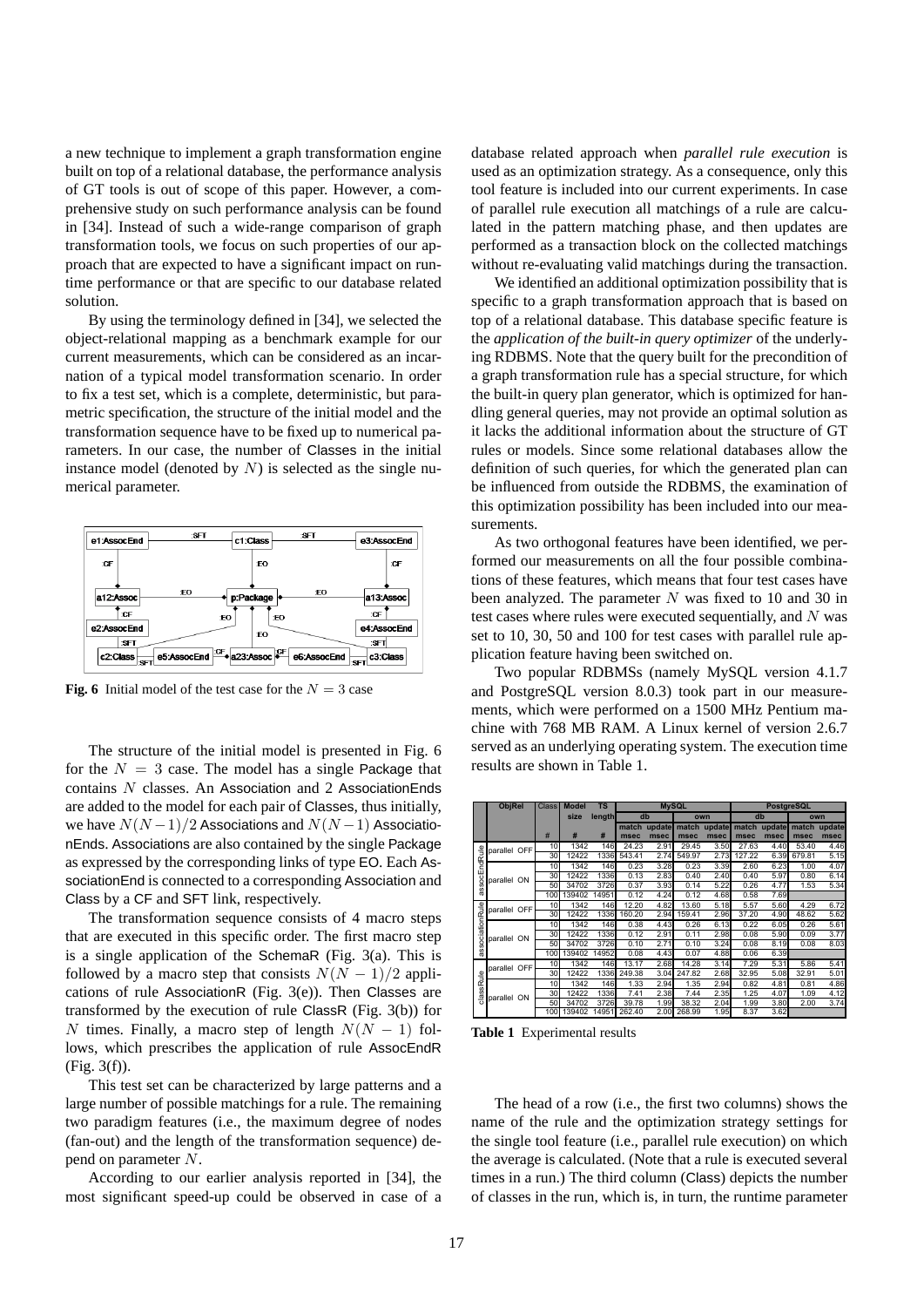N for the test case. The fourth and fifth columns show the concrete values for the model size and the transformation sequence length, respectively. Heads of the remaining columns unambiguously identify the RDBMS used and the status denoting whether the built-in query optimizer was used (db) or not (own). Values in match and update columns depict the average times needed for a single execution of a rule in the pattern matching and updating phase, respectively. Execution times were measured on a microsecond scale, but a millisecond scale is used in Table 1 for presentation purposes. Light grey areas denote run-time failures due to exceeding the default memory allocation limits of the operating system.

Our initial experiments can be summarized as follows.

- **–** In accordance with our assumptions, parallel rule execution has a dramatic effect on pattern matching. The time increase for rule ClassR can be explained by having a constant initialization and resource allocation time, which is distributed over a relatively small number of rule applications.
- **–** We have been forced into using temporary tables instead of views in case of MySQL version 4.1.7 as it does not support the concept of views. This obligate choice has a strong negative impact in case of sequential rule execution on the performance of the graph transformation engine as temporary tables are always stored on disks in contrast to views (of PostgreSQL), which are calculated in the memory in general.
- **–** The update phase is slightly longer for PostgreSQL, but the difference cannot be considered significant as the execution times for both databases are of the same order of magnitude.
- **–** The results for query plans own being generated and injected by the GT engine may deviate in both directions from the results of plans db that have been created by the query optimizer. This observation indicates that it is possible to create queries with better performance than the ones that are produced by RDBMS, which is an argument for doing further research on generating special queries optimized for GT rules.
- **–** In contrast to our assumptions, MySQL does not allow manual influence on query plan generation, which is indicated by the similar values in its db and own columns.

# **7 Related work**

Related work can be grouped into two main categories depending on the topics that are also covered in this paper. One category concerns the integration of graph transformation and relational database techniques. The other category focuses on different pattern matching techniques.

*Graph transformation and databases.* During the past years, intensive research has been focusing on how graph transformation could be adapted as a visual query and data manipulation language for databases. The following list is a brief selection of some main results in the field.

**–** GRAS [15] is a graph-oriented database management system developed at the University of Aachen, which served as the underlying database for the PROGRES [27] graph transformation tool. It uses a different underlying data model (based on attributed graphs), instead of the relational data model used in our approach.

However, a recent version of the GRAS database (namely GRAS/GXL [5]) aims to define an interface that provides access to RDBMSs for graph based tools (e.g., PRO-GRES).

**–** Andries and Engels propose in [2] a hybrid (visual and textual) query language together with a method, which translates hybrid queries into traditional textual queries by graph transformation.

In their approach, (i) the graphical part of hybrid queries was based on an E/R diagram notation, (ii) while the target (textual) language was an object-relational extension of SQL. (iii) For graph transformation they employed the above-mentioned PROGRES tool. (iv) Generated SQL queries used the concept of subqueries for expressing restrictions posed by the graph structure.

In [14], Jahnke and Zündorf propose the use of triple graph grammars [25] for database re-engineering of legacy systems in their Varlet framework. In their approach, again PROGRES was used as a graph transformation engine, and it translated the database schema described by an E/R diagram to an object-oriented conceptual model.

It is common in all these approaches that they investigate how graph transformation can contribute to objectrelational database design or to other database related tasks, such as translating hybrid queries to textual ones. Another common feature is that they all use a graph-oriented underlying database (namely GRAS).

In contrast, our proposal is to examine how the mature theory and practice of RDBMSs can potentially contribute to the paradigm of graph transformation. In our approach, a plain relational DBMS was used as an underlying database.

*Graph pattern matching approaches.* Typically, the most critical phase of a graph transformation step is graph pattern matching, i.e., to find a single (or all) occurrence(s) of a given LHS graph in a host model. Pattern matching techniques of existing graph transformation tools can be grouped into two main categories. For further comparison of graph transformation approaches see [26].

- **–** Algorithms based on *constraint satisfaction* (such as [16] in AGG [9], VIATRA [32]) interpret the graph elements in the LHS pattern of a rule as variables which should be instantiated by fulfilling the constraints imposed by the elements of the instance model and the pattern itself. Our implementation also falls into this category.
- **–** Algorithms based on *local searches* start from matching a single node and then extending the matching step-bystep by neighboring nodes and edges. Several optimizations can be carried out to derive good search plans from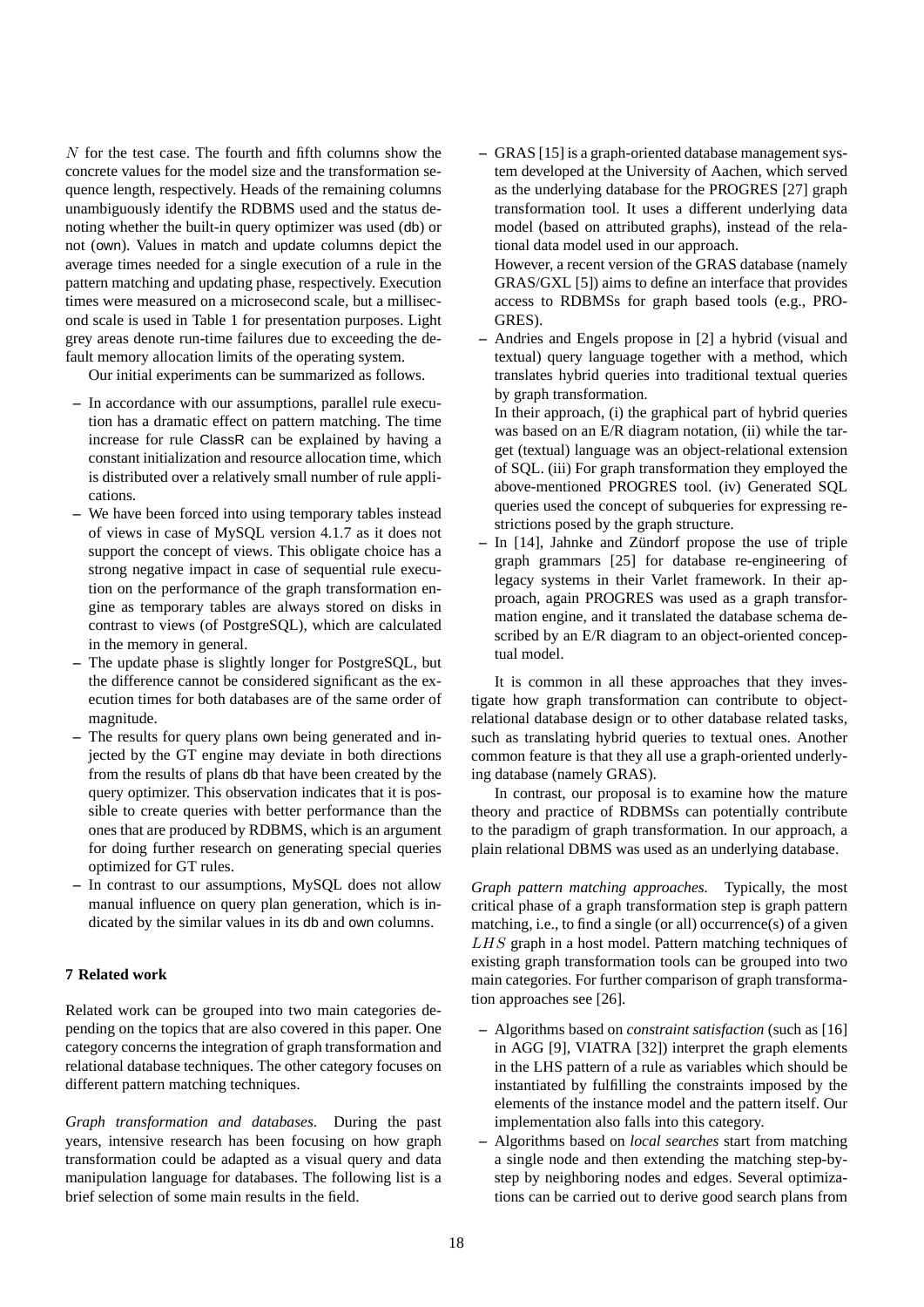graph transformation rules. The graph pattern matching algorithm of PROGRES (with sophisticated search plans [35]), Dörr's approach [7], and the object-oriented solution in FUJABA [19] fall in this category.

## **8 Conclusion and Future Work**

In the paper, we proposed a new graph transformation engine based on off-the-shelf relational databases to support model transformations between modeling languages. Complex graph queries were implemented as database views defined by join operations constructed according the patterns of the graph transformation rules. Model manipulation statements were translated into elementary insert, delete and update database operations.

We carried out several benchmark test cases to evaluate the performance of our approach based on relational databases in itself. We assessed the overall impact of (i) parallel rule applications (ii) RDBMS-specific query optimization techniques and (iii) the choice of the underlying RDBMS.

Further benchmarks were carried out in [34] to compare the performance of different graph transformation tools based on fundamentally different implementation strategies. These experiments also demonstrated that that relational databases provide a feasible candidate as an implementation framework for graph transformation engines with promising performance results.

However, performance is not the only aspect one needs to consider from a practical point of view when implementing model transformations. Our relational database approach automatically provides persistence and transaction services without further programming effort.

Persistence is very important in the case of MDA tools storing their UML models in relational databases as e.g. AMEOS of Aonix [3]. This tool offers a powerful built-in means to capture model-to-code transformations, but modelto-model transformations (including model manipulations) are not supported, which could be complemented by our technique to provide a general solution.

While model transformations served as the focal application field for the current paper, another interesting future field of our technique is EJB-based solutions. Enterprise Java Beans (EJB) is one of the most fundamental parts of the Java 2 Enterprise Edition (J2EE) platform, which defines a layered architecture for scalable, distributed application development. EJB contains an object-oriented data query language (called EJB-QL), which shows close resemblance with SQL. Therefore, business queries and operations using EJB-QL and accessed via a Java interface could be generated automatically with minor changes to our current approach. First experiments in this direction have been carried out in [4].

Finally, further optimizations are required if we aim at incremental transformations in the future. Despite the fact that incremental updating techniques are subject to research in many fields (e.g. database view recalculation [12], expert systems [11]), there are still only a few RDBMSs that implement incremental view updating even with strong restrictions. MySQL and PostgreSQL do not support this feature at all, which was the main reason for recalculating the views from scratch in each step.

# **References**

- 1. Aditya Agrawal, Gabor Karsai, and Feng Shi. Graph transformations on domain-specific models. Technical Report ISIS-03- 403, Institute for Software Integrated Systems, Vanderbilt University, November 2003.
- 2. M. Andries and G. Engels. A hybrid query language for the extended entity relationship model. *Journal of Visual Languages and Computing*, 8(1), 1997.
- 3. Aonix. Ameos framework. http://www.aonix.com/ameos.html.
- 4. András Balogh, Gergely Varró, Dániel Varró, and András Pataricza. Generation of platform-specific model transformation plugins for EJB 3.0. Accepted to SAC 2006.
- 5. B. Böhlen. Specific graph models and their mappings to a common model. In *Proc of the 2nd International Workshop on Applications of Graph Transformation with Industrial Relevance (AGTIVE)*, volume 3062 of *LNCS*, pages 45–60. Springer Verlag, 2003.
- 6. E. F. Codd. A relational model for large shared data bank. *Communications of the ACM*, 13(6):377–387, June 1970.
- 7. Heiko Dörr. *Efficient Graph Rewriting and Its Implementation*, volume 922 of *LNCS*. Springer-Verlag, 1995.
- 8. Hartmut Ehrig, Gregor Engels, Hans-Jörg Kreowski, and Grzegorz Rozenberg, editors. *Handbook on Graph Grammars and Computing by Graph Transformation, volume 2: Applications, Languages and Tools*. World Scientific, 1999.
- 9. C. Ermel, M. Rudolf, and G. Taentzer. *In [8], chapter The AGG-Approach: Language and Tool Environment*, pages 551– 603. World Scientific, 1999.
- 10. T. Fischer, J. Niere, L. Torunski, and A. Zündorf. Story diagrams: A new graph rewrite language based on the Unified Modeling Language. In G. Rozenberg G. Engels, editor, *Proc. of the 6th International Workshop on Theory and Application of Graph Transformation (TAGT)*, volume 1764 of *LNCS*, pages 296–309. Springer Verlag, 1998.
- 11. C. L. Forgy. RETE: A fast algorithm for the many pattern/many object match problem. *Artificial Intelligence*, 19:17–37, 1982.
- 12. Ashish Gupta and Inderpal Singh Mumick, editors. *Materialized Views: Techniques, Implementations, and Applications*. MIT Press, June 1999.
- 13. Annegret Habel, Reiko Heckel, and Gabriele Taentzer. Graph grammars with negative application conditions. *Fundamenta Informaticae*, 26(3/4):287–313, 1996.
- 14. Jens H. Jahnke, Wilhelm Schäfer, Jörg P. Wadsack, and Albert Zündorf. Supporting iterations in exploratory database reengineering processes. *Science of Computer Programming*, 45(2- 3):99–136, 2002.
- 15. Norbert Kiesel, Andy Schürr, and Bernhard Westfechtel. GRAS, a graph-oriented database system for (software) engineering applications. In Jarzabek Lee, Reid, editor, *Proc. CASE '93, 6th Int. Conf. on Computer-Aided Software Engineering*, pages 272–286. IEEE Computer Society Press, 1993.
- 16. J. Larrosa and G. Valiente. Constraint satisfaction algorithms for graph pattern matching. *Mathematical Structures in Computer Science*, 12(4):403–422, 2002.
- 17. M. Minas. Concepts and realization of a diagram editor generator based on hypergraph transformation. *Science of Computer Programming*, 44(2):157–180, 2002.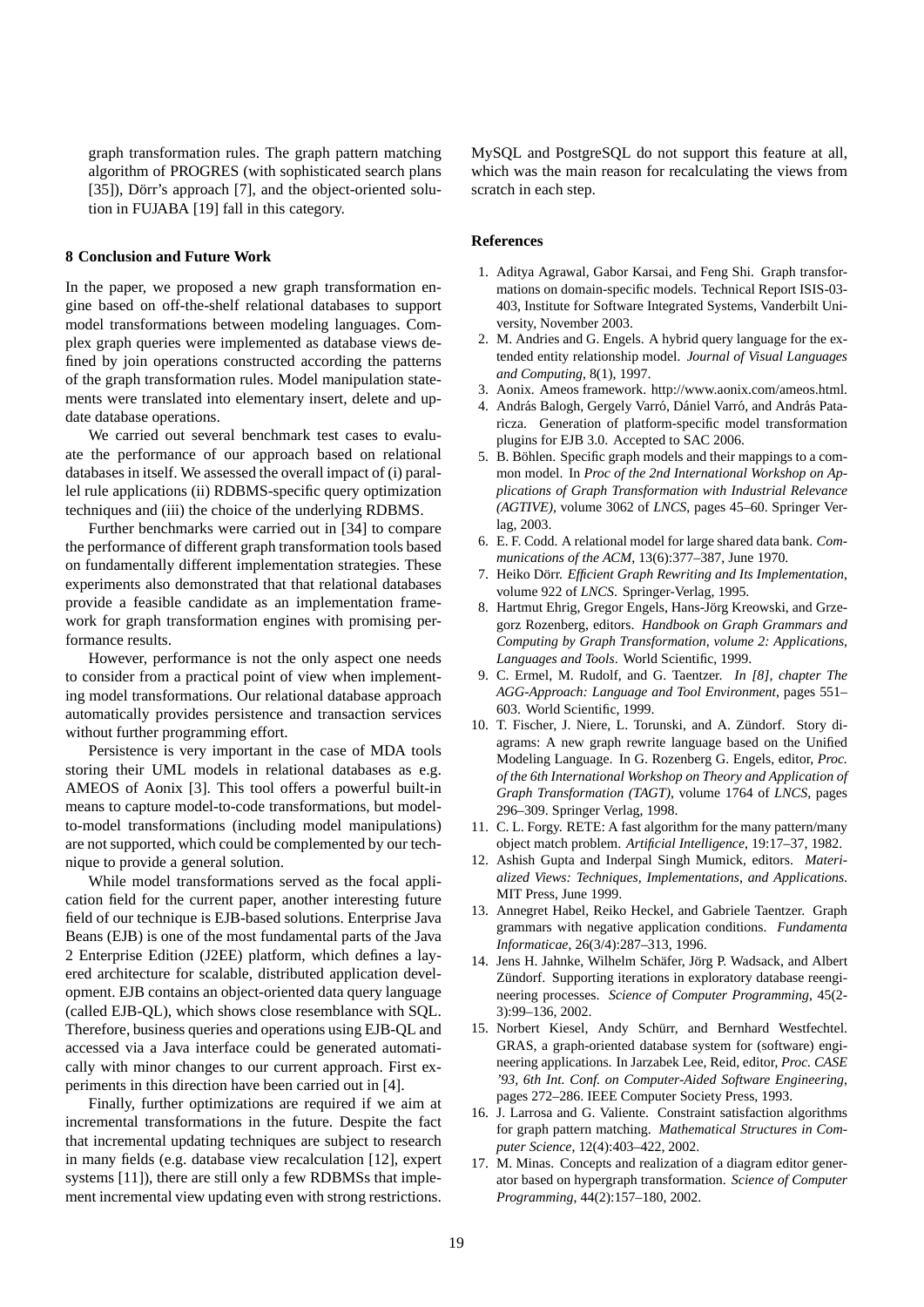- 18. Bruce Momjian. *PostgreSQL: Introduction and Concepts*. Addison-Wesley, 2000.
- 19. U. Nickel, J. Niere, and A. Zündorf. The FUJABA environment. In *The 22nd International Conference on Software Engineering (ICSE)*, pages 742–745, Limerick, Ireland, June 2000. ACM Press.
- 20. John Poole, Dan Chang, Douglas Tolbert, and David Mellor. *Common Warehouse Metamodel*. John Wiley & Sons, Inc., 2002.
- 21. QVT Partners. *Revised submission for MOF 2.0 Query/Views/Transformations RFP*, August 2003. http://qvtp.org/.
- 22. R. Ramakrishnan and J. Gehrke. *Database Management Systems*. McGraw-Hill, 3rd edition, 2002.
- 23. Arend Rensink. The GROOVE simulator: A tool for state space generation. In J. Pfalz, M. Nagl, and B. Böhlen, editors, Ap*plications of Graph Transformations with Industrial Relevance (AGTIVE)*, volume 3062 of *Lecture Notes in Computer Science*, pages 479–485. Springer-Verlag, 2004.
- 24. Grzegorz Rozenberg, editor. *Handbook of Graph Grammars and Computing by Graph Transformation, volume 1: Foundations*. World Scientific, 1997.
- 25. Andy Schürr. Specification of graph translators with triple graph grammars. In *Proc. of the 20th Intl. Workshop on Graph-Theoretic Concepts in Computer Science (WG 1994)*, volume 903 of *LNCS*, pages 151–163. Springer, 1995.
- 26. Andy Schürr. *In [24]*, chapter Programmed Graph Replacement Systems, pages 479–546. World Scientific, 1997.
- 27. Andy Schürr, Andreas J. Winter, and Albert Zündorf. *In [8]*, *chapter The PROGRES Approach: Language and Environment*, chapter 13, pages 487–550. World Scientific, 1999.
- 28. Jon Stephens and Chad Russell. *Beginning MySQL Database Design and Optimization: From Novice to Professional*. Apress, October 2004.
- 29. Gabriele Taentzer and Arend Rensink. Ensuring structural constraints in graph-based models with type inheritance. In Maura Cerioli, editor, *Proc. 8th Int. Conf on Fundamental Approaches to Software Engineering (FASE 2005)*, volume 3442 of *LNCS*, pages 64–79. Springer Verlag, 2005.
- 30. J. D. Ullman, J. Widom, and H. Garcia-Molina. *Database Systems: The Complete Book*. Prentice Hall, 2001.
- 31. Hans Vangheluwe, Juan de Lara, and Pieter J. Mosterman. An introduction to multi-paradigm modelling and simulation. In F. Barros and N. Giambiasi, editors, *Proc. of the AIS'2002 Conference (AI, Simulation and Planning in High Autonomy Systems)*, pages 9–20, April 2002.
- 32. Dániel Varró, Gergely Varró, and András Pataricza. Designing the automatic transformation of visual languages. *Science of Computer Programming*, 44(2):205–227, August 2002.
- 33. Gergely Varró, Katalin Friedl, and Dániel Varró. Graph transformation in relational databases. In *Int. Workshop on Graph-Based Tools (GraBaTs)*, October 2004. http://tfs.cs. tu-berlin.de/grabats/.
- 34. Gergely Varró, Andy Schürr, and Dániel Varró. Benchmarking for graph transformation. In *Proc. of the 2005 IEEE Symposium on Visual Languages and Human-Centric Computing*, pages 79–88, Dallas, Texas, USA, September 2005.
- 35. Albert Zündorf. Graph pattern-matching in PROGRES. In *Proc. 5th Int. Workshop on Graph Grammars and their Application to Computer Science*, volume 1073 of *LNCS*, pages 454–468. Springer-Verlag, 1996.

# **A Proofs of Theorems**

**Theorem 1** *The initial instance model* M *and its database representation*  $\mathfrak{M}$  *are consistent. Formally,*  $M \cong \mathfrak{M}$ *.* 

*Proof* In order to prove the consistency of M and M, we have to check whether statements in its definition hold in both directions for all classes and associations.

**Nodes.**  $\implies$  First we check the property that should be hold for the classes. Let us select an arbitrary class  $C \in$  $V_{MM}$ .

According to the left part of Def. 41,  $\exists c \in V_M$  such that  $C \stackrel{*}{\leftarrow} t(c)$ . Since topological order (Def. 39) enumerates all the ancestors of  $t(c)$ , C will surely appear in the topological order of  $t(c)$ . But Alg. 1 iterates over all objects (lines 1–6), then over all classes appearing in the topological order (lines 3–5), line 4 is also executed for the object  $c$ , class  $C$  pair, which means that the identifier  $c<sup>d</sup>$  generated for c in line 2 should be contained by table  $C<sup>d</sup>$  in column id after the termination of Alg. 1. The same statement is valid for any arbitrary class of the metamodel.

**Many-to-one edges.**  $\implies$  Now we have a many-to-one link  $a \stackrel{e}{\mapsto} b \in E_M$ . When Alg. 1 reaches line 7, the source object a of this link has already a database representation, which means that there exists a row a with  $a[i] = a^d$ in all tables that correspond to ancestors of class  $t(a)$ . As  $src(t(e)) \stackrel{*}{\leftarrow} t(a)$  holds according to the type conformance requirements of Def. 6 for source objects, there exists a row a with  $a[i] = a^d$  in table  $src(t(e))^d$ . But the update operation in line 8 of Alg. 1 is executed for our selected manyto-one link, which sets  $a[t(e)^d]$  to  $b^d$ , thus we have found an appropriate row a required by Def. 41.

**Many-to-many edges.**  $\implies$  It can be assumed that we have a many-to-many link  $a \stackrel{e}{\longrightarrow} b \in E_M$ . Since lines 10– 12 are executed for all many-to-many links of the instance model, it should also be executed for  $a \stackrel{e}{\rightharpoonup} b$  as well, which includes the insertion of tuple  $(a^d, b^d)$  to table  $t(e)^d$  in line 11. But we are ready now, since  $(a^d, b^d)$  got into the table  $t(e)^d$  as it is required in the right side of Def. 41.  $\Box$ 

**Nodes.**  $\leftarrow$  Let us select an arbitrary class  $C \in V_{MM}$ again. By using the statement of consistency definition (Def. 41) for a class C, it may be assumed that  $\exists c \in C^d$  such that  $c[i d] = c<sup>d</sup>$ , thus there is a row c in table  $C<sup>d</sup>$  that contains the value  $c^d$  in column id. Since table  $C^d$  was empty in the beginning, the only possibility for  $c<sup>d</sup>$  to appear in the table is that it should be inserted during the execution of lines 1–6 of Alg. 1. But this could only happen, if object  $c$  and class C have been enumerated in line 1 and in line 3, respectively. Since class C has to be in the topological order of  $t(c)$ , this means that  $C \stackrel{*}{\leftarrow} t(c)$ . But in this case we have found an object c for which  $C \stackrel{*}{\leftarrow} t(c)$  holds, so it fulfils the requirements appearing in the left part of Def. 41. Since in the beginning an arbitrary class was selected, our proof is valid for all other classes as well.

**Many-to-one edges.**  $\Leftarrow$  It can be assumed that table  $\mathcal{T}$ , which corresponds to a class in the metamodel, has a row **a** for which  $a[i] = a^d$  and  $a[t(e)^d] = b^d$  hold. Since all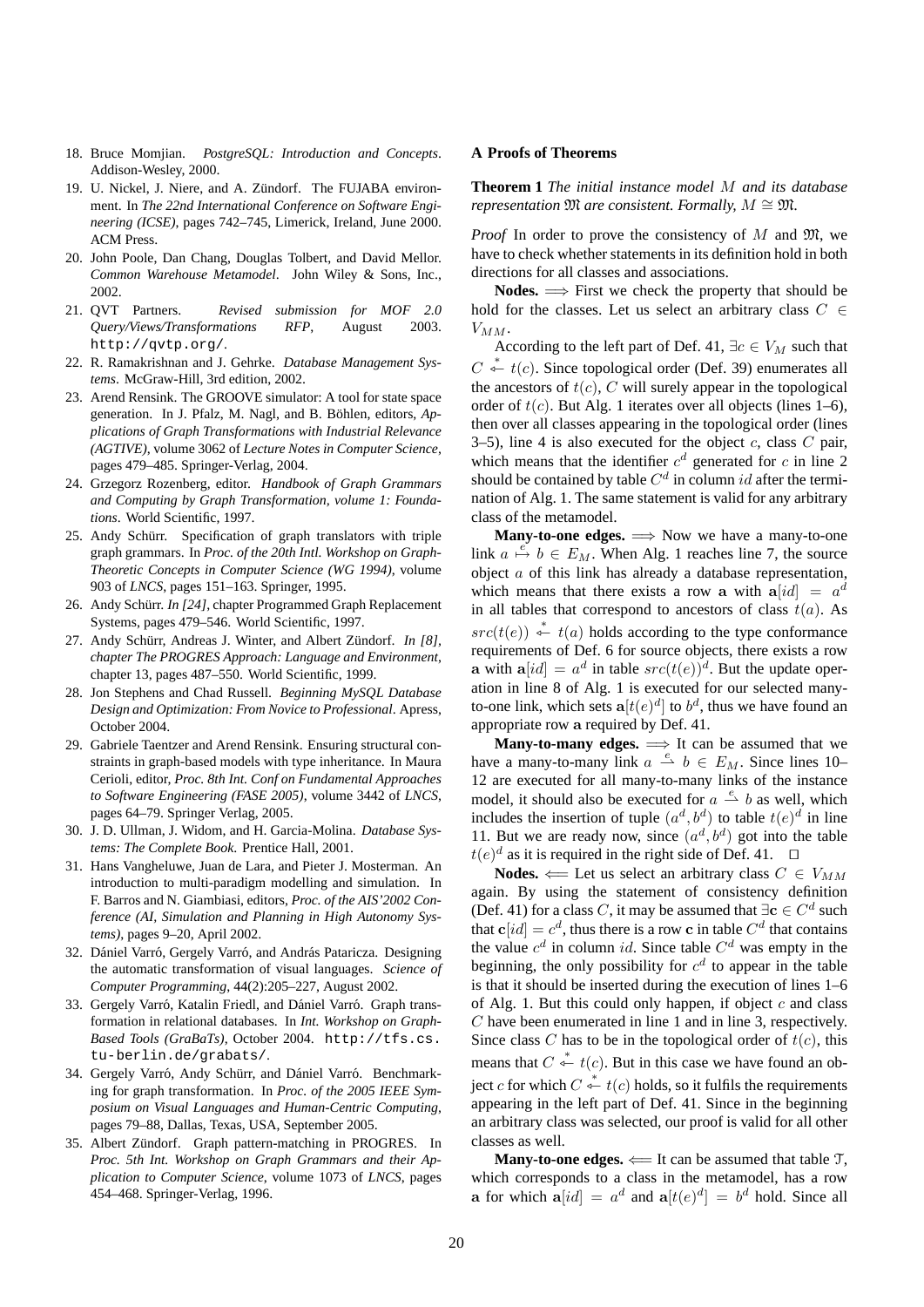tables were initially empty and only line 8 of Alg. 1 is able to modify such table  $T$  in columns other than *id*, this part of the algorithm has to be executed. But this can only happen, if there exists a many-to-one link  $a \stackrel{e}{\mapsto} b$  in model M.

**Many-to-many edges.**  $\Longleftarrow$  We know that there exists a row  $\mathbf{e} = (a^d, b^d)$  in a table  $t(e)^d$ . Since tables were empty initially, e had to be inserted during one execution of lines 10–12 of Alg. 1, which means that there should exist a manyto-many link  $a \stackrel{e}{\rightharpoonup} b$  in the original instance model M for which the corresponding INSERT operation could be executed in line 11.  $\Box$ 

**Theorem 2** *Let d be a bidirectional mapping between*  $\mathfrak{S}_{GT}$ and  $\mathfrak{S}_{DB}$ . If model M is consistent with the database repre*sentation*  $\mathfrak{M}$ *, then a pattern*  $r_G$  (without *negative application condition) in*  $\mathfrak{S}_{GT}$  *is consistent with view*  $r_G^d$  *in*  $\mathfrak{S}_{DB}$ *. For* $mally, M \cong \mathfrak{M} \Longrightarrow r_G \cong r_G^d.$ 

*Proof*  $(\implies)$  When proving in this direction, we may assume that we have a matching m for rule graph  $r<sub>G</sub>$  in model M, and we want to prove that there exists a corresponding row in view  $r_G^d$ .

Since  $M \equiv \mathfrak{M}$  we know that the instance model has a correct representation in the database. During the proof we first examine what the contents of database tables are, and then we apply operations defined in the query for  $r_G^d$  step-bystep, and our aim is to prove that the result (namely the  $r_G^d$ view) will contain a row r with object identifiers defined by matching m.

**Consequences of**  $M \equiv \mathfrak{M}$ . Having a matching m means that for all nodes and edges of the  $G$  graph have a type conform image in the model M.

(i) Let us use the consistency definition (Def. 41) in left to right direction for any object  $m(x) \in V_M$  that participates in the matching  $m$ . We get that a corresponding row  $\mathbf{m}_x$  with  $\mathbf{m}_x[i] = m(x)^d$  should be contained not only by table assigned to its own direct type  $t(m(x))^d$  but also by all its ancestor tables, and as such  $m_x \in t(x)^d$  as well. (ii) By applying the consistency definition for many-to-one link  $a \stackrel{e}{\mapsto} b$  assigned to an edge  $u \stackrel{z}{\mapsto} v$  of rule graph G by matching m, we get that table  $src(t(e))^d$  has a row  $m_z$  for which  $\mathbf{m}_z[id] = a^d$  and  $\mathbf{m}_z[t(e)^d] = b^d$  hold. Since  $t(e) = t(z)$ ,  $m_z$  appears in  $src(t(z))^d$  as well. (iii) By using the consistency definition for many-to-many link  $a \stackrel{e}{\rightarrow} b$  assigned to an edge  $u \stackrel{z}{\sim} v$  of rule graph G by matching m, we get that table  $t(e)^d$  has a row  $\mathbf{m}_z = (a^d, b^d)$ . It is worth to emphasize that at this point we already know the contents of all database tables that are used in the query of  $r_G^d$ .

**Construction of the joined table.** Now, if we enumerate nodes and edges of G in their natural order (and also take care of nodes being ahead of edges in the enumeration), and we select exactly the same rows from the tables that were mentioned above, then a row  $\mathbf{s} = \left( \mathbf{m}_{x_1}, \dots, \mathbf{m}_{x_{n_V}}, \mathbf{m}_{z_1}, \dots, \mathbf{m}_{z_{n_E}} \right)$  will appear in the joined table  $\mathcal{T} = t(x_1)^d \times \cdots \times t(x_{n_V})^d \times t(z_1)^d \times \cdots \times$  $t(z_{n_E})^d$ . In the following, it is examined why row s is not filtered out by injectivity and edge constraints of the selection operation.

**Checking injectivity constraints.** Let us suppose by contradiction that s has been filtered out because of violating an injectivity constraint in the query (e.g.  $x_j^{cs}.id \neq x_k^{cs}.id$ for some different  $x_j, x_k \in V_G$  where  $t(x_j) \stackrel{*}{\leftarrow} t(x_k)$  holds).<br>Violating the constraint means that values should be equal in Violating the constraint means that values should be equal in columns  $x_j^{cs}.id$  and  $x_k^{cs}.id$  for all rows the joined table contains, and as such this equation must also hold for the corresponding elements of s. By taking care of construction rules of s it yields to  $m(x_j)^d = \mathbf{m}_{x_j}[id] = \mathbf{m}_{x_k}[id] = m(x_k)^d$ . Since  $d$  is bijective, the equation could hold only if, the origins in model M were the same  $(m(x_i) = m(x_k))$ . But in this case we have different rule graph nodes that have been mapped to the same object of the model by  $m$ , which is an immediate violation of injective mapping requirements for m. As a consequence, we may state that if m takes care of injective mapping, then the injectivity filtering condition will also take care of this requirement for the database representation.

**Checking edge constraints.** Let us select an arbitrary many-to-one edge  $u \stackrel{z}{\mapsto} v \in E_G$  and let us further suppose that it is mapped to link  $a \stackrel{\widetilde{e}}{\mapsto} b$  by matching m. As a consequence of the query construction algorithm, we know that  $s[z^{cs}.id] = \mathbf{m}_z[id] = a^d$ , and similarly,  $s[z^{cs}.t(z)^d] =$  $\mathbf{m}_z[t(z)^d] = b^d$ . Since u and v are rule graph nodes in G, there should exist columns  $s[u^{cs}.id]$  and  $s[v^{cs}.id]$  originating from  $\mathbf{m}_u[i]$  and  $\mathbf{m}_v[i]$  with values  $a^d$  and  $b^d$ , respectively. Summarizing our experience results in  $s[u^{cs}.id] = a^d$  $s[z^{cs}.id]$  and  $s[v^{cs}.id] = b^d = s[z^{cs}.t(z)^d]$ . Recall the edge constraint that has been defined for edge  $u \stackrel{z}{\mapsto} v$ . Note that this specific edge constraint prescribes the equation of exactly the same columns, whose equation has just been proved for s.

Let us select an arbitrary many-to-many edge  $u \stackrel{z}{\rightharpoonup} v \in$  $E_G$  and let us further suppose that it has been mapped to  $a \stackrel{\overbrace{\smile}}{\rightarrow} b$  by matching m. By using a similar reasoning, we get equalities  $s[u^{cs}.id] = a^d = s[z^{cs}.src]$  and  $s[v^{cs}.id] = b^d =$  $s[z^{cs}.trg]$ , which means that s fulfils the edge constraints defined for edge  $u \stackrel{z}{\rightarrow} v$ .

Since s satisfies all the injectivity and edge constraints we may state that  $\mathbf{s} \in \sigma_{Inj \wedge Edge}(\mathcal{T})$ .

**Performing projection.** By using the definition of projection to columns being defined in Sec. 5.2, we get  $r =$  $(m(x_1)^d, \ldots, m(x_{n_V})^d) \in r_G^d$ , which means that we have found a row in  $r_G^d$  that contains all the identifiers of nodes that have been selected by the specific matching.  $\square$ 

*Proof*  $(\leftarrow)$  When proving in this direction, we may assume that table  $r_G^d$  having  $n_V$  columns contains a row r, for which  $\forall x \in V_G : \mathbf{r}[x^d] = c^d$ . Now our goal is to define an appropriate matching m for rule  $r_G$  in model M.

In this case the idea of the proof goes rather in a backward direction. We already now that the joined table S contains a row s from which r could originate during its calculation, but since the joined table has more columns than the result table, some values in row s are unknown initially. By using edge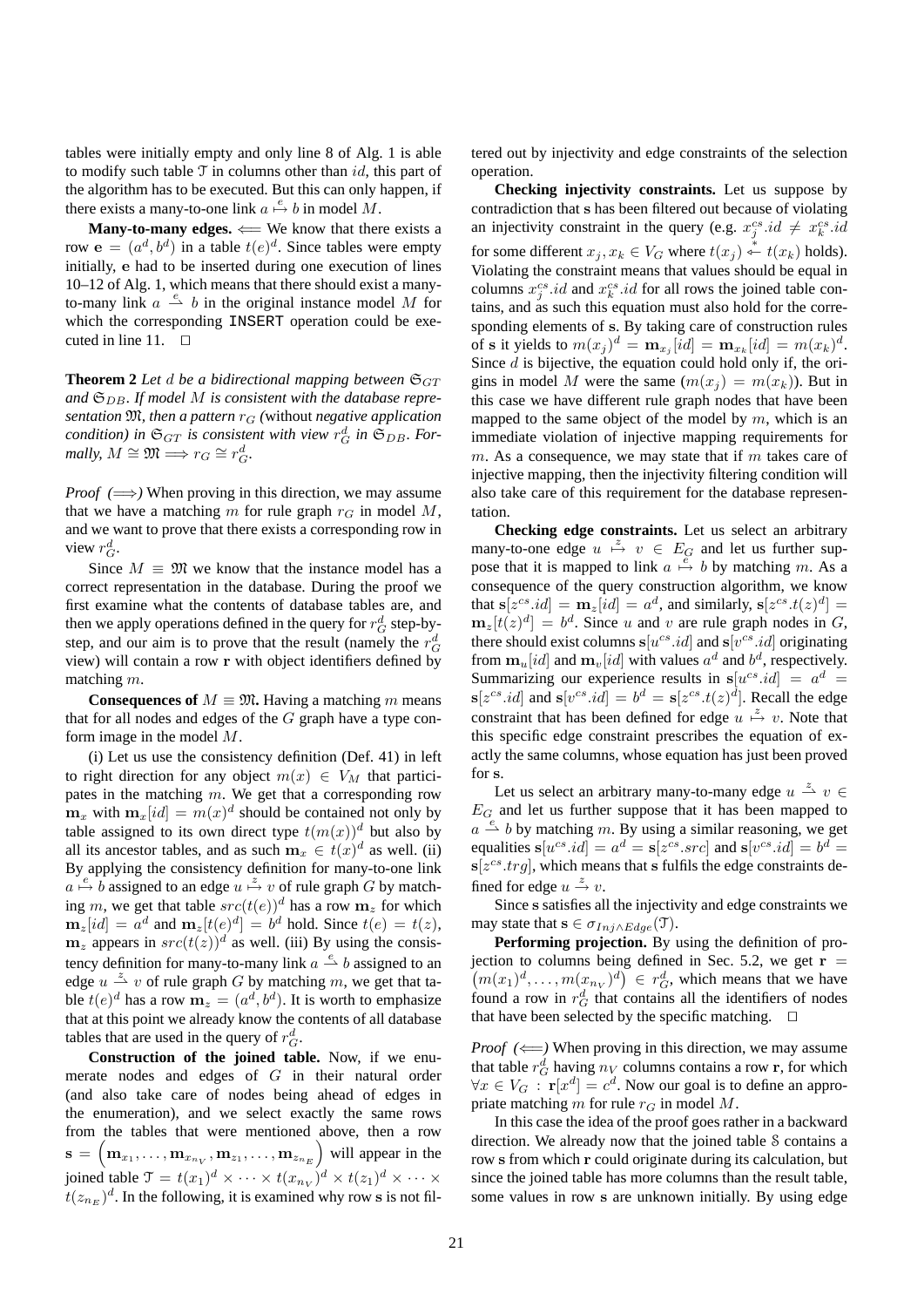constraints, we are able to guess some further values, resulting in a row s that has more values filled in than r. Then we define the matching  $m$  based on the values in row s, and finally we prove that this matching must also satisfy injectivity constraints together with its original database representation.

**Following the projection and selection operations in backward direction.** Now we have a row **r** in  $r_G^d$ . If an operation (such as projection and selection) cannot increase the number of rows, then it is sure that if we have a row in the result table, then this row should have an origin in the table, on which operations were performed. Formally, it is obvious (by using the definitions of projection and selection) that  $\exists s \in \sigma_{Inj \wedge Edge}(\mathcal{S}) \subseteq \mathcal{S} = \mathcal{T}_1 \times \cdots \times \mathcal{T}_{n_V + n_E}$ , where  $\mathcal{T}_i$  is the table that corresponds to the *i*th graph object (node or edge) of the pattern  $G$  as defined by the query construction algorithm. By investigating the columns to which projection was applied, we can guess what the values of row s should be before the projection was performed. More precisely,  $\forall x \in V_G : c^d = \mathbf{r}[x^d] = \mathbf{s}[x^{cs}.id].$ 

**Matching definition for rule graph nodes.** Let us examine an arbitrary node  $x$  of pattern  $G$ . According to the defimition of S, the column set  $x^{cs}$  that corresponds to x should originate from table  $t(x)^d$  that was assigned to class  $t(x)$ . As a consequence, there should exist a row  $\mathbf{t}_x$  in table  $t(x)^d$  such that  $s[x^{cs}.id] = \mathbf{t}_x[id] = c^d$ . Since our tables contain unique identifiers of objects in columns  $id$ , there should exist a single object c whose identifier is  $c^d$ . Now the consistency definition (Def. 41) can be used in right to left direction, which means that the direct type  $t(c)$  of object c is a descendant of  $t(x)$ , so it is allowed to map node x to object c by matching  $m$ . So we can define the matching  $m$  for rule graph node  $x$  as  $m(x) := c$ .

**Matching definition for many-to-one rule graph edges.** Let us select an arbitrary many-to-one edge  $u \stackrel{?}{\mapsto} v$  from pattern G. Recall how edge constraints look like for this specific edge. These constraints are  $z^{cs}.id = u^{cs}.id$ , and  $z^{cs}.t(z)^d = v^{cs}.id$ . Note that since u and v are nodes in pattern G,  $s[u^{cs}.id]$  and  $s[v^{cs}.id]$  have some values  $a^d$  and  $b^d$ being identifiers of objects  $a$  and  $b$ , respectively, as we determined earlier. Furthermore, we know that  $t(u) \stackrel{*}{\leftarrow} t(a)$  and  $t(v) \stackrel{*}{\leftarrow} t(b)$ . Edge constraints must hold for all rows of S and<br>as such s should also satisfy them resulting in s[ $\frac{s}{s}$  id] − as such s should also satisfy them, resulting in  $s[z^{cs}.id] =$  $s[u^{cs}.id] = a^d$  and  $s[z^{cs}.t(z)^d] = s[v^{cs}.id] = b^d$ . We know that the column set  $z^{cs}$  of S should originate from the table  $src(t(z))^d$  that was assigned to class  $src(t(z))$ . Since s is in the joined table S,  $src(t(z))^d$  should have a row  $\mathbf{t}_z$  such that  $\mathbf{t}_z[id] = \mathbf{s}[z^{cs}.id] = a^d$  and  $\mathbf{t}_z[t(z)^d] = \mathbf{s}[z^{cs}.t(z)^d] = b^d$ . The consistency definition (Def. 41) for many-to-one links in right to left direction states that  $\exists a \stackrel{e}{\mapsto} b \in E_M$  such that  $t(z) = t(e)$ . But this edge is an appropriate candidate to which pattern edge  $u \stackrel{z}{\mapsto} v$  can be mapped by matching m.

**Matching definition for many-to-many rule graph edges.** Let us select an arbitrary many-to-many edge  $\overline{u} \stackrel{\leq}{\leq} v$ from pattern G. Edge constraints for this specific edge are  $z^{cs}.src = u^{cs}.id$  and  $z^{cs}.trg = v^{cs}.id$ . Since u and v are nodes of pattern G,  $s[u^{cs}.id]$  and  $s[v^{cs}.id]$  have some values  $a^d$  and  $b^d$  that are identifiers of objects a and b, respectively. Moreover, we know that  $t(u) \stackrel{*}{\leftarrow} t(a)$  and  $t(v) \stackrel{*}{\leftarrow} t(b)$ . Edge constraints must be satisfied by row s, which means that  $s[z^{cs}.src] = s[u^{cs}.id] = a^d$  and  $s[z^{cs}.trg] = s[v^{cs}.id] = b^d$ should hold. We know that column set  $z^{cs}$  of  $\delta$  derives from table  $t(z)^d$ , which has been created for association  $t(z)$ . Since s is in table S, there should exist a row  $t_z$  in table  $t(z)^d$  such that  $\mathbf{t}_z[src] = \mathbf{s}[z^{cs}.src] = a^d$  and  $\mathbf{t}_z[trg] = \mathbf{s}[z^{cs}.trg] =$  $b<sup>d</sup>$ . The consistency definition (Def. 41) for many-to-many links in right to left direction states that there exists a link  $a \stackrel{e}{\longrightarrow} b \in E_M$  such that  $t(z) = t(e)$ . Now we may define matching m for edge  $u \stackrel{z}{\rightharpoonup} v$  as  $m(u \stackrel{z}{\rightharpoonup} v) := a \stackrel{e}{\rightharpoonup} b$ .

**Injectivity constraint check.** Finally, we check that the matching  $m$  we have just defined cannot map different nodes (edges) to the same object (link).

Let us suppose by contradiction, that there are two different nodes  $x_j, x_k$  in G such that  $t(x_j) \stackrel{*}{\leftarrow} t(x_k)$  and m maps<br>than to the same object a Formally  $m(x_i) = m(x_i) = a$ them to the same object c. Formally,  $m(x_i) = m(x_k) = c$ . Since  $d$  is bijective, these objects have the same identifier in the database, formally  $m(x_j)^d = m(x_k)^d = c^d$ . We have some further knowledge about this identifier, namely  $s[x_j^{cs}.id] = c^d = s[x_k^{cs}.id]$ . Recall that injectivity constraints prescribed inequality for exactly the same columns, namely  $x_j^{cs}.id \neq x_k^{cs}.id$ . Injectivity constraints should be satisfied by row s in order to be the origin of row  $r$ , which is a contradiction, since we found equality of elements in the mentioned columns in case of row s.

Different pattern edges cannot be mapped to the same link, as in such a situation the pattern could not be a wellformed instance of the metamodel, since it would violate the non-existence of parallel edges.  $\square$ 

**Corollary 1** If we calculate the left outer join of tables  $\mathcal{R}^{(m)}$ *and* S (n) *, then for each row* r *of* R *there exists a row* t *in the joined table that contains row* r *in its first* m *columns. Formally, if*  $\mathcal{T} = \mathcal{R} \overset{F}{\ltimes} \mathcal{S}$  *then*  $\forall$ **r**  $\in \mathcal{R}, \exists$ **t**  $\in \mathcal{T}$  *such that*  $t[i] = r[i]$  *for all the columns of* **r**.

In the following, notation  $S_i$  will be used for  $r_{LHS}^d$  $F_1$ <sub> $\times$ </sub>  $r^d_{NAC_1}$  $F_2 \n\times \n\times r_{NAC_i}^d$ . With this notation  $S_k$  corresponds to the table that has to be calculated for the view  $r_{PRE}^d$ .

**Theorem 3** *Let us suppose that there exists a bijective mapping from*  $\mathfrak{S}_{GT}$  *to*  $\mathfrak{S}_{DB}$ *. If model M is consistent with the database representation*  $\mathfrak{M}$ *, then a pattern*  $r_{PRE}$  *in*  $\mathfrak{S}_{GT}$ *that* has *negative application condition is consistent with view*  $r_{PRE}^d$  in  $\mathfrak{S}_{DB}$ . Formally,  $M \cong \mathfrak{M} \Longrightarrow r_{PRE} \cong r_{PRE}^d$ .

*Proof* ( $\implies$ ) The basic idea is to prove that  $S_k$  should contain a row s that has defined values only in columns that originate from view  $r_{LHS}^d$ , and all other values are undefined. This is done in an iterative process starting from  $S_0$ , which corresponds to view  $r_{LHS}^d$ . In each step in order to generate  $S_i$ ,  $r_{NAC_i}^d$  is attached to  $S_{i-1}$  by a left outer join operation using the formulae  $F_i$  for join condition. Finally, we show that the projection and selection performed in the last phases of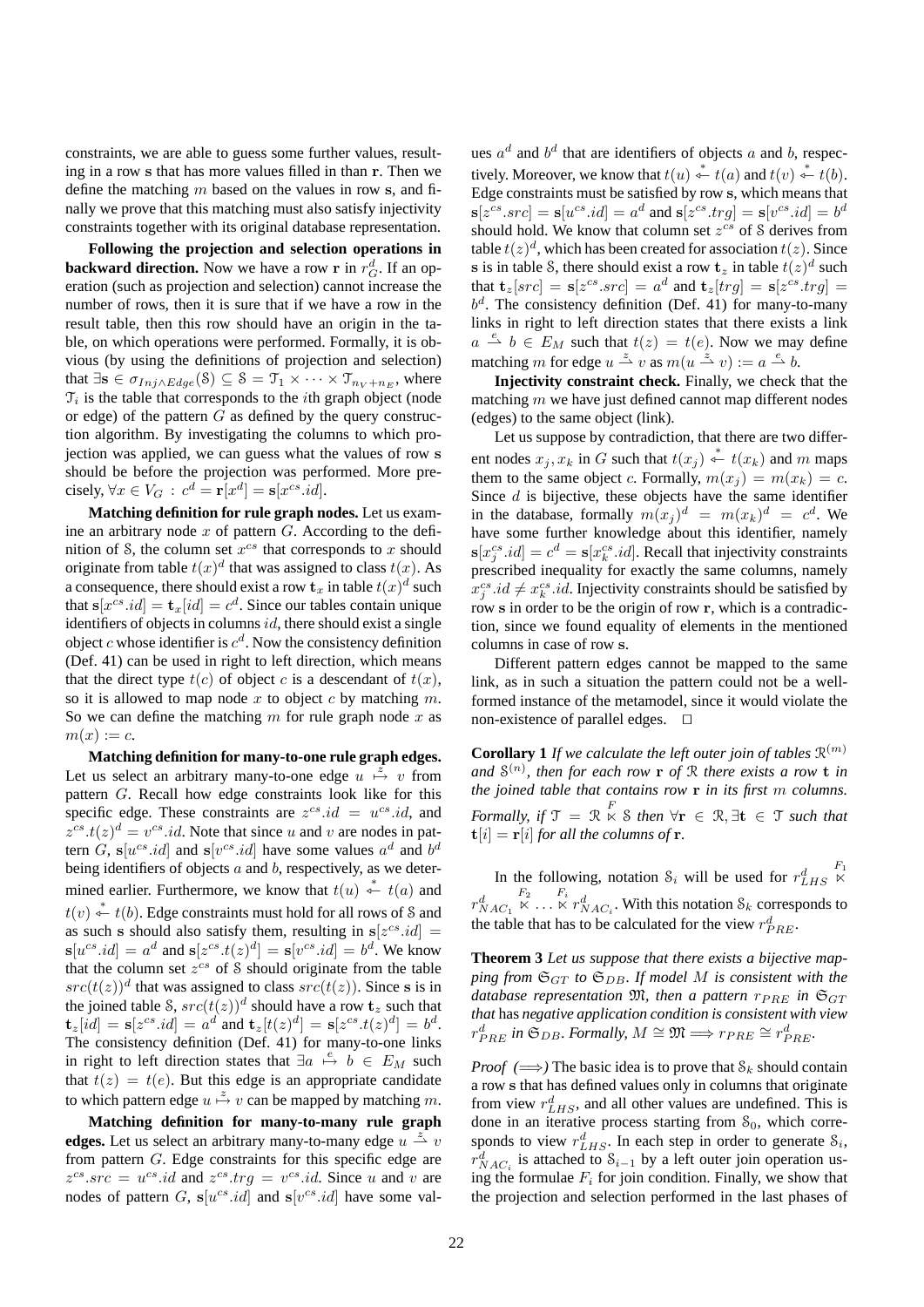$r_{PRE}^d$  calculation does not filter out row s from the set of results, yielding to an appropriate row r in view  $r_{PRE}^d$ .

Since  $m$  is a matching for pattern  $r_{PRE}$ , it is also a matching for  $r_{LHS}$ . By using Theorem 2, this means that  $\exists \mathbf{t_0} \in r_{LHS}^d = \mathcal{S}_0.$ 

**Lemma.** Let us suppose by induction that we have already calculated  $t_{i-1}$  ∈  $S_{i-1}$  and  $\mathbf{t}_{\mathbf{i}-\mathbf{1}} = (\mathbf{t}_{\mathbf{0}}[x_1^d], \dots, \mathbf{t}_{\mathbf{0}}[x_{n_V}^d], \varepsilon, \dots, \varepsilon).$  In other words the first  $n_V$  columns of  $t_{i-1}$  contains the same values as  $t_0$ , while all the remaining values are undefined. We want to prove that  $t_i$  has the similar structure and that  $t_i$  can also be found in table  $S_i$ .

**Proof of the lemma.** Let us calculate  $S_i$ . By using Corollary 1, it can be stated that columns of  $t_i$  that originate from  $S_{i-1}$  have the same values as  $t_{i-1}$  independently of the fact whether the join condition  $F_i$  holds or not. The only thing to be checked is whether the last  $n_{V_i}$  columns of  $t_i$  (originating from  $r_{NAC_i}^d$ ) are filled with undefined values.

Let us suppose by contradiction that there exists  $r_i$  in view  $r_{NAC_i}^d$  that can be attached to  $t_{i-1}$  by left outer join in such way that  $F_i$  holds. By using Theorem 2 there should exist a matching  $m'$  for the graph objects of  $r_{NAC_i}$ .

If x is an arbitrary shared node (thus  $x \in (V_{LHS} \cap$  $V_{NAC_i}$ )), then because of the construction algorithm of views  $r_{LHS}^d$  and  $r_{NAC_i}^d$ , each of them has a column that represents this object x. But we assumed that  $F_i$  is satisfied, which means that  $r_{LHS}^{cs}$   $\cdot x^d$  =  $r_{NAC_i}^{cs}$   $\cdot x^d$  should hold for all the rows, and as such for  $t_i$  as well. By summarizing our knowledge about  $t_i$  we get

$$
\mathbf{t}_{\mathbf{0}}[x^d] = \mathbf{t}_{\mathbf{i}-\mathbf{1}}[r_{LHS}^{cs}.x^d] = \mathbf{t}_{\mathbf{i}}[r_{LHS}^{cs}.x^d] =
$$

$$
\mathbf{t}_{\mathbf{i}}[r_{NAC_i}^{cs}.x^d] = \mathbf{r}_{\mathbf{i}}[x^d].
$$

 $\mathbf{t_0}[x^d]$  and  $\mathbf{r_i}[x^d]$  define the identifiers of objects to which x was mapped by m and m', respectively. Thus,  $m(x)^d =$  $\mathbf{t}_0[x^d] = \mathbf{r}_i[x^d] = m'(x)^d$ . Since d is bijective,  $m(x) =$  $m'(x)$ , which means that all the shared nodes of  $LHS$  and  $NAC_i$  had to be mapped onto the same object.

At this point we know that all the shared nodes of  $LHS$ and  $NAC_i$  are mapped to the same objects both by m and  $m'$ , respectively. If the definition of matching for rule  $r_{PRE}$ is recalled from Sec. 5.3, then it can be seen that  $m$  cannot be a matching, since  $m$  and  $m'$  together violate the second part of the definition, which prohibits the existence of a matching for  $NAC_i$ . So our initial assumption to have a row  $\mathbf{r}_i$  that satisfies  $F_i$  together with  $t_{i-1}$  failed. But if there are no such row  $\mathbf{r}_i$  for which  $F_i$  could hold, then only the second part of the left join definition could have been used when calculating  $t_i$ , which means that the columns of  $t_i$  originating from  $r_{NAC_i}^d$  must be padded with undefined values. At this point we may conclude that we have found a row  $t_i$  in view  $S_i$  that has the prescribed structure.

**Consequence of the lemma.** By using our lemma  $k$ times, we get that there is a row  $\mathbf{t}_{k} \in S_{k}$ , which contains defined values in columns originating from view  $r_{LHS}^d$  and all the other values are undefined.

**The effect of selection.** Since null conditions Null of the selection operation pose restrictions only on columns originating from negative application condition views  $r_{NAC_i}^d$ ,  $\mathbf{t_k}$ surely satisfies all of them, since it contains undefined values in all such columns.

**The effect of projection.** The last operation is the projection, which selects the first  $n_V$  columns of  $t_k$  resulting in a row  $\mathbf{r} \in r_{PRE}^d$ . Note that the first  $n_V$  columns of  $\mathbf{t_k}$  are the ones that contain identifiers originating from  $r_{LHS}^d$ , and they are never undefined. It can be now concluded that a row r is found in the view that represents  $r_{PRE}$ .  $\Box$ 

*Proof* ( $\Longleftarrow$ ) We know that there exists a row r in view  $r_{PRE}^d$ and an appropriate matching  $m$  for rule  $r_{PRE}$  is to be found.

Proof by contradiction I. Let us suppose by contradiction that we have  $\mathbf{r} \in r_{PRE}^d$ , but no matching m exists for the LHS rule graph  $(r_{LHS})$ .

If no matchings exist for  $r_{LHS}$ , then Theorem 2 yields to an empty  $r_{LHS}^d$  view. But note that this view appears at the leftmost position of left join operations in the definition of  $r_{PRE}^d$ , which means that  $r_{PRE}^d$  should also be empty. But this contradicts to our initial assumption, since  $\mathbf{r} \in r_{PRE}^d$ .

Proof by contradiction II. Let us suppose by contradiction that we have  $\mathbf{r} \in r_{PRE}^d$ , and a matching m for  $r_{LHS}$ , and there is also a matching  $m'$  for a rule graph  $r_{NAC_i}$  such that each node and edge are mapped to the same object and link, respectively, by both  $m$  and  $m'$ .

By using Theorem 2 for matchings  $m$  and  $m'$ , we get that  $\mathbf{s_0} \in \mathcal{S}_0 = r_{LHS}^d$  and  $\mathbf{r_i} \in r_{NAC_i}^d$ . Let us suppose that row  $\mathbf{s_k}$ of view  $\mathcal{S}_k$  was calculated by using  $\mathbf{s}_0$  and  $\mathbf{r}_i$ . For the sake of simplicity, let us focus only on columns of  $s_k$  that originate from  $r_{NAC_i}^d$ . Our statement is that this portion of  $s_k$  agrees with  $r_i$ .

The portion of  $s_k$  originating from  $r_{NAC_i}^d$  is introduced when  $S_i$  is calculated, and afterwards it is left unchanged by left outer join operations. But when the ith left outer join is executed its join condition  $F_i$  holds, and in this case inner join has to be executed resulting in our statement mentioned above. The only thing to be checked is why  $F_i$  is satisfied. Note that  $F_i$  is defined on the shared nodes of  $r_{LHS}$  and  $r_{NAC_i}$ . Each shared node x is mapped to the same object c by both m and m', so  $\mathbf{s}_{\mathbf{i}-\mathbf{1}}[r_{LHS}^{cs}.x^d] = c^d = \mathbf{r}_{\mathbf{i}}[x^d]$ , which means that we have found correspondence in all columns of  $s_{i-1}$  and  $r_i$  for which correspondence was prescribed by  $F_i$ .

Note that null conditions require the image of shared nodes of  $r_{LHS}$  and  $r_{NAC_i}$  to be undefined in columns of  $s_k$  that originate from  $r_{NAC_i}$ , which is immediately violated, since they got their values just in the previous paragraph. So  $s_k$  violates null conditions of the selection operation, and as a consequence it should be filtered out inhibiting  $s_k$  to be the origin of r. It means that under the supposed circumstances no origin of r exists in view  $\sigma_{Null}(\mathcal{S}_k)$ , which is a contradiction.

Final consequence. At this point we know that there should exist a matching  $m$  for  $r_{LHS}$ , but no matching  $m'$  for any  $r_{NAC_i}$ . Recalling the definition of matching of  $r_{PRE}$ , we get that the above-mentioned situation is the one that fulfils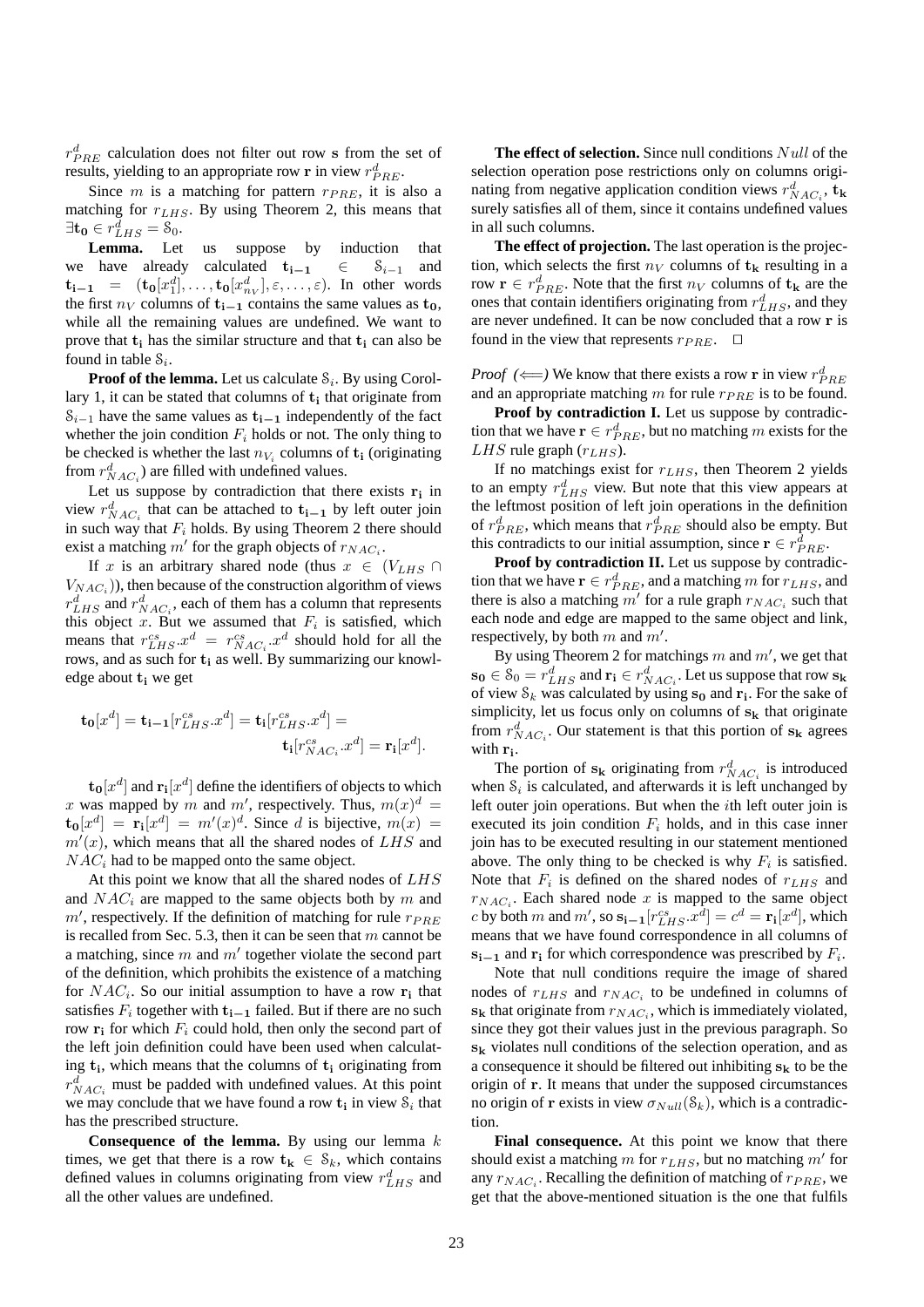all the requirements, so matching m is also good for  $r_{PRE}$ .  $\Box$ 

**Theorem 4** *Let us suppose that there exists a bijective mapping* d from  $\mathfrak{S}_{GT}$  to  $\mathfrak{S}_{DB}$ *. If (i) model M is consistent with the database representation*  $\mathfrak{M}$ *, (ii) we have a matching*  $m_r$ for rule  $r$ , together with a corresponding row  $\mathbf{m}^d$  in view  $r^d$ , and  $m$  is consistent with  $\mathbf{m}^d$ , (iii) rule  $r$  is applied on match- $\log m_r$  *resulting in*  $M'$ *, and (iv) Algorithms 2–5 are executed* in the database for  $\mathbf{m}^d \in r^d$  resulting in a database repre*sentation*  $\mathfrak{M}'$ , then  $M' \cong \mathfrak{M}'$ .

*Formally, if*

 $-$  (*i*) *M* ≅  $\mathfrak{M}$ ,  $-\left(iii\right)(m_r|r) \cong (\mathbf{m}^d|r^d)$  for a pair  $(m_r, \mathbf{m}^d)$ ,  $-$  *(iii)*  $M \stackrel{r,m_r}{\Longrightarrow} M'$ , **–** *(iv)* M Alg. 2−5 =⇒ M<sup>0</sup> *,*

*then*  $M' \cong \mathfrak{M}'$ .

*Proof* The model manipulation phase of a rule application can be divided into a deletion and an insertion step. Our first goal is to prove that context model  $M_c$  is consistent with database representation  $\mathfrak{M}_c$  resulted by the execution of Alg. 2 and 3. Then the consistency of derived model  $M'$ and database representation  $\mathfrak{M}'$  is proven based on the consistency of  $M_c$  and  $\mathfrak{M}_c$ . Since skeletons of the proofs are exactly the same in these steps, we only present the technique for the more difficult (i.e., the deletion) step.

The proof of the deletion step is bidirectional and it has 7 cases in each direction, which use exactly the same technique and which have to be checked one by one. The 7 cases correspond to the deletion of (i) objects; (ii) many-to-one and (iii) many-to-many dangling links leaving an object to be deleted; (iv) many-to-one and (v) many-to-many dangling links leading into an object to be deleted; and (vi) many-to-one and (vii) many-to-many links selected by matching  $m$  for an edge  $z \in E_{LHS} \setminus E_{RHS}$ . We may identify a well-defined part of Alg. 2 and 3 for each case where the specific case is handled by these algorithms in on the database. Table 2 presents the cases and their corresponding handling routines.

|                   | $\text{Case} \text{Object/link} $           | Reason of selection DB operation |                    |
|-------------------|---------------------------------------------|----------------------------------|--------------------|
| (i)               | object                                      | selected by $m$                  | line 12 of Alg. 3  |
| (ii)              | many-to-one link                            | dangling/outgoing                | line 12 of Alg. 3  |
| (iii)             | many-to-many link dangling/outgoing         |                                  | line 4 of Alg. $3$ |
| (iv)              | many-to-one link                            | dangling/incoming                | line 10 of Alg. 3  |
| (v)               | many-to-many link dangling/incoming         |                                  | line 7 of Alg. 3   |
| (v <sub>i</sub> ) | many-to-one link                            | selected by $m$                  | line 2 of Alg. 2   |
|                   | (vii)   many-to-many link   selected by $m$ |                                  | line 5 of Alg. 2   |

**Table 2** Different cases and corresponding lines of Alg. 2 and 3 participating in the proof

In order to avoid tedious and lengthy proofs of the same style, we only sketch the skeleton of the proof technique and we present a complete proof for only one case (i.e., for the deletion of nodes) in both directions. The proofs for the other cases can be derived from the presented complete proof by replacing object and lines of Algorithms 2 and 3 by a corresponding kind of link and lines of the same algorithms, respectively, as defined in Table 2 for the given case.

*Proof (* $\implies$ *)* The skeleton of the proof is as follows. We select an object (a link) from context model  $M_c$ . Since only deletions are performed on model  $M$ ,  $M$  should also contain the same object (link). Then the consistency of  $M$  and  $\mathfrak{M}$  is used in left to right direction to ensure that the object (link) is represented in the database (i.e., in  $\mathfrak{M}$ ). Finally, it is examined why the database representation of the object (link) cannot be deleted from M during the execution of Alg. 2 and 3.

**Nodes.** Let us select an object c from context model  $M_c$ and an arbitrary class  $C \in V_{MM}$  such that  $C \stackrel{*}{\leftarrow} t(c)$ . Object c has to appear in model M as only deletions were allowed in  $c$  has to appear in model  $M$  as only deletions were allowed in this step. By using the consistency of model  $M$  and database representation  $\mathfrak{M}$  (Def. 41) for objects in left to right direction, we get that  $\exists c \in C^d$  such that  $c[i d] = c^d$ .

The only position where either Alg. 2 or Alg. 3 can delete row c from  $C<sup>d</sup>$  is line 12 of Alg. 3. (All other database operations either delete rows from tables assigned to many-tomany associations, or updates tables assigned to classes in columns not equal to id.) Line 12 of Alg. 3 would delete row c, if  $\exists x \in V_{LHS} \setminus V_{RHS}$  such that  $m(x) = c$ , but the existence of such node  $x$  would yield to the deletion of object c from model M, which is impossible as context model  $M_c$ still contains c. The result of this reasoning is that c could not be deleted by Alg. 2 and 3, which means that  $c \in \mathbb{C}^d$  also in database  $\mathfrak{M}_c$ .  $\Box$ 

*Proof*  $(\Leftarrow)$  Now the proof proceeds in the other direction. We have a row in a table of  $\mathfrak{M}_c$ , which was assigned to a class (many-to-many association). Since Alg. 2 and 3 can delete rows or set undefined values to columns with name not equal to id, src, trg, it is sure that a row with the same value in column id (in columns  $src$  and  $trg$ ) can be found in the same table of  $M$ . In this case, we may apply the consistency of  $M$ and M for objects or many-to-one links (for many-to-many links) in right to left direction, resulting in a corresponding object or many-to-one link (many-to-many link) in model M. Finally, it is investigated why this object or many-to-one link (many-to-many link) is not deleted in the deletion phase of GT rule application.

**Nodes.** We have a row  $c' \in C^{d'}$  with  $c'|id| = c^d$  where  $C^{d'}$  represents a table that was assigned to a class  $C \in V_{MM}$ and that has a content according to the database representation  $\mathfrak{M}_{c}$ . Since only row deletions and updates in columns with name not equal to id could be performed on table  $C<sup>d</sup>$ during the execution of Alg. 2 and 3, it is sure that  $\exists c \in C^d$ such that  $c[i d] = c'[id] = c^d$ . By using the consistency of model M and database representation  $\mathfrak{M}$  (Def. 41) for objects in right to left direction, we get that  $\exists c \in V_M$  such that  $C \stackrel{*}{\leftarrow} t(c).$